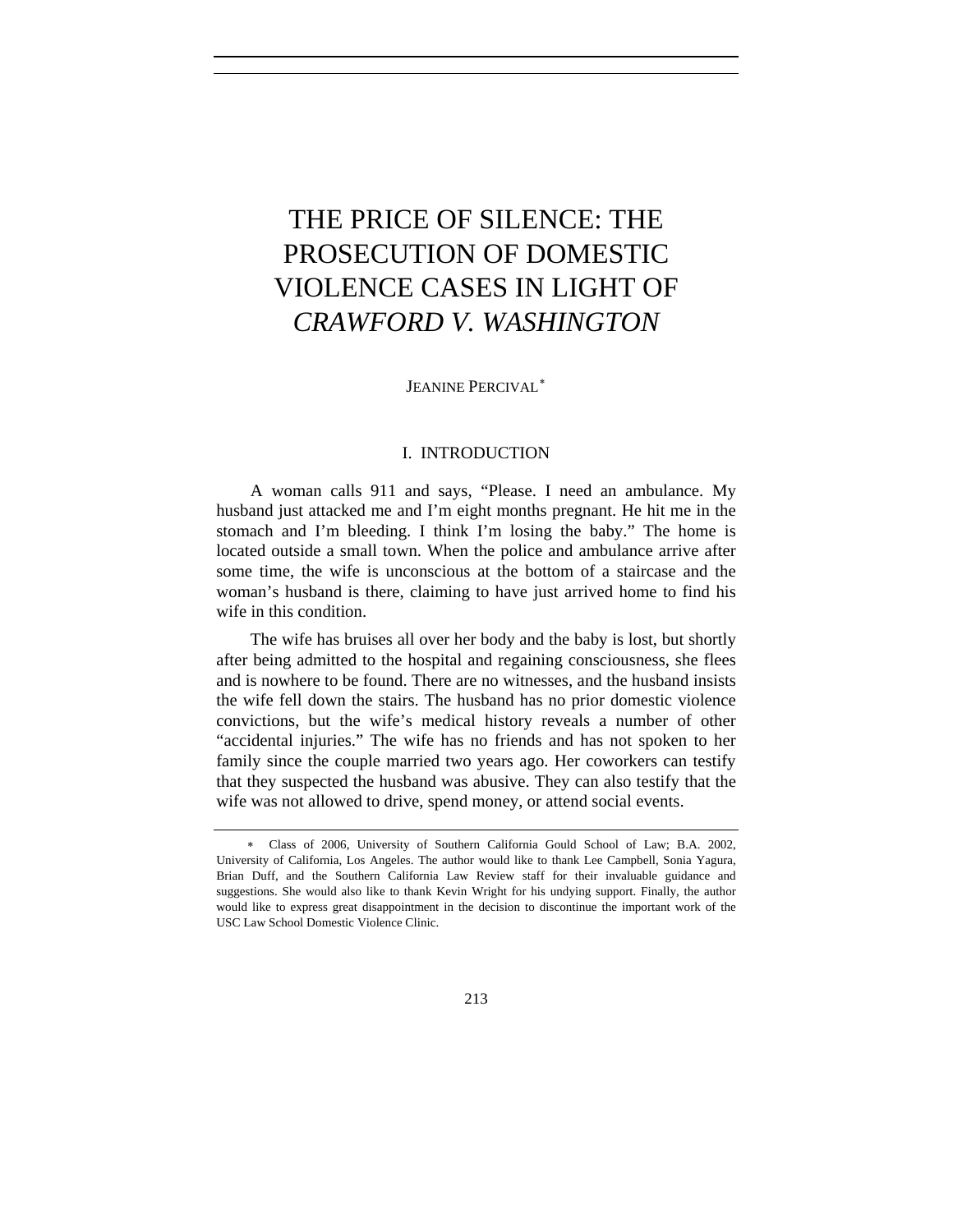Prior to the Supreme Court's March 2004 decision in *Crawford v.*  Washington,<sup>[1](#page-1-0)</sup> the wife's 911 call would likely have been admitted in court under a hearsay exception and used to secure the husband's conviction. But following *Crawford*, if the wife could not be brought into court, the statement would be inadmissible. Given that there is no evidence besides the 911 call that directly implicates the husband as the cause of the wife's injuries, prosecutors would be unlikely even to file a case against the husband, let alone convict him.

*Crawford v. Washington* is a landmark decision that will undoubtedly change the way in which many criminal cases are prosecuted, if they are prosecuted at all.<sup>[2](#page-1-1)</sup> In fact, many prosecutors and defense attorneys agree that the *Crawford* decision will come into play in one way or another in nearly every criminal trial.[3](#page-1-2) In *Crawford*, the Court held that admitting "testimonial"[4](#page-1-3) out-of-court statements against a criminal defendant violates the defendant's rights under the Confrontation Clause of the Sixth Amendment,<sup>[5](#page-1-4)</sup> unless either  $(1)$  the declarant is available to testify and be cross-examined at trial, or (2) the defendant had a previous opportunity to cross-examine the declarant and the declarant is now unavailable.<sup>[6](#page-1-5)</sup> In a unanimous decision by the Court, with a majority opinion written by Justice Antonin Scalia,<sup>[7](#page-1-6)</sup> the *Crawford* decision restricts judges from admitting hearsay statements that once fell into statutorily recognized hearsay exceptions.<sup>[8](#page-1-7)</sup> Judges now have to decide, without much guidance

5. The Confrontation Clause specifies,

In all criminal prosecutions, the accused shall enjoy the right to a speedy and public trial, by an impartial jury of the State and district wherein the crime shall have been committed, which district shall have been previously ascertained by law, and to be informed of the nature and cause of the accusation; to be confronted with the witnesses against him; to have compulsory process for obtaining witnesses in his favor, and to have the Assistance of Counsel for his defense.

<span id="page-1-5"></span>U.S. CONST. amend. VI.

6*. Crawford*, 541 U.S. at 68–69.

<span id="page-1-7"></span> 8. *Crawford*, 541 U.S. at 58. At the end of a lengthy footnote, the Court's opinion discretely limits Confrontation Clause protection to statements that are hearsay. *Id.* at 59 n.9 ("The Clause also does not bar the use of testimonial statements for purposes other than establishing the truth of the matter asserted."). Hearsay is defined by the Federal Rules of Evidence as "a statement, other than one made

 <sup>1.</sup> Crawford v. Washington, 541 U.S. 36 (2004).

 <sup>2.</sup> *See id.*

 <sup>3.</sup> *See* Wendy N. Davis, *Hearsay, Gone Tomorrow?*, A.B.A. J., Sept. 2004, at 22, 22.

<span id="page-1-4"></span><span id="page-1-3"></span><span id="page-1-2"></span><span id="page-1-1"></span><span id="page-1-0"></span> <sup>4.</sup> The *Crawford* Court left a lot of uncertainty regarding what qualifies as "testimonial." For further discussion of the definition of "testimonial out-of-court statements," see *infra* Part III.A.

<span id="page-1-6"></span> <sup>7.</sup> Although the Supreme Court's holding was unanimous, Justice Scalia's opinion was joined by only six other members of the Court. Chief Justice Rehnquist filed an opinion, in which Justice O'Connor joined, concurring in the judgment that the evidence was inadmissible, but dissenting from the Court's decision to overrule *Ohio v. Roberts*, 448 U.S. 56 (1980), and establish a new Confrontation Clause theory and analysis. *Crawford*, 541 U.S. at 69–76.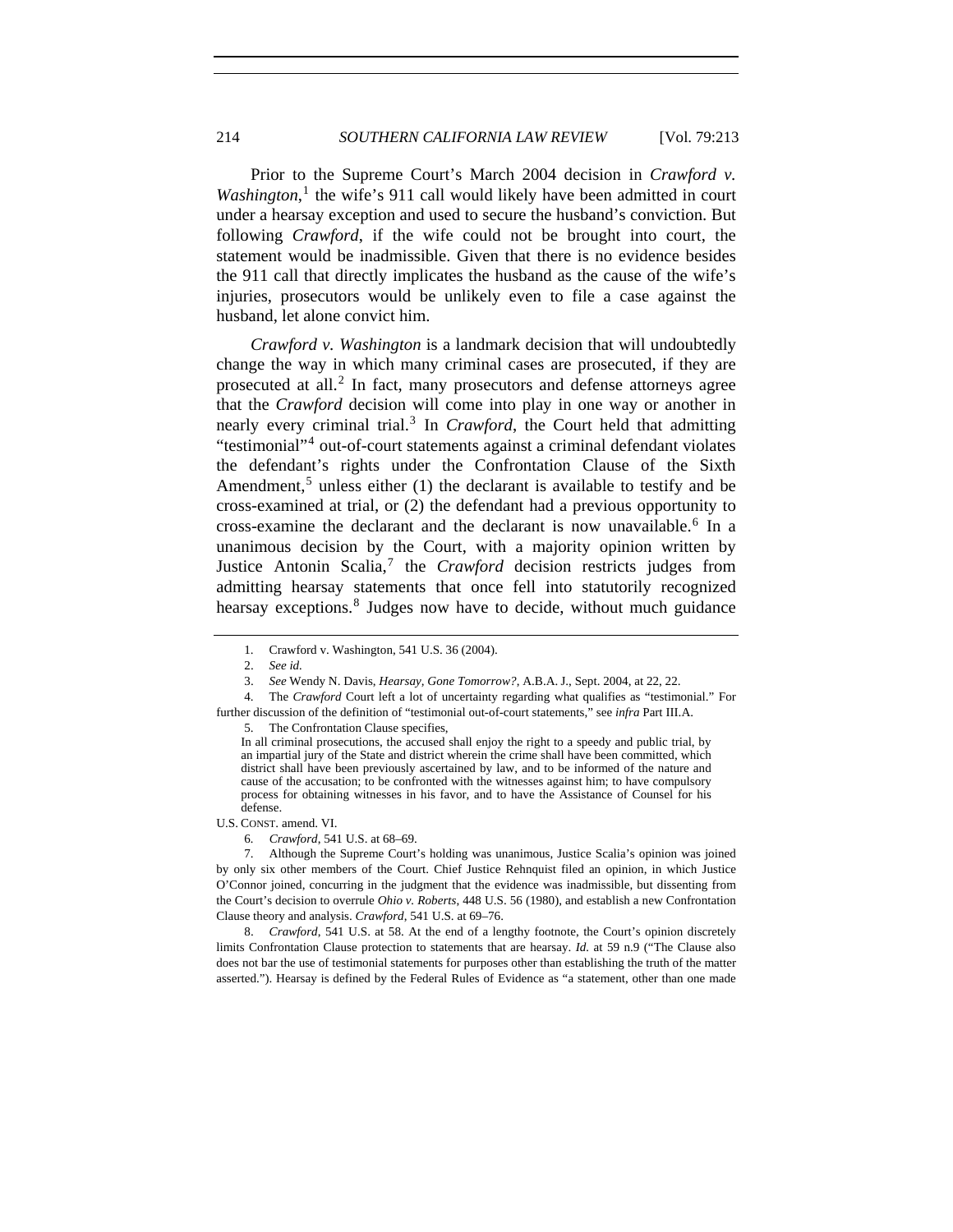from the Court, whether the evidence is testimonial.<sup>[9](#page-2-0)</sup> Under *Crawford*, testimonial statements cannot be admitted against the defendant when there is no opportunity to cross-examine the declarant, regardless of whether the court deems the statements to be reliable.<sup>[10](#page-2-1)</sup>

While *Crawford* will have an effect on nearly all criminal trials, domestic violence prosecution will likely experience the most dramatic impact from the decision.<sup>[11](#page-2-2)</sup> In domestic violence cases, often the only witnesses are the alleged victims themselves, who are frequently unavailable to testify at trial, and thus, are often not subject to crossexamination.[12](#page-2-3) Alleged victims of domestic violence may be unavailable for a number of reasons. Most tragically, the victim may be deceased, sometimes as a result of the alleged acts of the criminal defendant. In other circumstances, the witness may have disappeared, may be incompetent or emotionally unavailable, or may simply refuse to testify. Many prosecutors and domestic violence advocates believe that domestic violence victims disappear or refuse to testify as a result of intimidation by their batterers or out of fear of future violence.<sup>[13](#page-2-4)</sup> The frequent struggle to procure witnesses willing to testify against criminal defendants makes the prosecution of domestic violence cases remarkably different from, and particularly in light

<span id="page-2-3"></span>12*. See* Phillip Carrizosa, *Conflicts, Paradoxes Impede Cases of Domestic Violence*, S.F. DAILY J., May 10, 2004, at 15 ("Because of the unique dynamics of domestic violence cases, victims are often reluctant to cooperate with the prosecution of their batterers. Many times, victims recant their complaints to police and some even end up testifying on behalf of their batterers."); Onell R. Soto, *Experts Call Wife's Denial of Domestic Abuse Typical*, SAN DIEGO UNION TRIB., July 28, 2002, at N1, *available at* 2002 WLNR 11185229 (quoting one California Superior Court Judge who exclusively hears domestic violence cases, Judge David Ryan, referring to recanting victims as "the norm"); Interview with Pamela K. Booth, Head Deputy, L.A. County Dist. Attorney's Office, Family Violence Div., in L.A., Cal. (Dec. 29, 2004) [hereinafter Booth] (discussing how domestic violence victims usually recant or refuse to cooperate and that this trend is particularly problematic for domestic violence cases because they are often heavily dependent on the victim's testimony).

<span id="page-2-4"></span>13*. See* Davis, *supra* note 3, at 22; Interview with Gail J. Pincus, Dir., Domestic Abuse Ctr., in L.A., Cal. (Dec. 31, 2004) [hereinafter Pincus].

<span id="page-2-0"></span>by the declarant while testifying at the trial or hearing, offered in evidence to prove the truth of the matter asserted." FED. R. EVID. 801(c).

<sup>9</sup>*. Crawford*, 541 U.S. at 68–69.

<sup>10</sup>*. Id. Crawford* directly overrules *Ohio v. Roberts* in this regard. *Id.*

<span id="page-2-2"></span><span id="page-2-1"></span><sup>11</sup>*. See generally* Tom Lininger, *Prosecuting Batterers After Crawford*, 91 VA. L. REV. 747 (2005) (arguing that, despite its impact on domestic violence, the *Crawford* decision was correct and just, and proposing a number of legislative reforms to facilitate the effective prosecution of domestic violence cases in light of the Supreme Court's interpretation of constitutional law in *Crawford*). In comparison, this Note discusses the ways in which the *Crawford* decision itself should be interpreted and reformed, and also suggests changes for law enforcement, domestic violence prosecutors, domestic violence advocates, and state and federal lawmakers.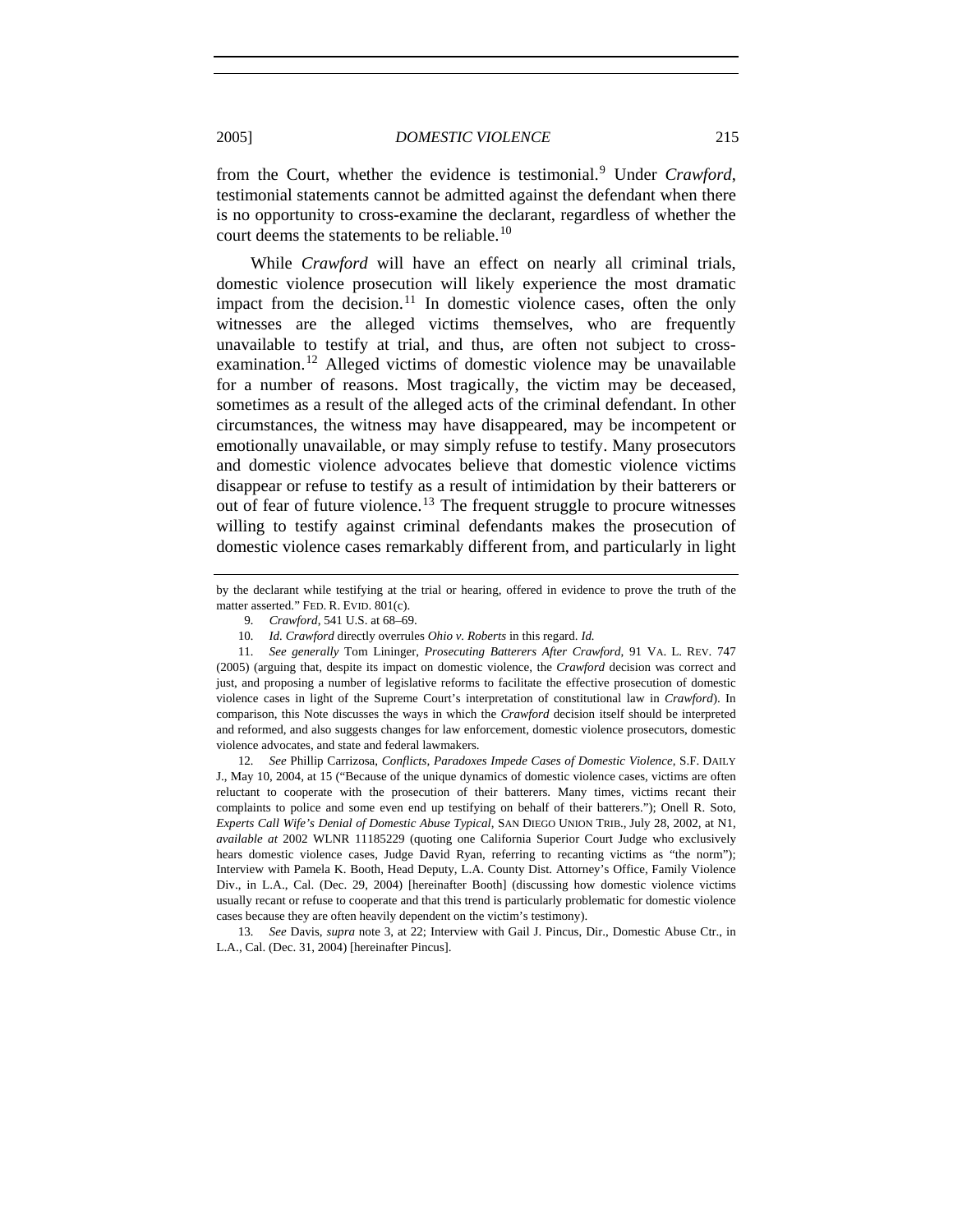216 *SOUTHERN CALIFORNIA LAW REVIEW* [Vol. 79:213

of the *Crawford* decision, much more difficult than the prosecution of other types of crimes. $14$ 

Although a very recent decision, *Crawford* has already begun to significantly affect the prosecution of domestic violence cases, causing widespread confusion and uncertainty for a number of reasons. First, the Court failed to explain what types of statements are testimonial, so it is unclear under what circumstances the *Crawford* decision applies.<sup>[15](#page-3-1)</sup> Second, the Court left ambiguous the definitions of "unavailable" and "opportunity to cross."[16](#page-3-2) Third, although the Court implied that a defendant's Confrontation Clause rights can be forfeited if the defendant's own wrongdoing caused the witness to be unavailable to testify, it is unclear what action constitutes a "forfeiture by wrongdoing" and what standard should apply to that analysis.<sup>[17](#page-3-3)</sup> Finally, of particular importance to domestic violence cases, which frequently rely heavily on expert testimony regarding battered women's syndrome or domestic violence victims' tendency to recant their testimony or refuse to testify,  $18$  is the fact that the Court was unclear as to whether experts can continue to rely on out-ofcourt statements that would now be barred by the Confrontation Clause if offered against the defendant directly.<sup>[19](#page-3-5)</sup>

While prosecutors scramble to find ways around *Crawford*'s restrictions in order to successfully prosecute perpetrators of domestic violence and uphold the convictions of the perpetrators they have already prosecuted,[20](#page-3-6) lower courts struggle to make sense of the Court's ruling and decipher their own interpretations of the decision's many ambiguities. The

<sup>14</sup>*. See* Davis, *supra* note 3, at 22; Pincus, *supra* note 13; *infra* Part IV.A.

<span id="page-3-2"></span><span id="page-3-1"></span><span id="page-3-0"></span> <sup>15.</sup> *Crawford*, 541 U.S. at 68–69 ("We leave for another day any effort to spell out a comprehensive definition of 'testimonial.'"). *See also infra* Part III.A; *Crawford*, 541 U.S. at 57, 58–59.

<sup>16</sup>*. See infra* Part III.B–C.

<sup>17</sup>*. Crawford*, 541 U.S. at 62.

<span id="page-3-4"></span><span id="page-3-3"></span> <sup>18.</sup> *See* Carrizosa, *supra* note 12, at 1, 5 (discussing the use of expert testimony in domestic violence prosecutions).

<span id="page-3-5"></span><sup>19</sup>*. See infra* Part III.E. Currently, the Federal Rules of Evidence permit reliance on such out-ofcourt statements. Federal Rule of Evidence 703 states:

The facts or data in a particular case upon which an expert bases an opinion or inference may be those perceived by or made known to the expert at or before the hearing. *If of a type reasonably relied upon by experts in the particular field in forming opinions or inferences upon the subject, the facts or data need not be admissible in evidence in order for the opinion or inference to be admitted.* Facts or data that are otherwise inadmissible shall not be disclosed to the jury by the proponent of the opinion or inference unless the court determines that their probative value in assisting the jury to evaluate the expert's opinion substantially outweighs their prejudicial effect.

FED. R. EVID. 703 (emphasis added).

<span id="page-3-6"></span><sup>20</sup>*. See* Leonard Post, *Prosecutors Feel Broad Wake of "*Crawford*"; Child Abuse Cases, 911 Calls Affected*, NAT'L L.J., Dec. 13, 2004, at 1.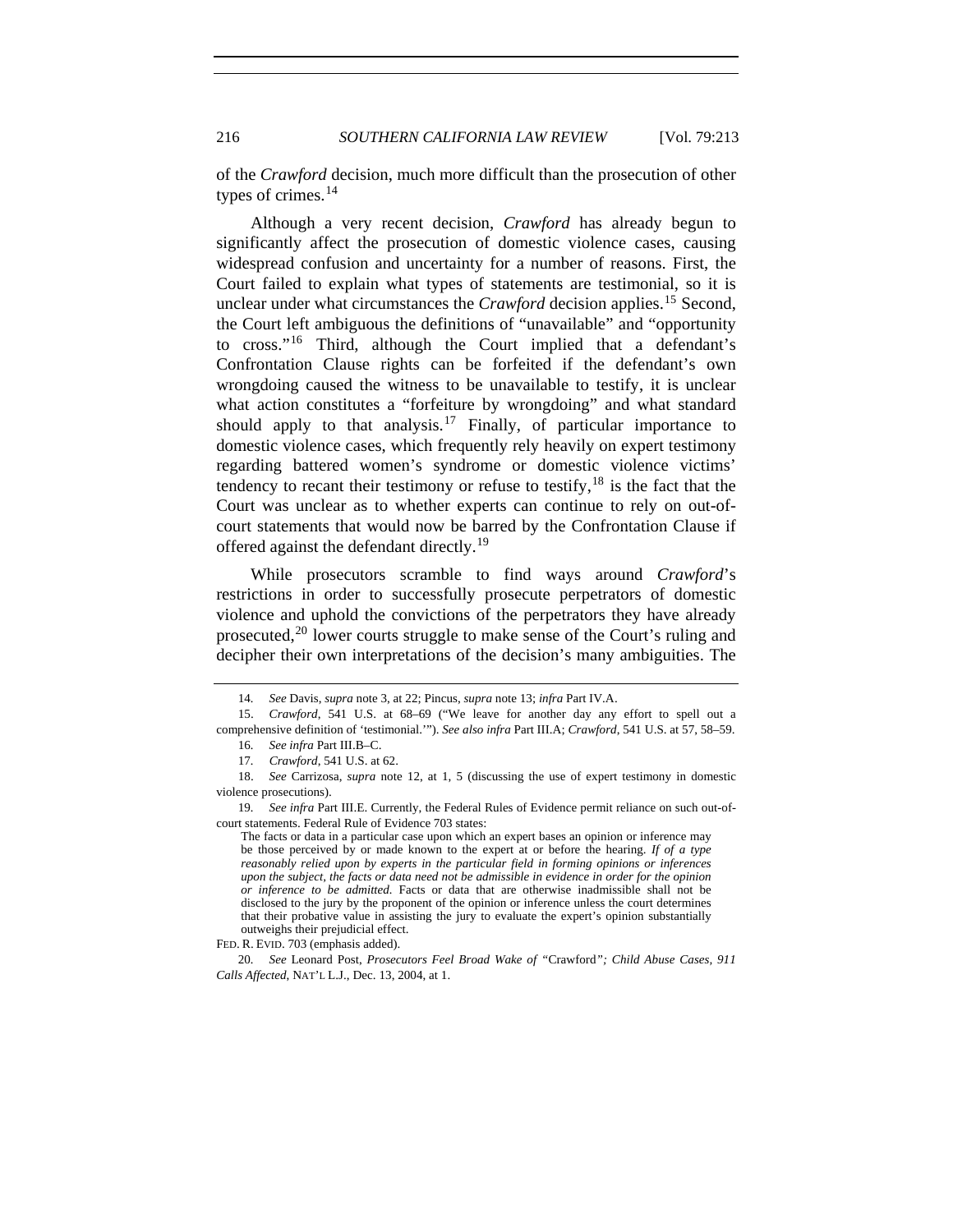system may not be adapting fast enough, however, as some jurisdictions are dismissing as many as a dozen domestic violence cases a day as a result of the *Crawford* decision and the alleged victim-witness's refusal to testify.<sup>[21](#page-4-0)</sup> Some judges are simply throwing out cases that rely on even exceptionally trustworthy out-of-court statements, statements that certainly would have been permitted by the Confrontation Clause prior to *Crawford*. [22](#page-4-1) And defense attorneys are doing their part to make it tougher to prosecute domestic violence cases in light of *Crawford*. The National Association of Criminal Defense Lawyers encourages defense attorneys to raise a *Crawford* objection along with every hearsay objection and to make sure they get the words "Confrontation Clause" on the record to preserve the issue for appeal.<sup>[23](#page-4-2)</sup> As a result of legal confusion and decreased prosecution, the real-world impact of *Crawford* may be to reverse the last decade's progress in the area of domestic violence prosecution and prevention, and reverse the overall national decline in domestic violence incidences.<sup>[24](#page-4-3)</sup>

This Note argues that while the Supreme Court's goal of protecting the rights of the criminally accused under the Confrontation Clause is just, the framework the Court created is unworkable and problematic for the prosecution of domestic violence cases. Part II describes the Court's goals in deciding *Crawford* and the state of Confrontation Clause law after *Crawford*. Part III analyzes the ambiguities and uncertainties the Court left unresolved in the *Crawford* opinion and argues that post-*Crawford* confusion undermines the goals the Court articulated in deciding *Crawford*. Part IV discusses the unique difficulties inherent in domestic violence prosecution and enumerates the ways in which the *Crawford* decision exacerbates those difficulties. Finally, Part V suggests ways in which the negative implications of *Crawford* can be mitigated and proposes legal reforms that would satisfy the Court's goals in deciding *Crawford*, while limiting the decision's negative implications on the prosecution of domestic violence cases.

<span id="page-4-0"></span><sup>21</sup>*. See* Davis, *supra* note 3, at 22, 24 ("In Dallas, for example, as many as a dozen cases a day are being dismissed because the women aren't coming to court to testify.").

<span id="page-4-1"></span><sup>22</sup>*. See, e.g*., People v. Cortes, 781 N.Y.S.2d 401, 416 (Sup. Ct. 2004) (excluding a 911 call as testimonial); State v. Powers, 99 P.3d 1262, 1265 (Wash. Ct. App. 2004) (excluding a 911 call reporting domestic violence as testimonial). *See* Post, *supra* note 20, at 1.

<sup>23</sup>*. See* Davis, *supra* note 3, at 24.

<span id="page-4-3"></span><span id="page-4-2"></span> <sup>24.</sup> *See* Nathan Max, *Domestic Violence on Decline*, PRESS-ENTERPRISE (Riverside, Cal.), Dec. 21, 2004, at A1. It is outside the scope of this Note to question the legitimacy of such statistics.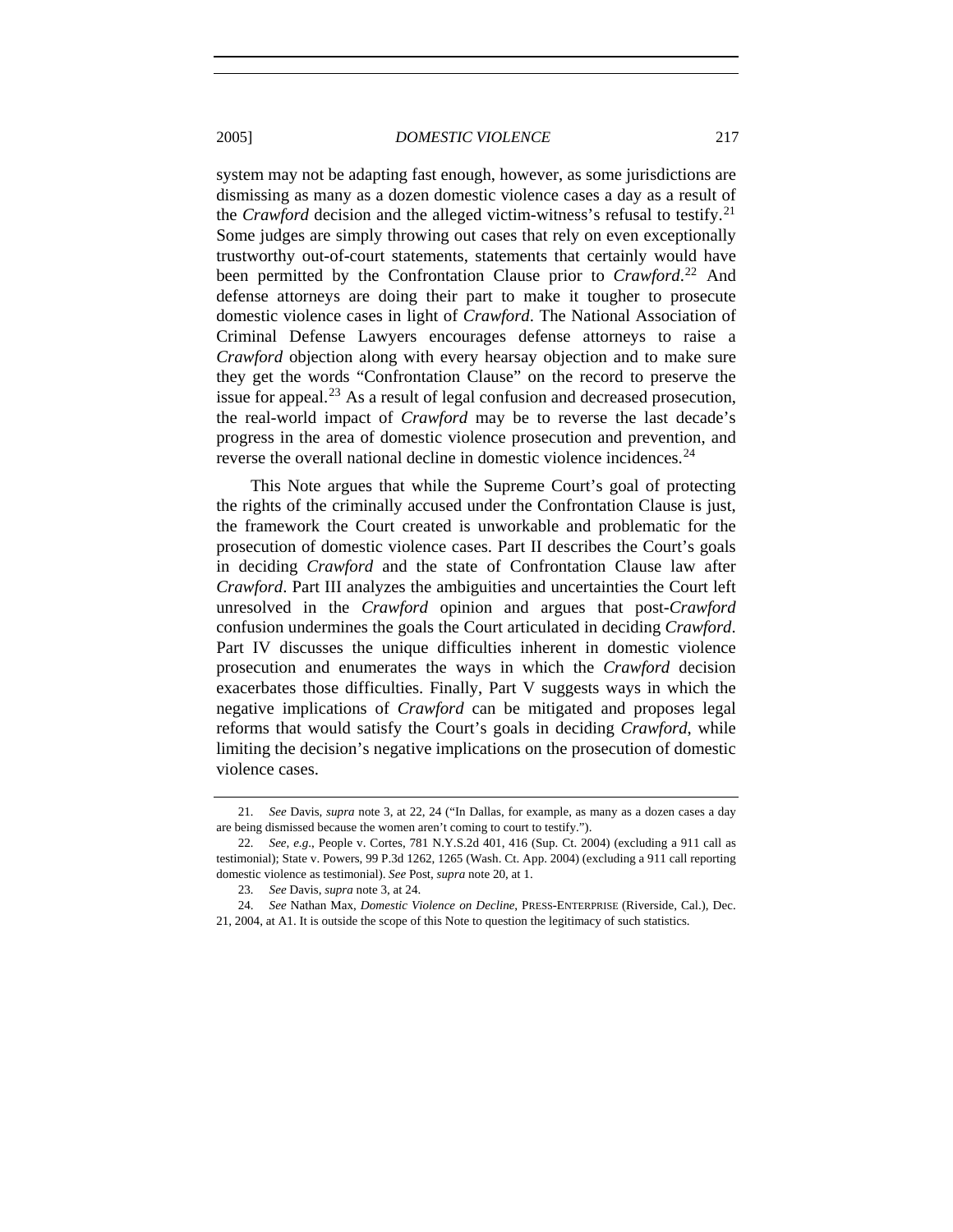# II. CONFRONTATION CLAUSE LAW AFTER *CRAWFORD*

The Sixth Amendment's Confrontation Clause assures a criminal defendant the right "to be confronted with the witnesses against him."[25](#page-5-0) According to Justice Scalia's opinion in *Crawford*, however, this constitutional text alone does not provide enough guidance to determine what the amendment actually requires.<sup>[26](#page-5-1)</sup> Instead, Justice Scalia determined through analysis of the historical background of the Confrontation Clause,<sup>[27](#page-5-2)</sup> that it has two goals, which must be adhered to in modern jurisprudence: (1) to prevent a method of criminal procedure that allows ex parte examinations of witnesses to be used as evidence against the accused, $28$  and (2) to categorically require that before testimonial out-ofcourt statements can be offered against the defendant at trial, it must be shown that the declarant is unavailable and that the defendant had a prior opportunity to cross-examine the declarant. Scalia also concludes that courts should not have leeway to develop open-ended exceptions to the opportunity-for-cross requirement.[29](#page-5-4) Consequently, the Court holds that the constitutionally required procedural method for determining whether the witness's statement is reliable is to provide a criminal defendant with an opportunity to cross-examine the witnesses against him. Thus, absent an opportunity to cross-examine a declarant, the requisite reliability determination cannot be made, and the court must exclude any testimonial out-of-court statements made by that declarant.<sup>[30](#page-5-5)</sup>

*Crawford* explicitly overruled, at least to some extent, the Court's previous interpretation of the Confrontation Clause in *Ohio v. Roberts*. [31](#page-5-6) The *Roberts* decision interpreted the Confrontation Clause as providing criminal defendants with a substantive due process right to be presented with reliable evidence against them, rather than as providing a procedural

<span id="page-5-1"></span><span id="page-5-0"></span> <sup>25.</sup> U.S. CONST. amend. VI. For an informative history of case law leading up to the *Crawford* decision, see Thomas J. Reed, Crawford v. Washington *and the Irretrievable Breakdown of a Union: Separating the Confrontation Clause from the Hearsay Rule*, 56 S.C. L. REV. 185 (2004).

 <sup>26.</sup> *See* Crawford v. Washington, 541 U.S. 36, 42 (2004).

<sup>27</sup>*. Id.*

<sup>28</sup>*. Id.* at 50.

<sup>29</sup>*. Id.* at 53–54.

<sup>30</sup>*. Id.* at 68–69.

<span id="page-5-6"></span><span id="page-5-5"></span><span id="page-5-4"></span><span id="page-5-3"></span><span id="page-5-2"></span> <sup>31.</sup> *Id.* The Court's opinion criticizes the *Roberts* test as "vindicat[ing] the Framers' wisdom in rejecting a general reliability exception"; being "so unpredictable that it fails to provide meaningful protection from even core confrontation violations"; allowing a jury to hear evidence that is "untested by the adversary process, based on a mere judicial determination of reliability"; and "replac[ing] the constitutionally prescribed method of assessing reliability with a wholly foreign one." *Id.* at 62–63. In sum, the Court finds that the *Roberts* test's "unpardonable vice" is having a "demonstrated capacity to admit core testimonial statements that the Confrontation Clause plainly meant to exclude." *Id.* at 63.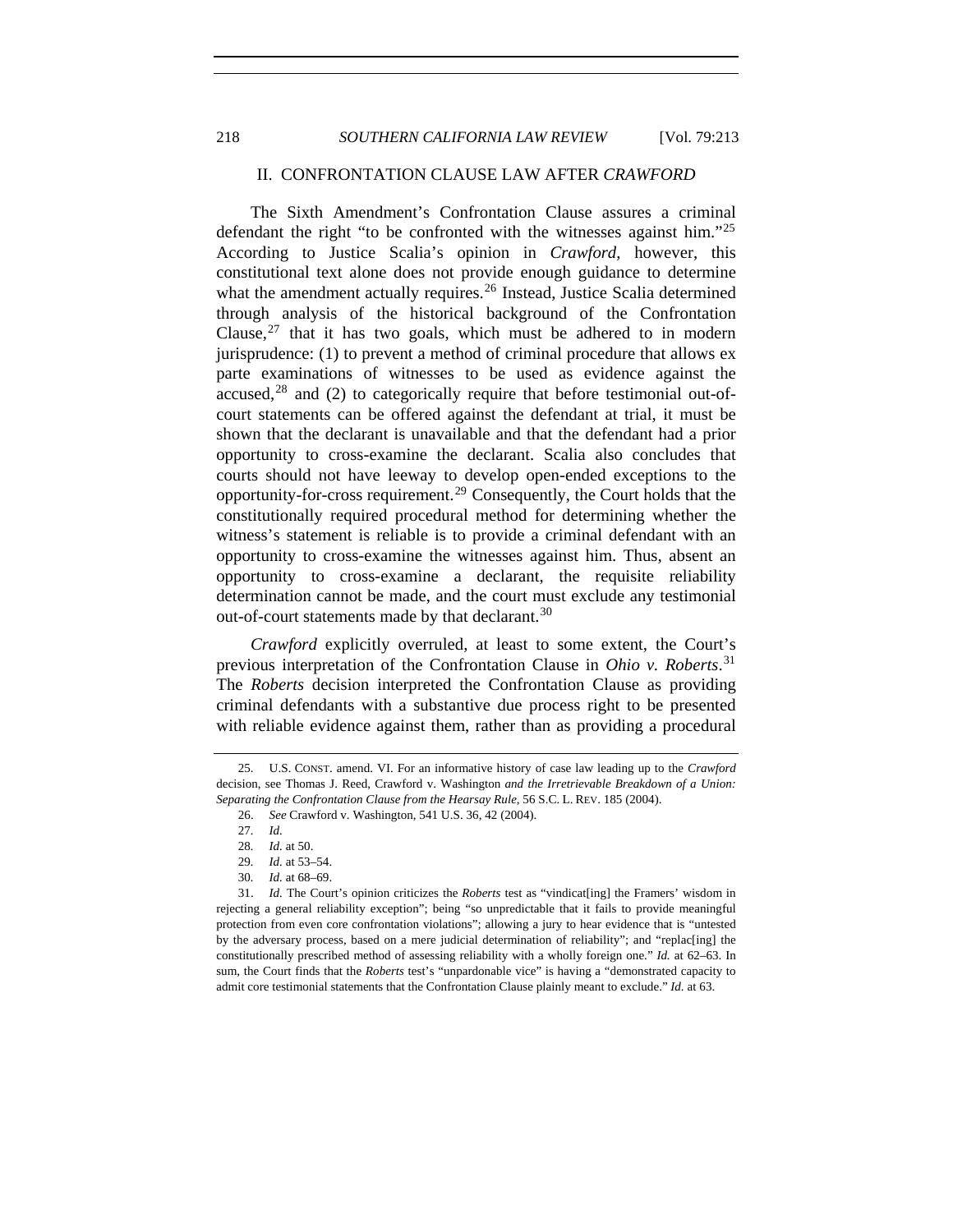right to cross-examination.[32](#page-6-0) *Roberts* developed a framework under which courts could determine whether a statement was reliable and, thus, whether it complied with the requirements of the Sixth Amendment.<sup>[33](#page-6-1)</sup> *Roberts* required that admissible hearsay statements must either fall under one of the "firmly rooted" hearsay exceptions or involve surrounding facts that provide "particularized guarantees of trustworthiness."[34](#page-6-2) *Crawford* overruled the *Roberts* test for determining the reliability (and, subsequently, the admissibility) of testimonial statements, as *Crawford* holds that the only constitutionally acceptable method for determining the reliability of testimonial statements is cross-examination.<sup>[35](#page-6-3)</sup> As Justice Scalia wrote, "Dispensing with confrontation because testimony is obviously reliable is akin to dispensing with jury trial because a defendant is obviously guilty. This is not what the Sixth Amendment prescribes."<sup>[36](#page-6-4)</sup> Further, the *Crawford* opinion criticizes the *Roberts* test as being unpredictable and possessing the "demonstrated capacity to admit core testimonial statements that the Confrontation Clause plainly meant to exclude."<sup>[37](#page-6-5)</sup>

Because of the distinction made in *Crawford* between testimonial and nontestimonial out-of-court statements, three plausible interpretations of the continuing validity of *Roberts* exist. First, *Roberts* may be overruled altogether, leaving *Crawford* as the governing law for all Confrontation Clause issues. If this is the case, once a court makes the determination that a statement is nontestimonial, no further analysis is required. If the nontestimonial statement complies with the court's other rules of evidence, the statement is admissible, regardless of whether the defendant has had an

 <sup>32.</sup> Ohio v. Roberts, 448 U.S. 56, 63–64 (1980).

<sup>33</sup>*. Crawford*, 541 U.S. at 62; *Roberts*, 448 U.S. at 66.

<span id="page-6-2"></span><span id="page-6-1"></span><span id="page-6-0"></span><sup>34</sup>*. Roberts*, 448 U.S. at 66. Firmly rooted hearsay exceptions for purposes of the *Roberts* analysis likely include the following: statements made by coconspirators, FED. R. EVID.  $801(d)(2)(E)$ ; present sense impressions, FED. R. EVID. 803(1); excited utterances, FED. R. EVID. 803(2); statements describing the declarant's then-existing mental or emotional conditions, FED. R. EVID. 803(3); statements made for purposes of medical diagnosis or treatment, FED. R. EVID. 803(4); past recollection recorded, FED. R. EVID. 803(5); business and public records, FED. R. EVID. 803(6), FED. R. EVID. 803(8); and statements made under belief of impending death ("dying declarations"), FED. R. EVID. 804(b)(2). *See* CHRISTOPHER B. MUELLER & LAIRD C. KIRKPATRICK, EVIDENCE UNDER THE RULES 367–68 (5th ed. 2004). Some nonfirmly rooted hearsay exceptions likely include declarations against interest, FED. R. EVID. 804(b)(3), and statements that fall in the catchall provision, FED. R. EVID. 807. *See* MUELLER & KIRKPATRICK, *supra*.

<span id="page-6-5"></span><span id="page-6-4"></span><span id="page-6-3"></span><sup>35</sup>*. Crawford*, 541 U.S. at 68–69. *See also* Decision of Interest, *911 Call Is Admissible as Trial Evidence if It Meets "Excited Utterance" or Other Hearsay Exceptions*, N.Y. L.J., Apr. 23, 2004, at 20 [hereinafter *911 Call*] (discussing a New York case holding that a 911 call was not testimonial, so the normal hearsay rules for admissibility applied).

<sup>36</sup>*. Crawford*, 541 U.S. at 62.

<sup>37</sup>*. Id.* at 63.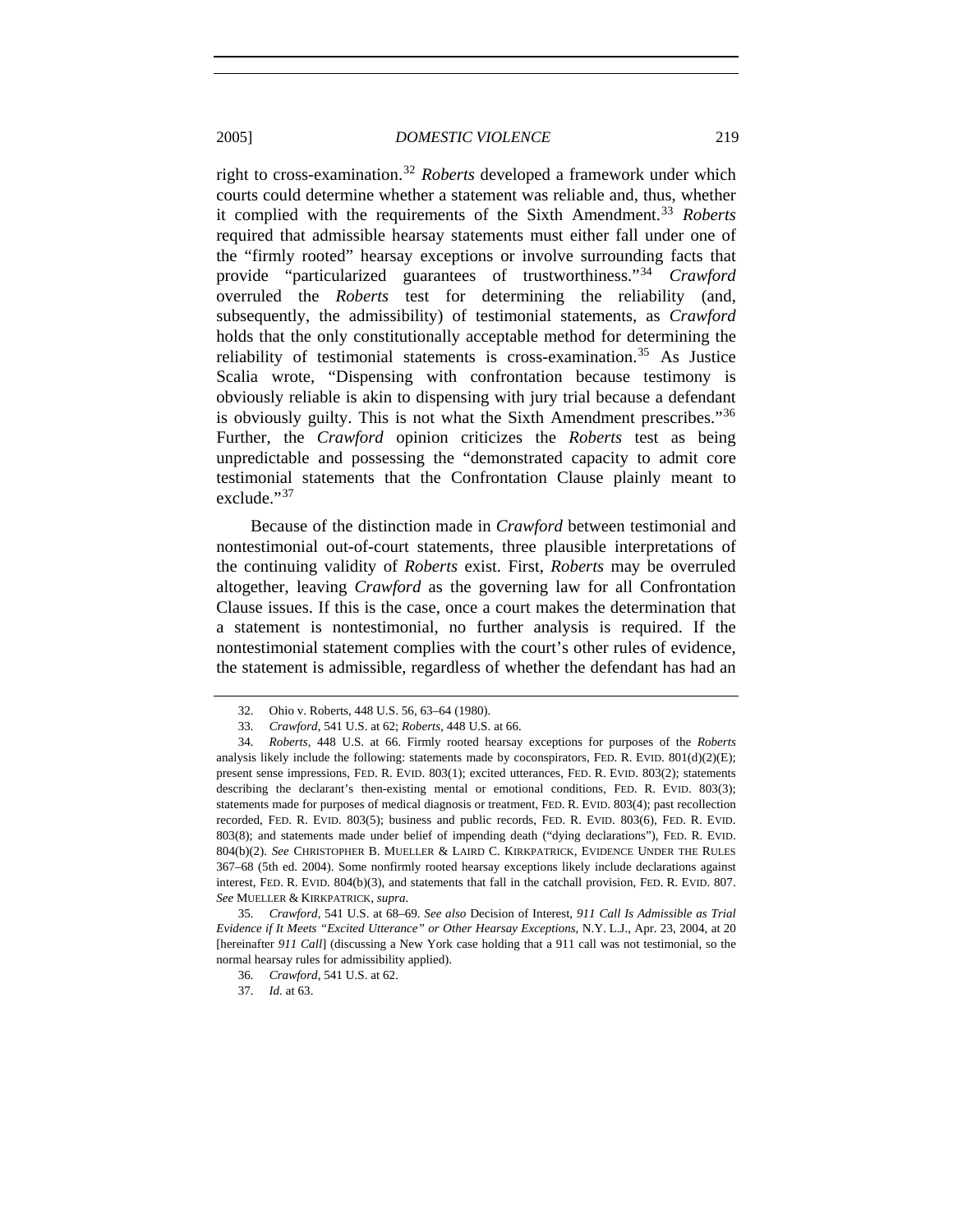opportunity to cross-examine the declarant.<sup>[38](#page-7-0)</sup> Second, *Roberts* could have been overruled only with regard to its reliability analysis applying to testimonial statements, and it may remain the applicable analysis for the admissibility of nontestimonial statements.<sup>[39](#page-7-1)</sup> Under this interpretation, courts would analyze testimonial statements with the *Crawford* framework and nontestimonial statements with the *Roberts* framework.[40](#page-7-2) Third, the *Roberts* test may remain the valid method of determining whether the admission of an out-of-court statement complies with the defendant's due process rights, but not a defendant's Confrontation Clause rights. If this is the case, in order to be admissible, the Constitution would require that the statement meet both the *Roberts* due process test (the statement must be reliable) and the *Crawford* Confrontation Clause test (the declarant must be unavailable and the defendant must have had a prior opportunity to crossexamine the declarant). The second and third interpretations are not mutually exclusive.<sup>[41](#page-7-3)</sup>

<span id="page-7-0"></span> <sup>38.</sup> Because it is unclear whether the Court entirely overruled *Roberts*, lower courts likely remain bound to follow the *Roberts* test, at least for examining the reliability of nontestimonial statements. *See* Agostini v. Felton, 521 U.S. 203, 237 (1997) ("If a precedent of this Court has direct application in a case, yet appears to rest on reasons rejected in some other line of decisions, [lower courts] should follow the case which directly controls, leaving to this Court the prerogative of overruling its own decisions." (internal citation omitted)). *Accord* State v. Rivera, 844 A.2d 191, 202 (Conn. 2004) (applying the *Roberts* test to statements found to be nontestimonial); State v. Blackstock, 598 S.E.2d 412, 422–23 (N.C. Ct. App. 2004) (holding that the *Roberts* test barred nontestimonial statements regardless of *Crawford*).

<span id="page-7-1"></span> <sup>39.</sup> *See* Richard D. Friedman, Non-Testimonial Statements, The Confrontation Blog, Jan. 24, 2005, http://confrontationright.blogspot.com/2005\_01\_01\_confrontationright\_archive.html (arguing that "the law of the Confrontation Clause would be improved if the Court were to make it clear that the Clause has no application to non-testimonial statements" and that "[a]s a matter of principle, this is the right outcome").

<span id="page-7-2"></span><sup>40</sup>*. Id*. As Richard Friedman argues, using the *Roberts* analysis for nontestimonial statements provides no protection to defendants and

<sup>[</sup>i]t is highly unlikely that a court would hold that (1) a given statement is non-testimonial for *Crawford* purposes, (2) it satisfies the rule against hearsay, either because it (a) fits within an exception or (b) is supported by sufficient guarantees of trustworthiness to warrant admissibility, and yet (3) it is barred by the *Roberts* test because it is unreliable, neither (a) fitting within a 'firmly rooted' hearsay exception nor (b) supported by sufficient guarantees of trustworthiness that are of a form satisfactory for constitutional purposes.

*Id.* 

<span id="page-7-3"></span> <sup>41.</sup> It could be that the Constitution requires all out-of-court statements to be reliable in order to comply with the requirements of due process, but that the Constitution specifies cross-examination as the method by which the reliability of testimonial statements should be tested for purposes of the Confrontation Clause. In other words, nontestimonial statements still have to meet the *Roberts* test because those statements also have to be reliable. The third explanation separates the substantive and procedural rights of defendants.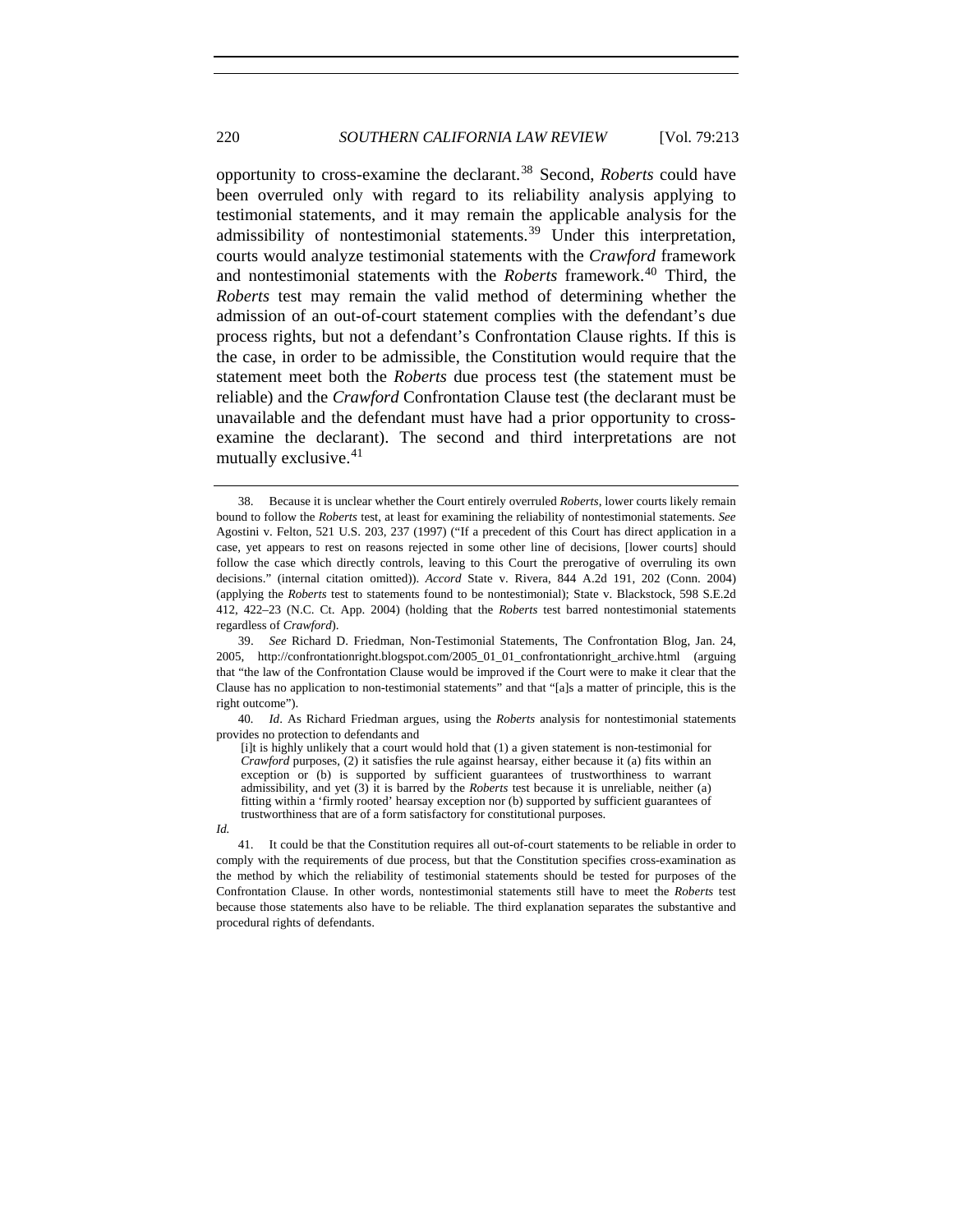The *Crawford* opinion leaves unclear which of the above interpretations may be correct.<sup>[42](#page-8-0)</sup> The interpretation adopted can make a considerable difference in how difficult it will be to prosecute a criminal defendant. The validity of the *Roberts* test after *Crawford* determines the number of hurdles prosecutors need to clear in order to get out-of-court statements admitted into evidence. If *Roberts* is entirely overruled, the only hurdle is getting out-of-court statements to be classified as nontestimonial. But if *Roberts* remains the analysis for nontestimonial statements, or for due process analysis, then in addition to finding that the statement is nontestimonial under *Crawford*, the prosecution must meet the *Roberts* test of reliability. In domestic violence prosecutions, where victims are more likely to be unavailable than in other criminal trials, and the prosecution's case is more often dependent on out-of-court statements,  $43$  these evidentiary barriers can determine whether a case is even filed, much less whether it will result in conviction.

# III. THE REMAINING AMBIGUITIES AND UNCERTAINTIES AFTER *CRAWFORD*

Justice Scalia's opinion in *Crawford* clearly states, "where testimonial evidence is at issue, the Sixth Amendment demands what the common law required: unavailability and a prior opportunity to cross-examine."<sup>[44](#page-8-2)</sup> While a seemingly straightforward approach, grounded in history, it is now very unclear what the Confrontation Clause requires. In fact, Chief Justice Rehnquist's concurrence criticizes the majority opinion on this very point, arguing that "the thousands of federal prosecutors and the tens of thousands of state prosecutors need answers . . . now, not months or years from now," because the "[r]ules of criminal evidence are applied every day in courts throughout the country, and parties should not be left in the dark."[45](#page-8-3) The decision left uncertain, among other things, what is testimonial, what is unavailable, what is an opportunity to cross-examine, what is the standard for forfeiture by wrongdoing and when does it apply, and whether

<span id="page-8-3"></span><span id="page-8-2"></span><span id="page-8-1"></span><span id="page-8-0"></span> <sup>42.</sup> *Crawford*, 541 U.S. at 68 ("Where nontestimonial hearsay is at issue, it is wholly consistent with the Framers' design to afford the States flexibility in their development of hearsay law—as does *Roberts*, and as would an approach that exempted such statements from Confrontation Clause scrutiny altogether.").

<sup>43</sup>*. See supra* notes 12–13 and accompanying text.

<sup>44</sup>*. Crawford*, 541 U.S. at 68.

<sup>45</sup>*. Id*. at 75–76 (Rehnquist, C.J., concurring).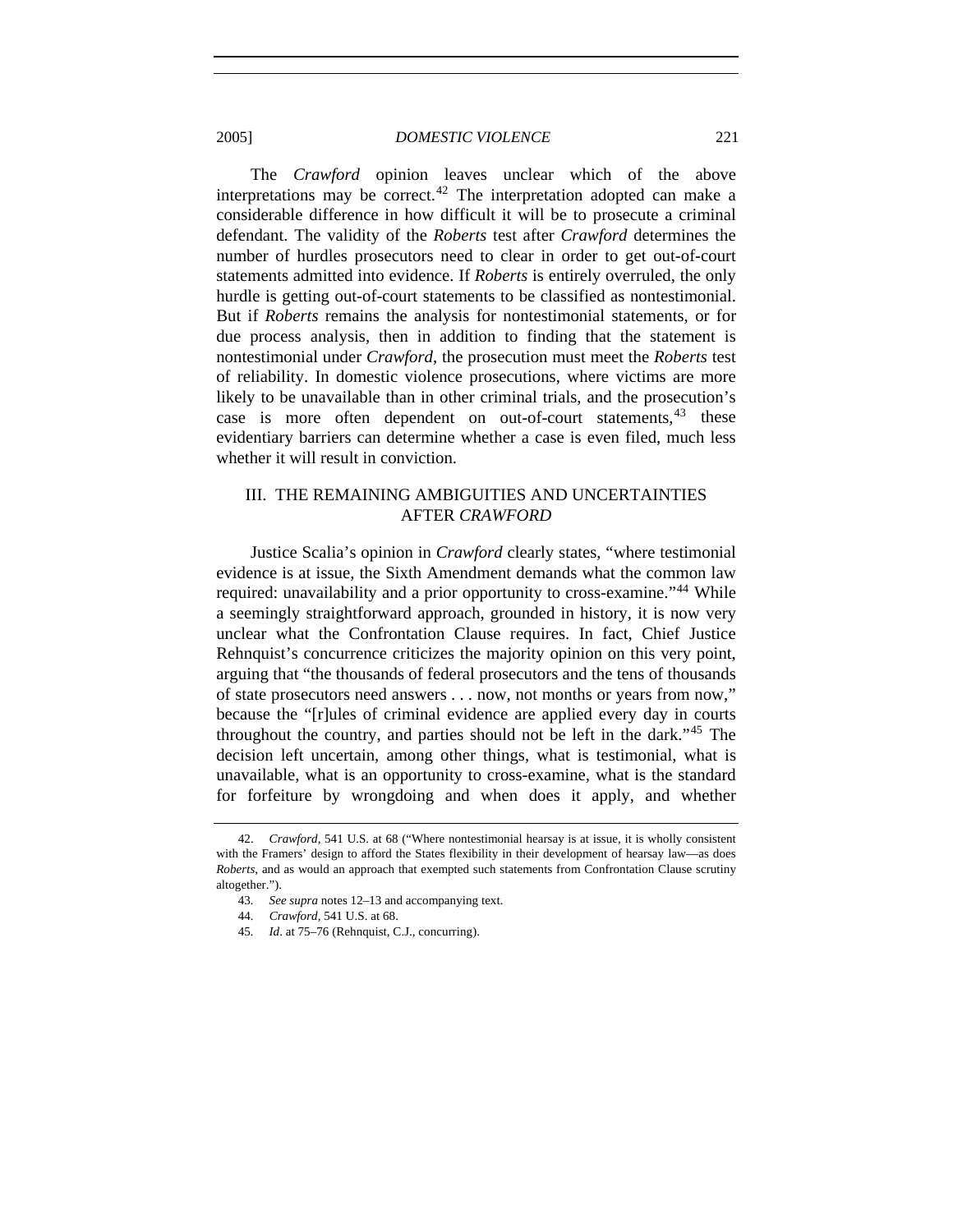*Crawford* applies to out-of-court statements relied on by expert witnesses in forming their opinions.[46](#page-9-0)

# A. WHAT IS "TESTIMONIAL"?

Perhaps the most obvious unknown after *Crawford* is the definition of "testimonial." The Court's opinion plainly acknowledges the ambiguity by admitting that it "leave[s] for another day any effort to spell out a comprehensive definition of 'testimonial.'"<sup>[47](#page-9-1)</sup> The Court did, however, provide at least some indication as to what it considers testimonial: "[w]hatever else the term covers, it applies at a minimum to prior testimony at a preliminary hearing, before a grand jury, or at a former trial; and to police interrogations."[48](#page-9-2) And although the Court's opinion did not expressly adopt a test for making the distinction between testimonial and nontestimonial statements, the opinion cited at least three possibilities: (1) "'ex parte in-court testimony or its functional equivalent—that is, material such as affidavits, custodial examinations, prior testimony that the defendant was unable to cross-examine, or similar pretrial statements that declarants would reasonably expect to be used prosecutorially"; $^{49}$  $^{49}$  $^{49}$  (2) "'extrajudicial statements . . . contained in formalized testimonial materials, such as affidavits, depositions, prior testimony, or confessions"; $^{50}$  $^{50}$  $^{50}$  and (3) "'statements that were made under circumstances which would lead an objective witness reasonably to believe that the statement would be available for use at a later trial.'"[51](#page-9-5) The range of out-of-court statements that qualify as testimonial varies greatly depending on which definition the Court intended.<sup>[52](#page-9-6)</sup>

49*. Id.* at 51 (quoting Brief for the Petitioner at 23, *Crawford*, 541 U.S. 36 (No. 02-9410)).

<span id="page-9-5"></span>51*. Id*. (quoting Brief for Nat'l Ass'n of Criminal Defense Lawyers, et al. as Amici Curiae Supporting Petitioner at 3, *Crawford*, 541 U.S. 36 (No. 02-9410)).

<span id="page-9-6"></span> 52. *See 911 Call*, *supra* note 35, at 20 (discussing the *Moscat* holding in light of *Crawford*). The effect each different definition of "testimonial" has on the outcome of cases is easily seen in the area of 911 calls. *Compare* People v. Cortes, 781 N.Y.S.2d 401 (Sup. Ct. 2004) (excluding a 911 call as testimonial), State v. Powers, 99 P.3d 1262 (Wash. Ct. App. 2004) (excluding a 911 call reporting

<span id="page-9-0"></span><sup>46</sup>*. See* Neil P. Cohen & Donald F. Paine, Crawford v. Washington*: Confrontation Revolution*, 40 TENN. B.J. 22 (2004) (discussing many of *Crawford*'s ambiguities).

<span id="page-9-1"></span> <sup>47.</sup> *Crawford*, 541 U.S. at 68. Justice Scalia does, however, mention one possible exception to the ban on testimonial out-of-court statements when the declarant is unavailable for cross-examination: the dying declaration. In a lengthy footnote he explains, "[The Court] need not decide in this case whether the Sixth Amendment incorporates an exception for testimonial dying declarations. If this exception must be accepted on historical grounds, it is *sui generis*." *Id*. at 56 n.6. Thus, the validity of this "exception" remains unclear, as well.

<sup>48</sup>*. Id.* at 68.

<span id="page-9-4"></span><span id="page-9-3"></span><span id="page-9-2"></span><sup>50</sup>*. Id.* at 52 (quoting White v. Illinois, 502 U.S. 346, 356 (1992) (Thomas & Scalia, JJ., concurring)).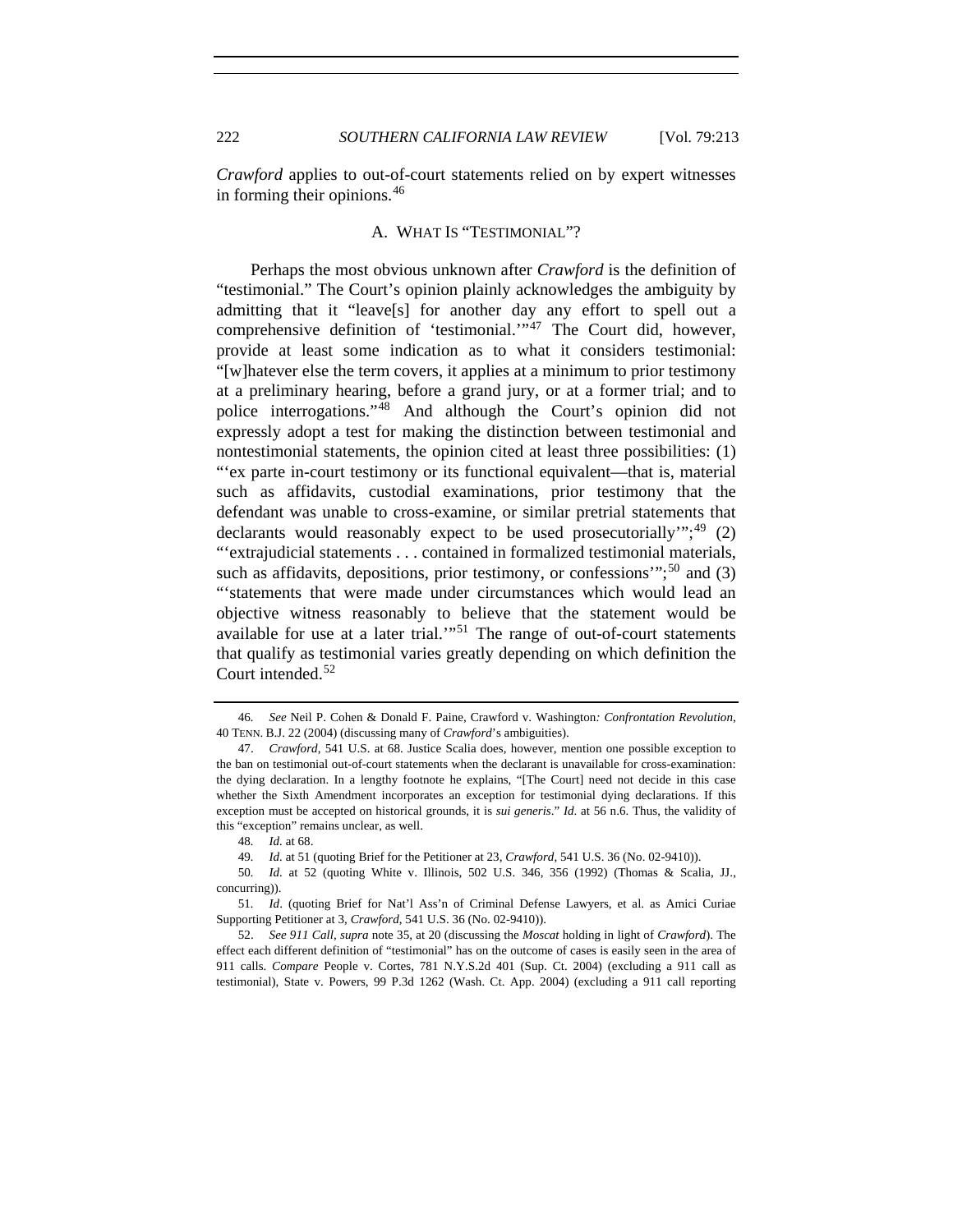Scholars and courts across the country disagree as to what the definition of "testimonial" should be.<sup>[53](#page-10-0)</sup> The basis of the debate turns on whose perspective should matter for purposes of determining whether the statement is testimonial: the declarant's, the listener's, or the objective observer's. While all three approaches have appeared in California case law,<sup>[54](#page-10-1)</sup> the perspective of the listener is perhaps the most relevant to domestic violence prosecutions, because it pertains to the intent of police officers when talking to victims. For example, in *People v. Kilday*, the court analyzed three separate statements made by a victim-declarant to police officers to determine whether the statements were testimonial.<sup>[55](#page-10-2)</sup> The court held that the declarant's first statement to the police officers was not

<span id="page-10-1"></span> 54. In *People v. Sisavath*, 13 Cal. Rptr. 3d 753 (Ct. App. 2004), a California court adopted the objective observer approach and found that statements made by an unavailable child witness at a neutral interview location for the purpose of assisting in making a case against the defendant were testimonial because "an objective observer would reasonably expect the statement to be available for use in a prosecution." *Id.* at 758. In *People v. Cervantes*, 12 Cal. Rptr. 3d 774, 777 (Ct. App. 2004), the court made its determination based on the declarant's motives in making a statement to a neighbor and family friend while seeking medical attention. The court held that the statement was nontestimonial because a reasonable person in the declarant's position would not expect such a statement to be available for use at trial. *Id*. at 782–83. In *People v. Cage*, 15 Cal. Rptr. 3d 846 (Ct. App. 2004), *superseded by grant of review*, 99 P.3d 2 (Cal. 2004), the court's decision turned on the motives of the person eliciting the statement from the declarant, the "listener." The court held that one statement made to a police officer while the officer was "still trying to determine whether a crime had been committed and, if so, by whom" was nontestimonial, while another statement "made during a classic station-house interview" was testimonial. *Id.* at 854–56.

<span id="page-10-2"></span> 55. People v. Kilday, 20 Cal. Rptr. 3d 161, 171–73 (Ct. App. 2004), *superseded by grant of review*, 105 P.3d 114 (Cal. 2005). *See also Cage*, 15 Cal. Rptr. 3d at 854–56.

domestic violence as testimonial), *and* Richard D. Friedman & Bridget McCormack, *Dial-in Testimony*, 150 U. PA. L. REV. 1171, 1240–42 (2002) (arguing that a call to report a crime should be testimonial, particularly when the operator questions the declarant), *with* People v. Corella, 18 Cal. Rptr. 3d 770, 775–76 (Ct. App. 2004) (holding that statements made during 911 call were nontestimonial), People v. Caudillo, 19 Cal. Rptr. 3d 574, 590 (Ct. App. 2004) (holding that statements made during a 911 call placed shortly after a criminal incident were nontestimonial), *superseded by grant of review*, 104 P.3d 97 (Cal. 2005), State v. Wright, 686 N.W.2d 295, 302 (Minn. Ct. App. 2004) (holding that 911 calls made shortly after a criminal act or during the "stress of the event" are nontestimonial), *and* People v. Moscat, 777 N.Y.S.2d 875, 879–80 (Crim. Ct. 2004) (finding that 911 calls made for the purpose of seeking help are nontestimonial).

<span id="page-10-0"></span> <sup>53.</sup> *See* Laurie L. Levenson, *"*Crawford*" Forces Re-evaluation of Hearsay Evidence*, L.A. DAILY J., July 6, 2004, at 7. *See also* Friedman, *supra* note 39 (arguing for a much broader interpretation of "testimonial"); Richard D. Friedman, Essay, *Confrontation: The Search for Basic Principles*, 86 GEO. L.J. 1011, 1039 (1998) (arguing for a definition of "testimonial" that incorporates statements made by declarants, where the declarants understand that such statements may be available for use at a trial); Andrew King-Ries, Crawford v. Washington*: The End of Victimless Prosecution?*, 28 SEATTLE U. L. REV. 301, 321–37 (2005) (arguing for a narrow definition of "testimonial" that allows for continued prosecution of domestic violence cases, when the victim is unavailable to testify, by permitting more 911 calls, dying declarations, and statements to responding officers); Paul Shechtman, *"*Crawford*" and the Meaning of Testimonial*, N.Y. L.J., June 23, 2004, at 4 (discussing Richard Friedman and Akhil Reed Amar's positions on the definition of "testimonial").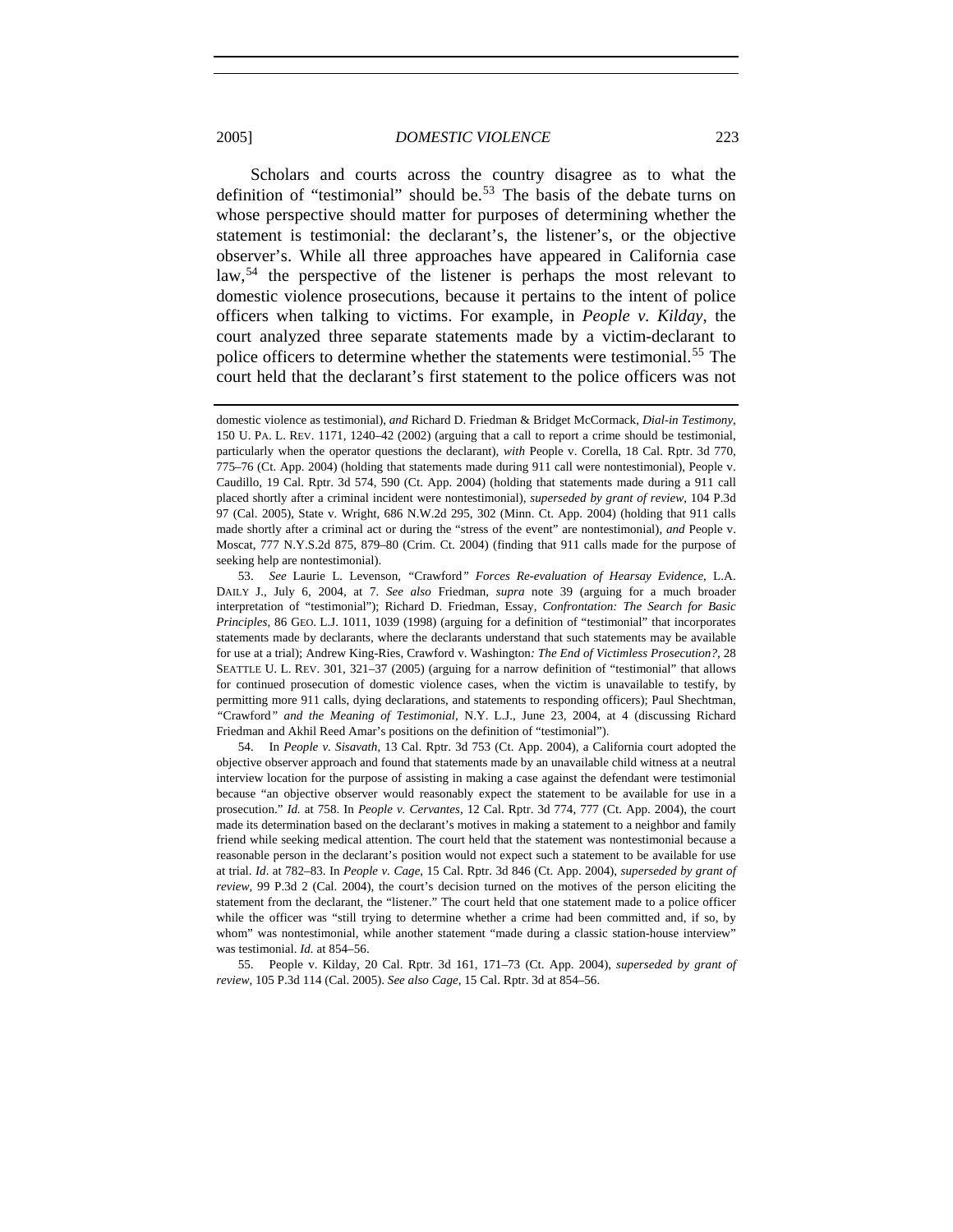testimonial because the officers "were still principally in the process of accomplishing the preliminary tasks of securing and assessing the scene,"<sup>[56](#page-11-0)</sup> but found the second two statements were testimonial because the officers were "acting in an investigative capacity to produce evidence in anticipation of a potential criminal prosecution."[57](#page-11-1)

Ambiguity about the definition of "testimonial" leaves the admissibility of many types of statements that domestic violence prosecutors regularly relied on prior to *Crawford* unknown.<sup>[58](#page-11-2)</sup> While it is clear from the *Crawford* opinion that police interrogations and prior testimony at preliminary hearings, before a grand jury, or at a former trial are testimonial,[59](#page-11-3) uncertainty still remains regarding the categorization of child hearsay statements not given to police or government personnel,  $60$ statements made to officers responding to a crime,<sup>[61](#page-11-5)</sup> 911 calls,<sup>[62](#page-11-6)</sup> and statements made to medical personnel.<sup>[63](#page-11-7)</sup>

<span id="page-11-4"></span><span id="page-11-3"></span>60*. Compare* People v. Sisavath, 13 Cal. Rptr. 3d 753, 758 (Ct. App. 2004) (holding that statements made by a child in a neutral interview location were testimonial because the interview was taken after prosecution was initiated, attended by the prosecutor, and conducted by someone trained in forensic interviewing), People v. Warner, 14 Cal. Rptr. 3d 419, 429 (Ct. App. 2004) (holding that statements made by a child to a child interviewer were testimonial), People v. Vigil, 104 P.3d 258, 265 (Colo. Ct. App. 2004) (holding that statements made by a child to a physician who regularly testified for the prosecution in child abuse cases were testimonial, but that statements made to the child's father and family friend were not testimonial), *In re* T.T., 815 N.E.2d 789, 800–01 (Ill. App. Ct. 2004) (holding that statements made by a child to a social worker and an examining physician were testimonial), *and* State v. Mack, 101 P.3d 349, 352 (Or. 2004) (holding that statements of a child made to a social worker during an interview requested by the police were testimonial), *with Crawford*, 541 U.S. at 58 n.8 (discussing White v. Illinois, 502 U.S. 346 (1992), and referencing the child's statements to investigating officers as testimonial, but not referencing the statements made to the child's parent and others as testimonial), *and In re* Rolandis G., 817 N.E.2d 183, 189 (Ill. App. Ct. 2004) (holding that statements made by a child to his mother were not testimonial because there was no indication that he was a victim of a crime or that the mother was trying to elicit evidence from the child for prosecution).

<span id="page-11-5"></span> 61. In California alone there is a plethora of conflicting case law. *Compare Sisavath*, 13 Cal. Rptr. 3d at 753 (holding that statements made to responding officer by alleged victim-declarant were testimonial), *with* People v. Corella, 18 Cal. Rptr. 3d 770 (Ct. App. 2004) (holding that statements made to responding officers were not testimonial), *and Kilday*, 20 Cal. Rptr. 3d at 161 (holding that a statement made to responding officer by alleged victim-declarant was not testimonial when the officer was performing an information-gathering function, but that later statements made to officers were testimonial when the officers were performing an investigative function), *superseded by grant of review*, 105 P.3d 114 (Cal. 2005).

62*. See supra* note 52.

<span id="page-11-7"></span><span id="page-11-6"></span>63*. Compare Vigil*, 104 P.3d at 265 (holding that statements made to a doctor as part of a child abuse investigation were testimonial), *and In re T.T.*, 815 N.E.2d at 800–01, 803 (holding that

<sup>56</sup>*. Kilday*, 20 Cal. Rptr. 3d at 173–74.

<sup>57</sup>*. Id*. at 170.

<span id="page-11-2"></span><span id="page-11-1"></span><span id="page-11-0"></span><sup>58</sup>*. See* Jeffrey L. Fisher, Partner, Davis Wright Tremaine, *Crawford v. Washington*: Reframing the Right to Confrontation (Jan. 25, 2005), http://www.dwt.com/pdfs/01-05\_CrawfordOutline.pdf. Jeffrey Fisher successfully argued *Crawford* to the Supreme Court.

 <sup>59.</sup> Crawford v. Washington, 541 U.S. 36, 66–67 (2004).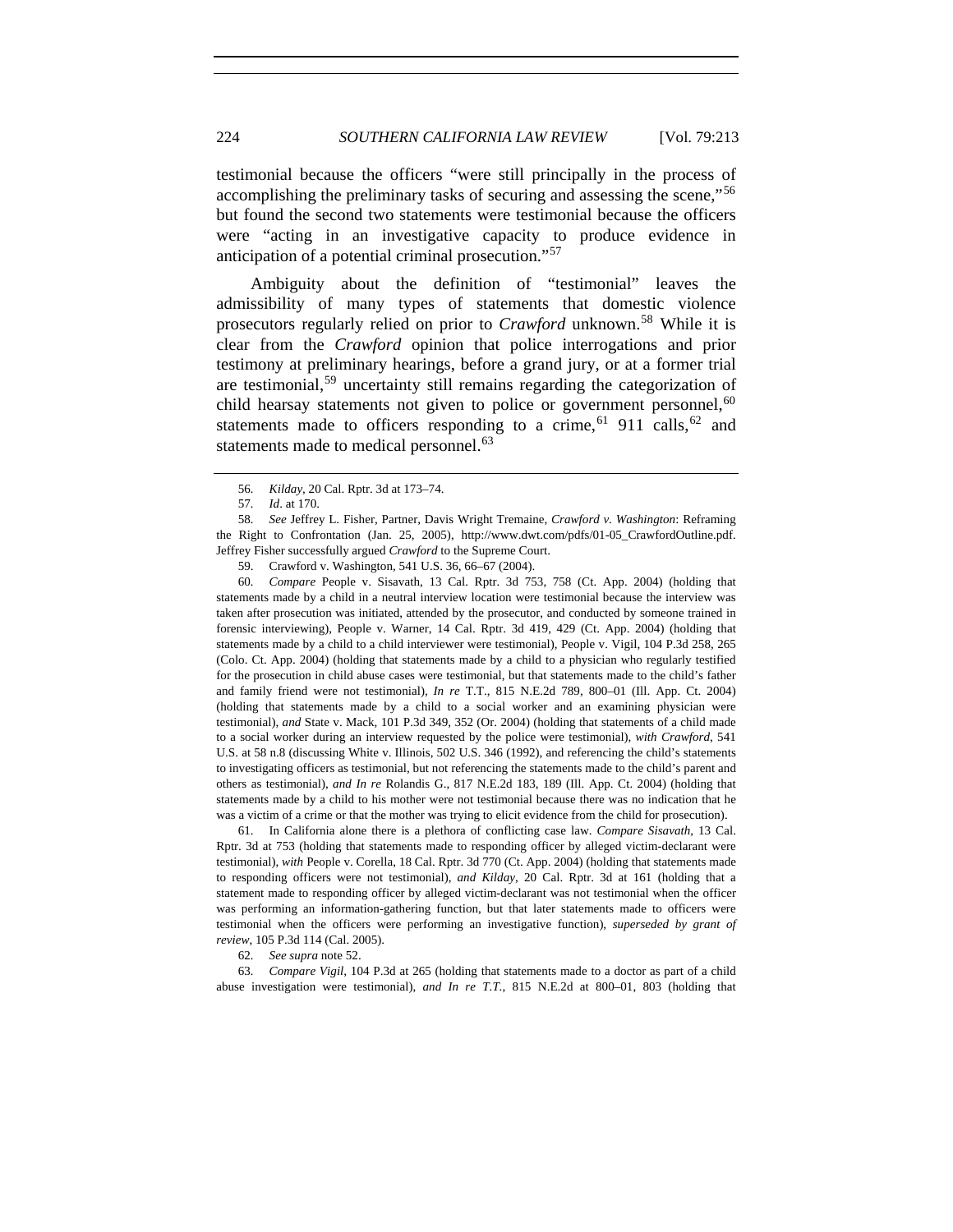#### B. WHAT IS "UNAVAILABILITY"?

Although the *Crawford* opinion does not explicitly change the state of the law regarding unavailability, it may change the law in practice. *Crawford* bars all testimonial statements when a witness is unavailable for cross-examination at trial, unless the defendant had a prior opportunity to cross-examine the declarant.<sup>[64](#page-12-0)</sup> Even if the defendant had an opportunity to cross-examine the declarant at a previous hearing, however, the out-ofcourt statement is still barred by the Confrontation Clause unless the prosecution proves the unavailability of the declarant.<sup>[65](#page-12-1)</sup> This makes the definition of "unavailability," and how it is proven, very important, <sup>[66](#page-12-2)</sup> particularly to prosecutors of domestic violence cases, in which witnesses often fail to testify at trial.

#### 1. When Is a Witness Considered Unavailable?

Witnesses may be unavailable for a number of reasons. Under any standard, the law classifies a witness as unavailable if the witness is physically unavailable because the witness is deceased, too ill, or too infirm, or if the government proves it is unable to locate the witness.  $67$ From there, however, the law is not as clear and it often varies from state to state. A witness can sometimes be considered unavailable because of a claim of privilege,<sup>[68](#page-12-4)</sup> as Sylvia Crawford was unavailable because she claimed marital privilege in *Crawford*. [69](#page-12-5) But *Crawford* itself may make

64. *Crawford*, 541 U.S. at 57.

66*. See* Fisher, *supra* note 58.

69*. Crawford*, 541 U.S. at 39–40.

statements made to a doctor regarding the declarant's physical condition were not testimonial, but statements identifying the perpetrator were testimonial), *with* People v. Cage, 15 Cal. Rptr. 3d 846, 854–56 (Ct. App. 2004) (holding that statements made to a doctor identifying the perpetrator were not testimonial because there was no indication of government involvement in the doctor's examination), *superseded by grant of review*, 99 P.3d 2 (Cal. 2004), *and* State v. Vaught, 682 N.W.2d 284, 291 (Neb. 2004) (same).

<span id="page-12-1"></span><span id="page-12-0"></span><sup>65</sup>*. Id.* ("Even where the defendant had such an opportunity [to cross-examine the declarant], we excluded the testimony where the government had not established the unavailability of the witness."). *See* John F. Yetter, *Wrestling with* Crawford v. Washington *and the New Constitutional Law of Confrontation*, 78 FLA. B.J. 26, 26 n.7 (2004). *But cf*. People v. Martin, No. A100213, 2004 WL 605440 (Cal. Ct. App. Mar. 29, 2004) (holding that the Confrontation Clause places no restraints on the use of a video tape of a child's prior testimony when the child is available for cross-examination at trial).

<sup>67</sup>*. See, e.g*., FED. R. EVID. 804(a); CAL. EVID. CODE § 240 (West 1995).

<span id="page-12-5"></span><span id="page-12-4"></span><span id="page-12-3"></span><span id="page-12-2"></span><sup>68</sup>*. See, e.g.*, *Crawford*, 541 U.S. at 39–40 (assuming that the marital privilege establishes unavailability); Lilly v. Virginia, 527 U.S. 116, 124 (1999) (plurality opinion) (assuming that the Fifth Amendment establishes unavailability); United States v. Wilmore, 381 F.3d 868, 872–73 (9th Cir. 2004) (holding that a witness was unavailable when at trial she invoked her Fifth Amendment rights as to her prior grand jury testimony, and holding that the defendant did not have an opportunity to crossexamine her on that testimony).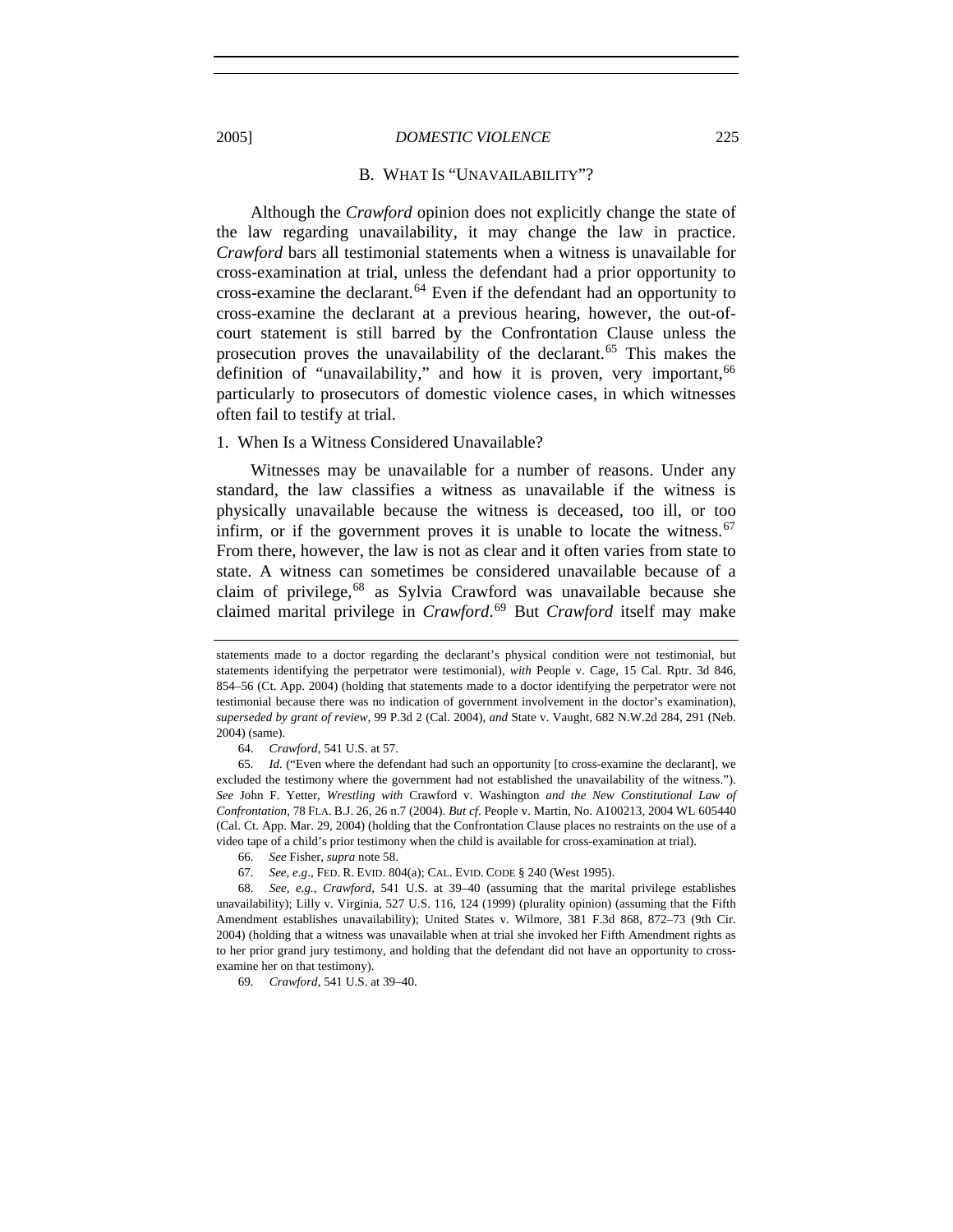privilege claims more difficult, simply by placing much more importance on a finding of unavailability.<sup>[70](#page-13-0)</sup> Witnesses may also be deemed unavailable because they are determined by the court to be incompetent to testify.<sup>[71](#page-13-1)</sup> This is most common with young children, but may also be the case for mentally ill witnesses, or for witnesses who claim to have no memory of the events at issue.[72](#page-13-2) In light of *Crawford*, however, some prosecutors may try to expand the unavailability-due-to-incompetence doctrine, contending that the doctrine should apply when extreme mental or emotional distress prevented a witness from coming to court.

#### 2. The Prosecutor's Burden of Proving Unavailability

Prior to *Crawford*, the Supreme Court clarified that the prosecution bears the burden of proving a declarant's unavailability as well as a good faith effort on the part of the government to locate and produce the witness.<sup>[73](#page-13-3)</sup> Exactly what "a good faith effort" means, however, is also unclear.<sup>[74](#page-13-4)</sup> Of course, the government, when necessary, has to issue subpoenas, take reasonable steps to find a witness, and reasonably secure a witness once found.<sup>[75](#page-13-5)</sup> The additional measures prosecutors may have to take to secure witnesses are unknown. For example, do prosecutors have to provide transportation for witnesses to the courthouse? Do they have to pay for parking? Do they have to use body attachments to subpoenas? Do they have to jail witnesses who they fear will not show? Do they have to threaten to take away the witness's children or, if the witnesses are undocumented, report them to authorities if they refuse to cooperate? Although prosecutors already feel the pressure to do whatever they can to

<span id="page-13-0"></span> <sup>70.</sup> *See, e.g.*, People v. Seijas, 9 Cal. Rptr. 3d 826, 829–30 (Ct. App. 2004) (holding that a declarant who claimed to be unavailable based on asserting his Fifth Amendment privilege against selfincrimination for "lying to the police" was not unavailable because lying to the police is not a crime in California and because the District Attorney had assured the witness he would not be prosecuted, but refused to grant the witness immunity), *superseded by grant of review*, 90 P.3d 116 (Cal. 2004).

<span id="page-13-1"></span><sup>71</sup>*. See, e.g*., Idaho v. Wright, 497 U.S. 805, 816 (1990) (assuming that incompetence satisfies the unavailability requirement); State v. C.J., 63 P.3d 765, 770–72 (Wash. 2003) (holding that incompetence satisfies the unavailability requirement).

<sup>72</sup>*. See* Reed, *supra* note 25, at 198.

 <sup>73.</sup> Barber v. Page, 390 U.S. 719, 724–25 (1968).

<sup>74</sup>*. See id*.

<span id="page-13-5"></span><span id="page-13-4"></span><span id="page-13-3"></span><span id="page-13-2"></span><sup>75</sup>*. See id.* at 719 (holding that the State had failed to make a good faith effort to procure the witness's attendance at trial); Motes v. United States, 178 U.S. 458, 470–71 (1900) (holding that government negligence allowed the witness to escape from jail prior to the trial); People v. Chokr, No. G033014, 2004 WL 1932644, at \*2 (Cal. Ct. App. Aug. 31, 2004) (holding that the State had failed to make an adequate effort to procure a witness's attendance at trial where the State knew the witness had disappeared, but neither searched for the witness until the day before the trial nor issued a subpoena); People v. Sandoval, 105 Cal. Rptr. 2d 504 (Ct. App. 2001) (holding that the State had failed to make an adequate effort to procure a witness's attendance at trial because it had not exhausted the legal means by which it could get the witness back from Mexico).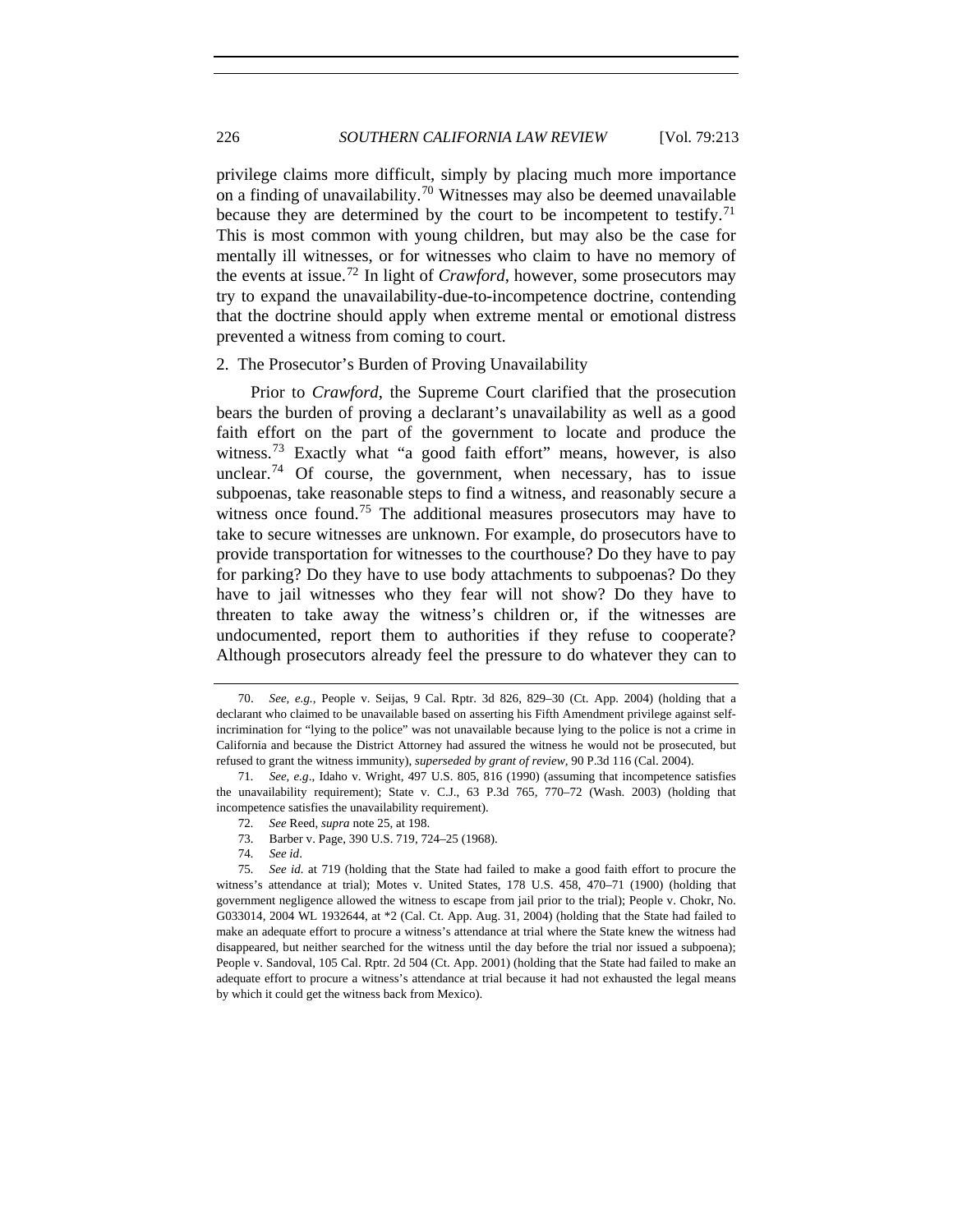get their witnesses to come to court<sup>[76](#page-14-0)</sup>—even, perhaps at a cost to the witness's own safety—*Crawford* may require that they do so. And what if a witness simply refuses to come to court to testify despite a good faith effort on behalf of the prosecution and an order to testify? Does this mean the witness is unavailable? The fact that these questions remain unanswered only adds to the post-*Crawford* confusion.

# C. WHAT IS "OPPORTUNITY TO CROSS-EXAMINE"?

Although *Crawford* does not outwardly change the existing law in this area, like unavailability, it makes the law much more important than it was under the *Roberts* test and may change the law in practice. *Crawford* bans testimonial out-of-court statements when the witness is unavailable and the defendant (1) does not have an opportunity to cross-examine the witness at trial, and (2) did not have an opportunity to cross-examine the witness prior to trial.<sup>[77](#page-14-1)</sup> Given that Confrontation Clause rights cannot be invoked unless the defendant is denied opportunities for cross-examination both at trial and prior to trial, the standards for each are individually significant.

# 1. The Opportunity to Cross-examine a Witness at Trial

As to a defendant's opportunity to cross-examine the witness at trial, case law prior to *Crawford* suggests that all that is required is that the declarant of the out-of-court statement appears at trial.<sup>[78](#page-14-2)</sup> Seemingly in accord, the *Crawford* opinion states, "When the declarant appears for cross-examination at trial, the Confrontation Clause places no constraints at all on the use of his prior testimonial statements."<sup>[79](#page-14-3)</sup> Similarly, under pre-*Crawford* case law, even when witnesses took the stand and had no recollection (or claimed to have no recollection) of their prior testimony, the Confrontation Clause did not bar the witnesses' out-of-court statements.<sup>[80](#page-14-4)</sup> Also prior to *Crawford*, courts held that when witnesses took

<sup>76</sup>*. See infra* Part IV.C.

 <sup>77.</sup> Crawford v. Washington, 541 U.S. 36, 68–69 (2004).

<span id="page-14-3"></span><span id="page-14-2"></span><span id="page-14-1"></span><span id="page-14-0"></span> <sup>78.</sup> *See, e.g.*, United States v. Owens, 484 U.S. 554, 560 (1988) (holding that the defendant's Confrontation Clause rights were not violated by admitting a declarant's out-of-court statements when the declarant appeared at trial, even though the declarant had suffered a head injury and had an impaired memory after making the statements); California v. Green, 399 U.S. 149, 188 (1970) (holding that the defendant's Confrontation Clause rights were not violated by admitting a declarant's out-of-court statements, even though the declarant claimed memory loss when testifying at trial).

<span id="page-14-4"></span><sup>79</sup>*. Crawford*, 541 U.S. at 59 n.9.

 <sup>80.</sup> *See supra* note 78.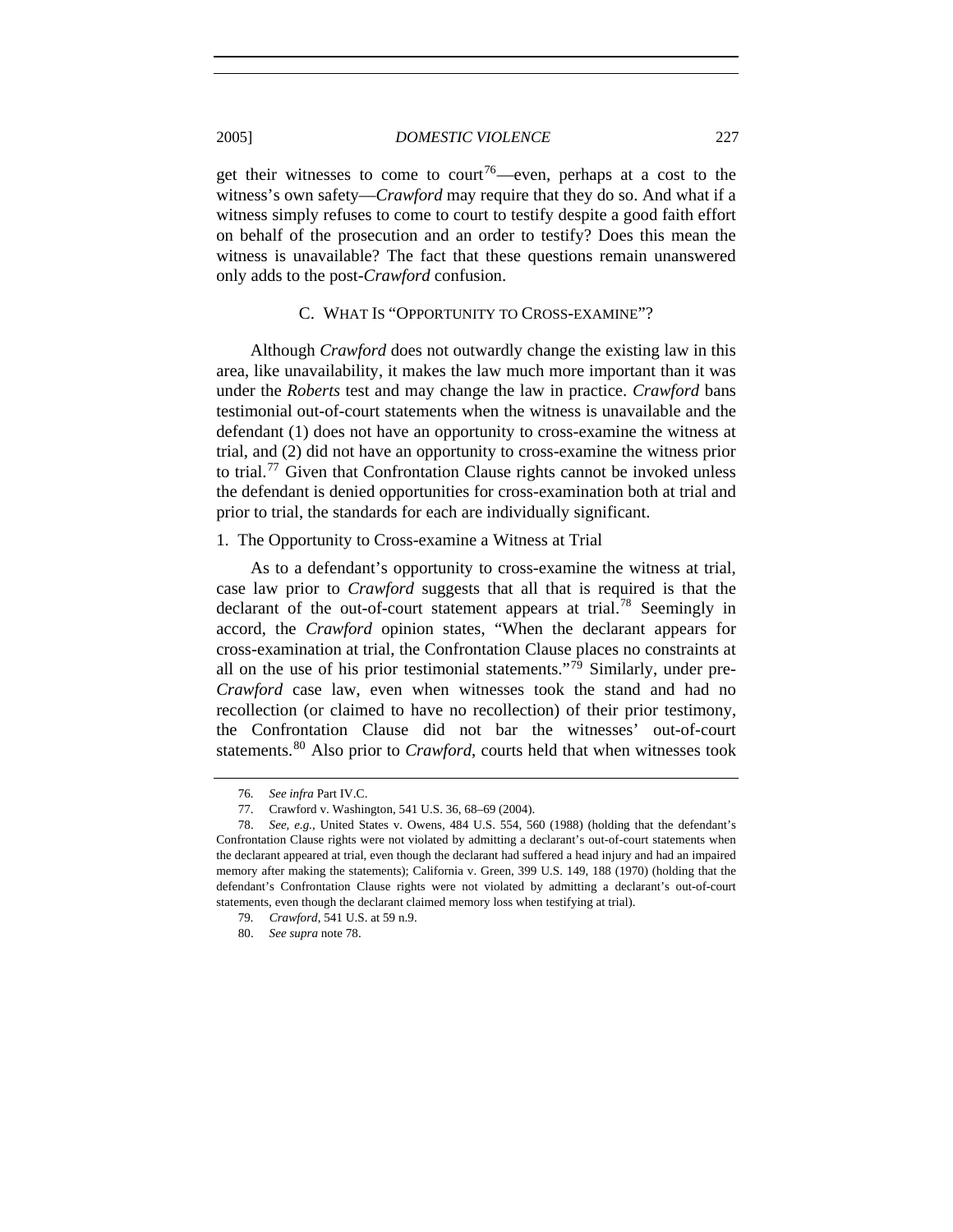the stand and recanted their prior testimonial statements, those statements still were admissible.<sup>[81](#page-15-0)</sup>

Nonetheless, some of the language in *Crawford* indicates that mere presence at trial may be insufficient to meet the opportunity-for-cross requirement. *Crawford* states that "[t]he Clause does not bar admission of a statement so long as the declarant is present at trial *to defend or explain it*."[82](#page-15-1) What if a declarant takes the stand and remains silent, without a privilege claim, refusing to answer any questions? $83$  In this scenario, the declarant has not explained the prior statement. Thus, it is now unclear whether a witness's simple presence at trial, without an explanation of earlier statements, is enough to satisfy the Confrontation Clause.<sup>[84](#page-15-3)</sup>

# 2. The Opportunity to Cross-examine the Witness Prior to Trial

As to a prior opportunity to cross-examine the declarant, case law prior to *Crawford* required that the defendant was represented by counsel at the prior opportunity,  $85$  the defendant's counsel had an adequate opportunity to cross-examine the witness on the prior occasion,  $86$  and the defendant had substantially the same motive for cross-examining the witness on the prior occasion as the defendant has now.[87](#page-15-6) After *Crawford*,

<span id="page-15-3"></span> 84. The Supreme Court has never decided whether appearance alone is enough, but after *Crawford* it may have to do so. For a good discussion on the topic of the cross-examination requirement of *Crawford*, see Robert P. Mosteller, Crawford v. Washington*: Encouraging and Ensuring the Confrontation of Witnesses*, 39 U. RICH. L. REV. 511, 578–85 (2005).

<span id="page-15-4"></span>85*. See* California v. Green, 399 U.S. 149, 165–68 (1970) (holding that the defendant had adequate opportunity to cross-examine the declarant at a preliminary hearing, in which the defendant was represented by counsel); Pointer v. Texas, 380 U.S. 400, 406–08 (1965) (holding that the defendant did not have an adequate opportunity to cross-examine the declarant at a preliminary hearing, in which the defendant was not represented by counsel).

<span id="page-15-5"></span>86*. See* People v. Fry, 92 P.3d 970, 978 (Colo. 2004) (holding that all defendants have inadequate opportunities to cross-examine declarants at all preliminary hearings because Colorado state law requires such hearings to be truncated).

<span id="page-15-6"></span>87*. See* Mancusi v. Stubbs, 408 U.S. 204, 213–16 (1972) (holding that the defendant had a prior opportunity to cross-examine the declarant because the cross-examination was done at a prior trial for

<span id="page-15-0"></span><sup>81</sup>*. See* Cooley v. State, 849 A.2d 1026, 1030–32 (Md. Ct. Spec. App. 2004) (holding that the defendant's Confrontation Clause rights were not violated by admitting a declarant's out-of-court statements where the declarant took the stand at trial and recanted the statements).

<sup>82</sup>*. Crawford*, 541 U.S. at 59 n.9 (emphasis added).

<span id="page-15-2"></span><span id="page-15-1"></span> <sup>83.</sup> This only applies to situations in which the witness does not have a privilege claim. When there is a valid privilege claim, case law suggests that the defendant would not have had an opportunity to cross-examine the witness. *See* Douglas v. Alabama, 380 U.S. 415, 420–23 (1965) (holding that a witness who invoked his right against self-incrimination was not available for cross-examination and that admission of his prior testimonial statements was in violation of the defendant's Confrontation Clause rights); People v. Price, 15 Cal. Rptr. 3d 229, 233, 239–40 (Ct. App. 2004) (assuming that a witness who invoked her right against self-incrimination was unavailable and allowing the prior testimonial statement because the defendant had an opportunity to cross-examine the witness at a prior hearing).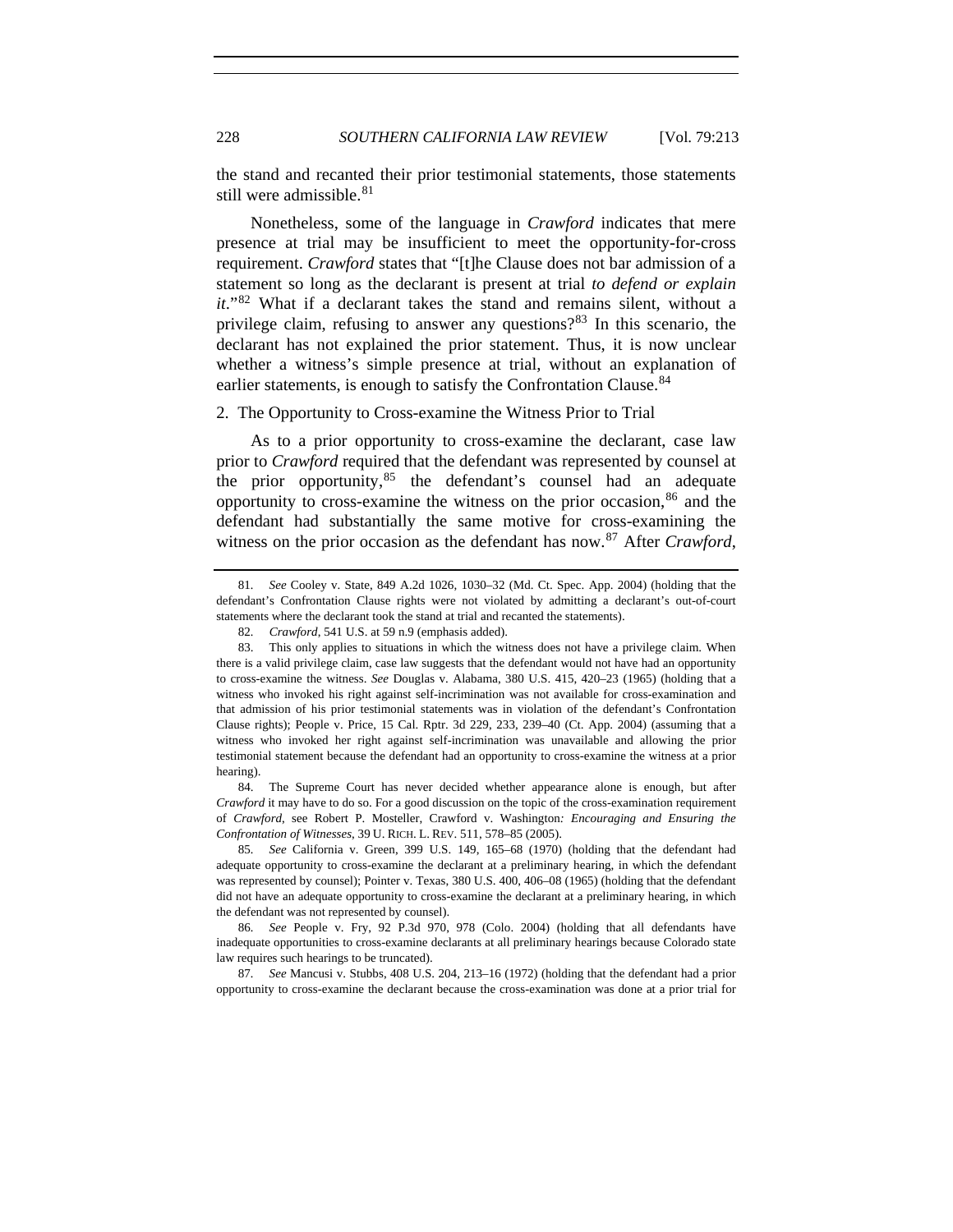however, if a defendant simply had a prior opportunity to cross-examine the declarant, then the defendant's Confrontation Clause rights have been satisfied as to that witness. In effect, *Crawford* pressures prosecutors to compel witnesses—particularly those witnesses least likely to continue cooperating with the prosecution—to testify at the first available opportunity, so that if the witness becomes unavailable for trial, the prosecutor can argue that the defendant had a prior opportunity to crossexamine the witness. This tactic inevitably raises a number of questions that *Crawford* left unanswered:<sup>[88](#page-16-0)</sup> What kind of information do attorneys need to possess to be able to "adequately" cross-examine a witness? Exactly how much cross-examination is adequate, particularly if the judge limited the defense attorney's questioning?[89](#page-16-1) Do cross-examinations conducted at limited-purpose preliminary hearings and during discovery proceedings suffice to satisfy a defendant's Confrontation Clause rights? And will defendants have a claim of ineffective assistance of counsel if their attorneys waive an opportunity to cross-examine a witness and that witness later becomes unavailable?<sup>[90](#page-16-2)</sup> The fact that these questions remain unanswered only adds to the post-*Crawford* confusion.

#### D. FORFEITURE BY WRONGDOING

Although the forfeiture by wrongdoing doctrine is perhaps the most important Confrontation Clause issue relating to domestic violence prosecution, the *Crawford* opinion only briefly references it, adopting the rule that defendants who wrongfully prevent witnesses from being able to testify at trial waive their rights under the Confrontation Clause with

the same charges); Kirby v. United States, 174 U.S. 47, 54–57 (1899) (holding that the defendant had no prior opportunity to cross-examine the declarant because the cross-examination was done at a prior trial in which the defendant was not a party).

<span id="page-16-0"></span><sup>88</sup>*. See* Fisher, *supra* note 58 (discussing many of the post-*Crawford* ambiguities regarding a defendant's prior opportunity to cross-examine the declarant).

<span id="page-16-1"></span><sup>89</sup>*. See* United States v. Wilmore, 381 F.3d 868, 873 (9th Cir. 2004) (holding that the district court judge's limitation of questioning by defense counsel on cross-examination during the grand jury proceeding made for an inadequate opportunity for cross-examination and effectively made the witness unavailable as to that testimony).

<span id="page-16-2"></span> <sup>90.</sup> Some courts have held that testimonial out-of-court statements are admissible when the declarant is unavailable and the defendant had a prior opportunity to cross-examine the declarant, but chose not to do so. *See* Clark v. Indiana, 808 N.E.2d 1183, 1190 (Ind. 2004) (holding that admission of testimony was not in error because the defendant had a prior opportunity to cross-examine the declarant, even though the defendant chose not to cross-examine); Liggins v. Graves, No. 4:01-CV-40166, 2004 WL 729111, at \*7 (S.D. Iowa Mar. 24, 2004) (holding that the defendant had waived his Confrontation Clause rights at trial because he chose not to cross-examine an unavailable declarant at a deposition prior to trial).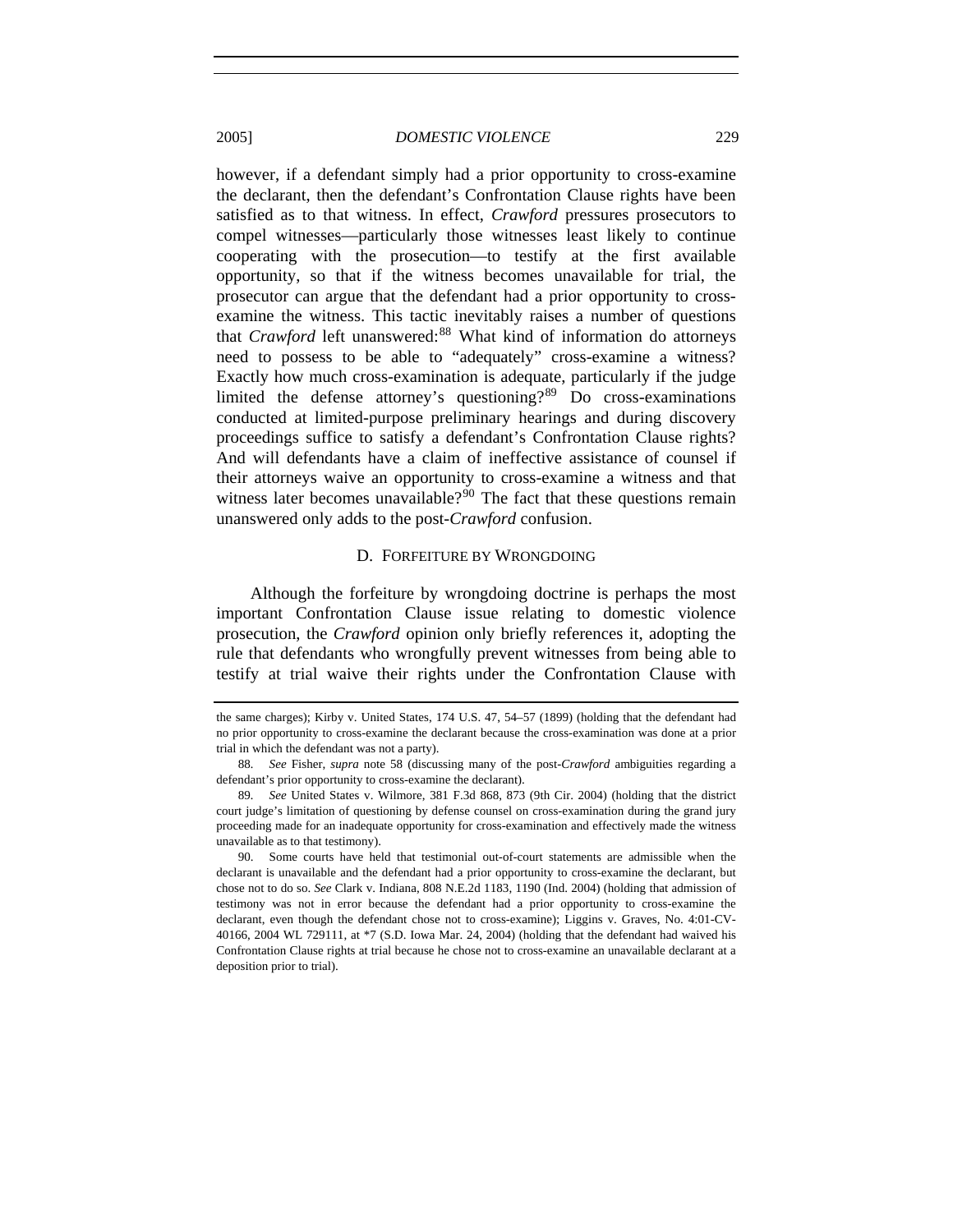respect to those witnesses' prior out-of-court statements.<sup>[91](#page-17-0)</sup> As Justice Scalia writes, "[T]he rule of forfeiture by wrongdoing (which we accept) extinguishes confrontation claims on essentially equitable grounds."<sup>[92](#page-17-1)</sup>

But forfeiture, too, remains unclear after *Crawford* because the Court failed to outline the applicable standard. One ambiguity exists as to whether a finding of forfeiture requires a showing of the defendant's intent to prevent the witness from testifying. The definition of forfeiture by wrongdoing in the Federal Rules of Evidence explicitly requires such intent.[93](#page-17-2) In contrast, the case cited in *Crawford* for this point, *Reynolds v. United States*, makes no reference to intent.<sup>[94](#page-17-3)</sup> Lower courts have split on the issue,<sup>[95](#page-17-4)</sup> with some courts taking a very expansive view of the forfeiture by wrongdoing doctrine.[96](#page-17-5) While it is unclear what standard the *Crawford*

94*.* As the Court stated in *Reynolds*,

<span id="page-17-4"></span>*Reynolds*, 98 U.S. at 159. *Accord* United States v. Dhinsa, 243 F.3d 635, 651 (2d Cir. 2001) (holding that the defendant's misconduct waived his confrontation rights and listing "threats, actual violence, or murder" as examples of qualifying misconduct).

<span id="page-17-0"></span> <sup>91.</sup> Crawford v. Washington, 541 U.S. 36, 61–62 (2004) (citing Reynolds v. United States, 98 U.S. 145, 158–59 (1878)). *See* Fisher, *supra* note 58.

<sup>92</sup>*. Crawford*, 541 U.S. at 62 (citing *Reynolds*, 98 U.S. at 158–59).

<span id="page-17-3"></span><span id="page-17-2"></span><span id="page-17-1"></span> <sup>93.</sup> FED. R. EVID. 804(b)(6). The Federal Rules of Evidence define forfeiture by wrongdoing as arising when a party has "engaged or acquiesced in wrongdoing that was intended to, and did, procure the unavailability of the declarant as a witness." *Id.*

The rule has its foundation in the maxim that no one shall be permitted to take advantage of his own wrong; and, consequently, if there has not been, in legal contemplation, a wrong committed, the way has not been opened for the introduction of the testimony. We are content with this long-established usage, which, so far as we have been able to discover, has rarely been departed from. It is the outgrowth of a maxim based on the principles of common honesty, and, if properly administered, can harm no one.

<sup>95</sup>*.* The California Court of Appeal has held that

<sup>[</sup>f]orfeiture is a logical extension of the equitable principle that no person should benefit from his own wrongful acts. A defendant whose intentional criminal act renders a witness unavailable for trial benefits from his crime if he can use the witness's unavailability to exclude damaging hearsay statements by the witness that would otherwise be admissible. This is so whether or not the defendant specifically intended to prevent the witness from testifying at the time he committed the act that rendered the witness unavailable.

People v. Giles, 19 Cal. Rptr. 3d 843, 848 (Ct. App. 2004), *superseded by grant of review*, 102 P.3d 930 (Cal. 2004). *Compare id.*, *and* People v. Moore, No. 01CA1760, 2004 WL 1690247, at \*3–4 (Colo. Ct. App. July 29, 2004) (holding that the defendant had waived his Confrontation Clause rights because he had killed the victim, without requiring a showing that the defendant intended to prevent the witness from testifying), *with* [United States v. Houlihan, 92 F.3d 1271, 1280](https://www.lexis.com/research/buttonTFLink?_m=9183fdcf43c2bf6293176c4a1740b8bb&_xfercite=%3ccite%20cc%3d%22USA%22%3e%3c%21%5bCDATA%5b123%20Cal.%20App.%204th%20475%5d%5d%3e%3c%2fcite%3e&_butType=3&_butStat=2&_butNum=58&_butInline=1&_butinfo=%3ccite%20cc%3d%22USA%22%3e%3c%21%5bCDATA%5b92%20F.3d%201271%2cat%201280%5d%5d%3e%3c%2fcite%3e&_fmtstr=FULL&docnum=5&_startdoc=1&wchp=dGLbVlb-zSkAA&_md5=7931f19d8043f368faaed96de36c361d) (1st Cir. 1996) (holding that when a defendant causes a potential witness's unavailability "by a wrongful act . . . undertaken with the intention of preventing the potential witness from testifying at a future trial, then the defendant waives his right to object on confrontation grounds to the admission of the unavailable declarant's out-of-court statements at trial."), People v. Weidert, 705 P.2d 380, 385–87 (Cal. 1985) (requiring a showing of an intention to kill the witness to prevent the witness from testifying), *and* Francis v. Duncan, No. 03 Civ. 4959(DC), 2004 WL 1878796, at \*17 (S.D.N.Y. Aug. 23, 2004) (requiring a showing of an intention to prevent the witness from testifying).

<span id="page-17-5"></span><sup>96</sup>*. See, e.g.*, United States v. Mastrangelo, 693 F.2d 269, 271–72 (2d Cir. 1982) (holding that the defendant's knowledge of a plot to kill the witness and failure to alert the authorities constituted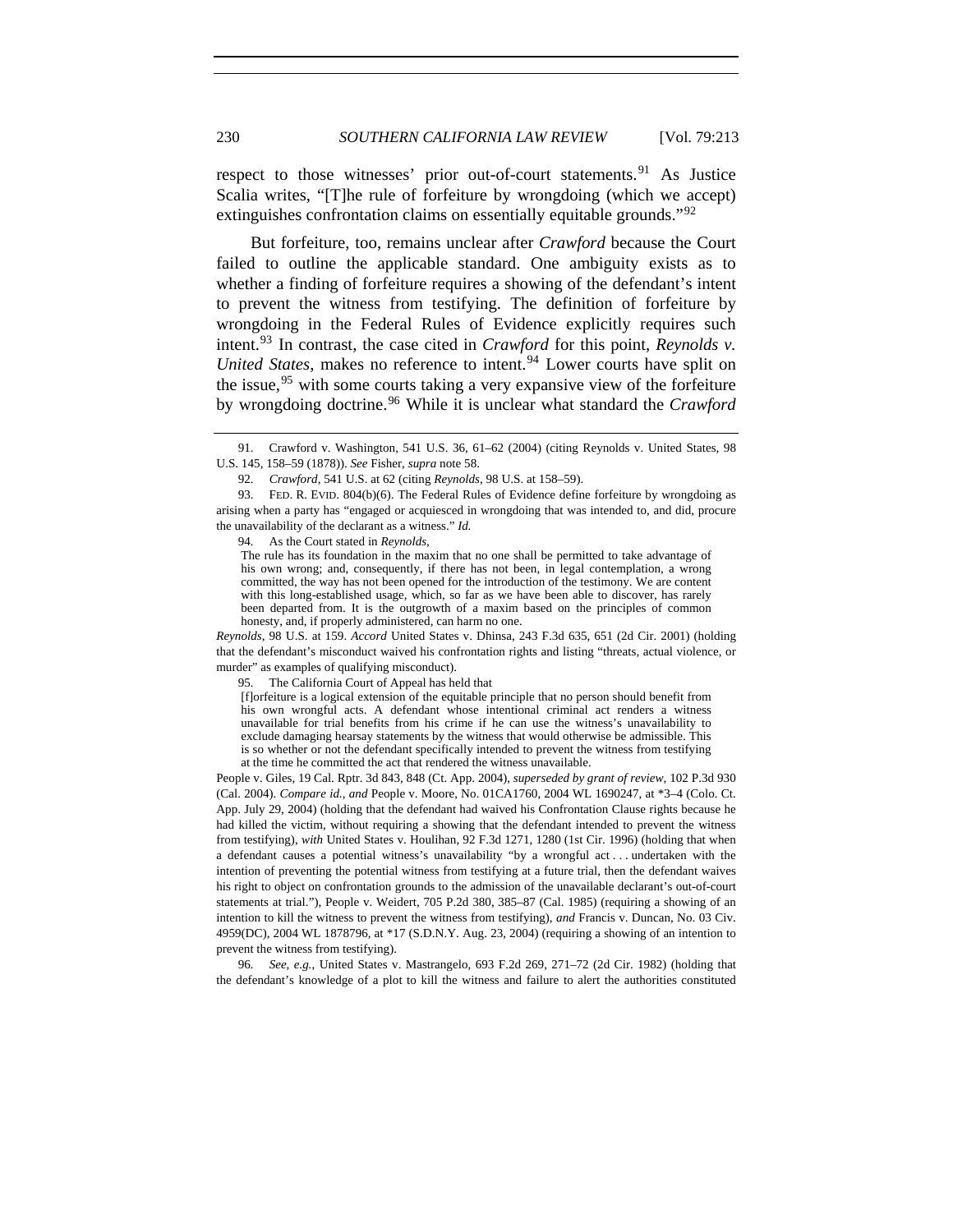court intended to incorporate, the difference for domestic violence prosecutors is crucial. An intent requirement would severely limit the application of the doctrine by making the exception only available under very rare and difficult-to-prove circumstances. Without the intent requirement, forfeiture could be an important tool for domestic violence prosecutors facing Confrontation Clause barriers.<sup>[97](#page-18-0)</sup>

Another important ambiguity regarding the forfeiture by wrongdoing doctrine after *Crawford* is whether courts can make a finding of forfeiture based on the same criminal acts for which the defendant is currently on trial. The argument against allowing judges to do so is that it usurps the function of the jury and can lead to a guilty conviction based on a judicial finding that the defendant is guilty—a practice commonly referred to as bootstrapping.[98](#page-18-1) One post-*Crawford* California case rejected that argument, citing the evidence rules that permit courts to admit coconspirators' statements to prove the existence of a conspiracy<sup>[99](#page-18-2)</sup> and stating that "[a] court is not precluded from determining the preliminary facts necessary for an evidentiary ruling merely because they coincide with an ultimate issue in the case."[100](#page-18-3) An opposite holding barring the practice of bootstrapping could be particularly problematic in domestic violence prosecutions, particularly those in which the defendant is charged with having killed the declarant. In light of the post-*Crawford* importance of confrontation, it is unclear how the Court would rule in such a case.

sufficient wrongdoing to be a waiver of his right to confrontation); [Steele v. Taylor, 684 F.2d 1193,](https://www.lexis.com/research/buttonTFLink?_m=55e82f062c507647f5d3504fe656a2cd&_xfercite=%3ccite%20cc%3d%22USA%22%3e%3c%21%5bCDATA%5b92%20F.3d%201271%5d%5d%3e%3c%2fcite%3e&_butType=3&_butStat=2&_butNum=39&_butInline=1&_butinfo=%3ccite%20cc%3d%22USA%22%3e%3c%21%5bCDATA%5b684%20F.2d%201193%2cat%201201%5d%5d%3e%3c%2fcite%3e&_fmtstr=FULL&docnum=1&_startdoc=1&wchp=dGLbVlb-zSkAA&_md5=3e1b6bdd626b6a42e7b9e253a663aaff)  [1201–02 \(6th Cir. 1982\)](https://www.lexis.com/research/buttonTFLink?_m=55e82f062c507647f5d3504fe656a2cd&_xfercite=%3ccite%20cc%3d%22USA%22%3e%3c%21%5bCDATA%5b92%20F.3d%201271%5d%5d%3e%3c%2fcite%3e&_butType=3&_butStat=2&_butNum=39&_butInline=1&_butinfo=%3ccite%20cc%3d%22USA%22%3e%3c%21%5bCDATA%5b684%20F.2d%201193%2cat%201201%5d%5d%3e%3c%2fcite%3e&_fmtstr=FULL&docnum=1&_startdoc=1&wchp=dGLbVlb-zSkAA&_md5=3e1b6bdd626b6a42e7b9e253a663aaff) (holding that a defendant in a domestic violence case who prevented a witness from testifying by exploiting his intimate relationship with her waived his right to confrontation); People v. White, 772 N.Y.S.2d 309, 310 (N.Y. App. Div. 2004) (holding that a defendant had forfeited his Confrontation Clause rights through his own wrongdoing, even when the declarant was willing to testify, explaining that a witness who is so fearful that the witness refuses to testify or will testify falsely is just as unavailable as a witness who is deceased); People v. Santiago, No. 51034U, slip. op. at 31–33 (N.Y. Sup. Ct. Apr. 7, 2003) (finding that the defendant's long history of domestic abuse against the declarant caused the declarant to recant her testimony and make herself unavailable to testify and constituted a forfeiture by wrongdoing).

<span id="page-18-0"></span> <sup>97.</sup> Richard Friedman criticizes Andrew King-Ries's commentary on *Crawford* for not adequately addressing the use of the forfeiture by wrongdoing doctrine in the prosecution of domestic violence cases. He suggests that batterers who intimidate victim-witnesses from testifying should have their Confrontation Clause rights waived. *See* Friedman, *supra* note 39; King-Ries, *supra* note 53.

<span id="page-18-1"></span><sup>98</sup>*. See* Kenneth Ofgang, *C.A. Allows Admission of Murder Victim's Hearsay Statement*, METRO. NEWS ENTERPRISE (L.A., Cal.), Oct. 26, 2004, at 1, *available at* http://www.metnews.com/articles/ 2004/gile102604.htm.

<span id="page-18-3"></span><span id="page-18-2"></span><sup>99</sup>*. See* FED. R. EVID. 801(d)(2)(E) (amended 1997) (adopting the rule from *Bourjaily v. United States*, 483 U.S. 171 (1987), that a court may consider the contents of a coconspirator's statement in determining whether there was a conspiracy in which the declarant was involved, but that the contents of the statement alone do not suffice to establish a conspiracy).

 <sup>100.</sup> *Giles*, 19 Cal. Rptr. 3d at 848–49.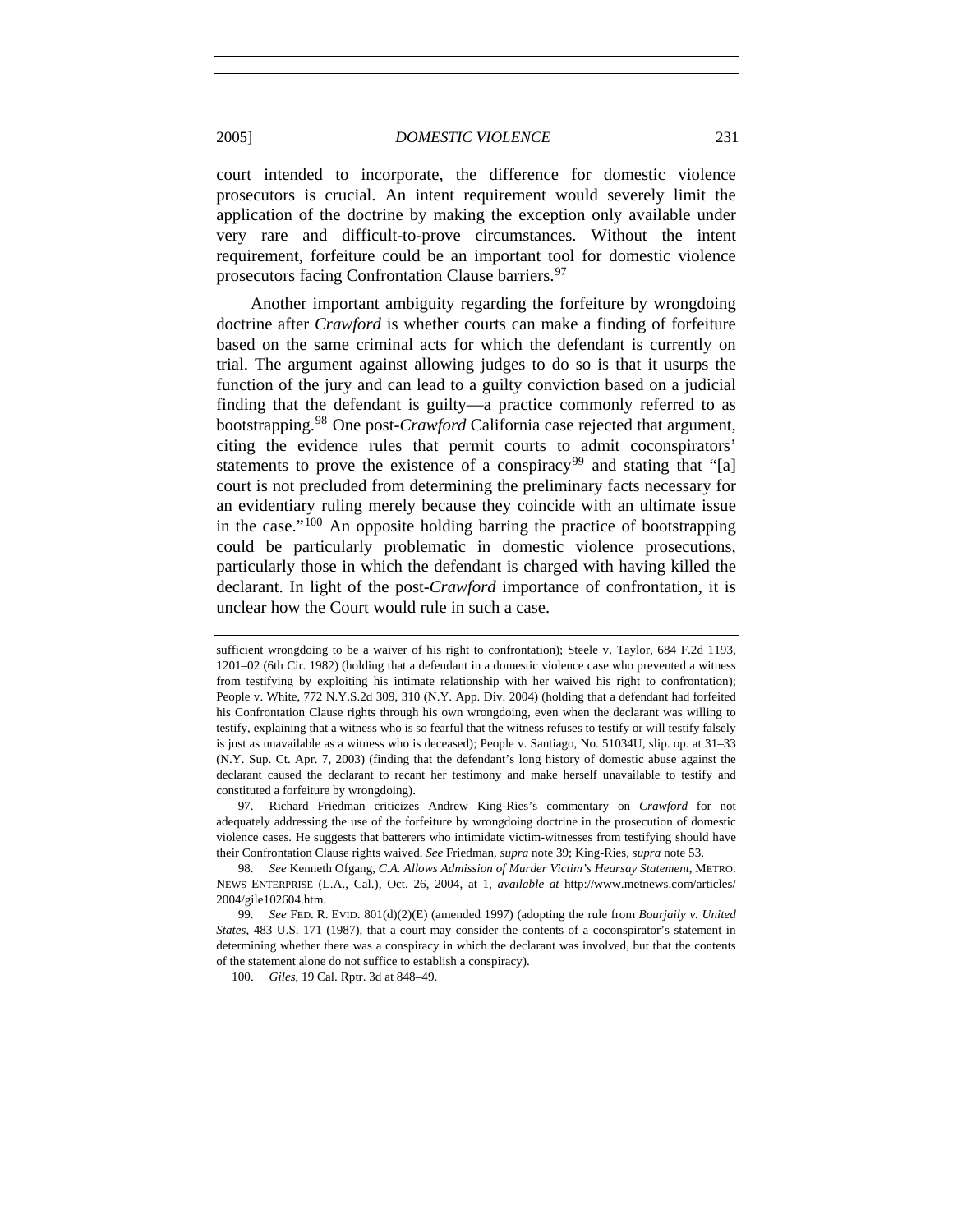# 232 *SOUTHERN CALIFORNIA LAW REVIEW* [Vol. 79:213

#### E. *CRAWFORD* AND EXPERT TESTIMONY

Under the Federal Rules of Evidence, state statutes, and the common law, experts have traditionally been permitted to rely on out-of-court statements in forming their opinions.<sup>[101](#page-19-0)</sup> Furthermore, the law allows expert witnesses to disclose to the jury the basis of their opinions, including otherwise inadmissible evidence, if the probative value of such information in assisting the jury to evaluate the expert's opinion substantially outweighs the unfair prejudice to the defendant.[102](#page-19-1) While *Crawford* does not explicitly change the current law regarding expert testimony, some scholars advocate that it should,<sup>[103](#page-19-2)</sup> and some courts are finding that it does.<sup>[104](#page-19-3)</sup> Although the *Crawford* opinion limits its holding to statements offered for the truth of the matter asserted,  $105$  those skeptical of prosecutorial use of expert testimony argue that it is often used as a "backdoor" approach to allowing the jury to hear otherwise inadmissible evidence.<sup>[106](#page-19-5)</sup> The Federal Rules of Evidence and pre-*Crawford* case law, however, emphasize that allowing experts to discuss the basis of their opinions is not an exception to the hearsay rule and that judges can instruct juries to consider the out-of-court statements only for the purpose of evaluating the expert's conclusions.<sup>[107](#page-19-6)</sup>

<span id="page-19-3"></span>104*. See* Post, *supra* note 20, at 1 (excluding the prosecution's expert witness's testimony because the witness relied on the testimonial out-of-court statements of a deceased declarant in forming his opinion, based on a claim that admitting the testimony would violate the defendant's Confrontation Clause rights).

<span id="page-19-0"></span><sup>101</sup>*. See, e.g.*, FED. R. EVID. 701; CAL. EVID. CODE § 801 (West 1995). For a discussion of the common law, see Ross Andrew Oliver, Note, *Testimonial Hearsay as the Basis for Expert Opinion: The*  Intersection of the Confrontation Clause and Federal Rule of Evidence 703 After Crawford v. Washington, 55 HASTINGS L.J. 1539 (2004) (arguing that courts should prohibit experts from testifying as to opinions that rely on testimonial out-of-court statements, to the extent that such opinion testimony informs the jury of the content of the hearsay, unless the requirements of *Crawford* have been met).

 <sup>102.</sup> *See* FED. R. EVID. 703.

<span id="page-19-2"></span><span id="page-19-1"></span><sup>103</sup>*. Compare* Ronald L. Carlson, Essay, *Policing the Bases of Modern Expert Testimony*, 39 VAND. L. REV. 577, 584–86 (1986) (arguing that the admission of unreliable hearsay violates the hearsay rules and the defendant's Confrontation Clause rights), *with* Paul R. Rice, Essay, *Inadmissible Evidence as a Basis for Expert Opinion Testimony: A Response to Professor Carlson*, 40 VAND. L. REV. 583, 584 (1987) (arguing that the federal rules provide appropriate precautions for the admission of out-of-court statements by experts and that it does not violate the hearsay rules or a defendant's Confrontation Clause rights to admit such statements).

 <sup>105.</sup> Crawford v. Washington, 541 U.S. 36, 59 n.9 (2004).

<span id="page-19-5"></span><span id="page-19-4"></span><sup>106</sup>*. See* Carlson, *supra* note 103, at 592–93 (arguing that the party offering the expert testimony can use the testimony as a sort of "backdoor exception to the hearsay rule" to get the jury to hear untrustworthy evidence).

<span id="page-19-6"></span> <sup>107.</sup> *See* FED. R. EVID. 703 advisory committee's note. This is true for the use of all out-of-court statements that are not offered for the truth of the matter asserted, and thus, are not hearsay. Opponents of the admissibility of such expert testimony argue that juries are unable to limit the use of such evidence only to evaluating the expert's testimony and will inevitably consider the statements for the truth of what they assert. Oliver, *supra* note 101, at 1540, 1552.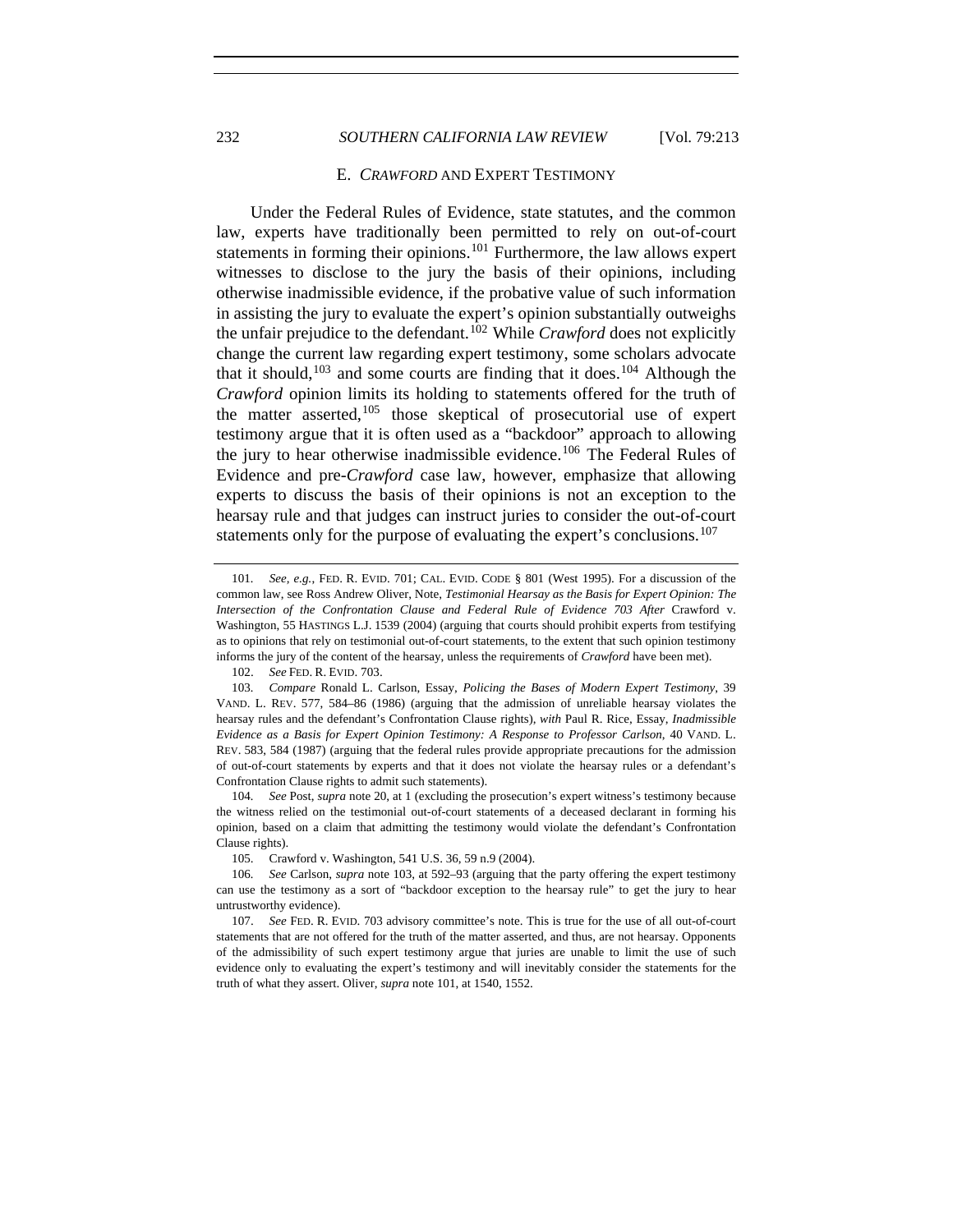In light of these arguments and the *Crawford* ruling, it is unclear how the Supreme Court would rule on the admissibility of expert testimony based on testimonial out-of-court statements. A holding that confrontation rights apply to statements not offered for the truth of the matter asserted would not only greatly expand the scope of the *Crawford* decision, but would also dramatically impact the prosecution of domestic violence cases, which often depend on expert testimony regarding battered women's syndrome.<sup>[108](#page-20-0)</sup> In effect, the prosecution would no longer be able to have an

expert explain to judges and juries the psychology of the domestic violence victim and why victims decide to recant earlier testimony, remain silent, or refuse to cooperate with the prosecution.

# F. CONFUSION AND THE GOALS OF *CRAWFORD*

*Crawford* confirms that a criminal defendant's constitutional rights under the Confrontation Clause cannot be abrogated by a categorical or judicial determination of reliability.<sup>[109](#page-20-1)</sup> Rather, the Constitution requires cross-examination as the procedural method for determining the reliability of testimonial hearsay statements.[110](#page-20-2) Ideally, *Crawford* will serve as a reminder of a criminal defendant's constitutional rights, prevent "trial by hearsay," and prevent prosecutions where the only evidence against a criminal defendant is the testimony of government officials.<sup>[111](#page-20-3)</sup> While *Crawford*'s goals are just, the rampant confusion the decision engendered has created an unworkable Confrontation Clause framework. In an effort to protect the rights of the criminally accused, the *Crawford* decision has forced the pendulum to swing too far. The inadvertent results of *Crawford* are most dramatically evident in the prosecution of domestic violence cases. The *Crawford* ruling has caused an astounding number of domestic violence cases to be dropped, $112$  and has disrupted the established "victimless prosecution" methods by which law enforcement, prosecutors,

<span id="page-20-0"></span> <sup>108.</sup> *See* Carrizosa, *supra* note 12, at 1 (discussing the use of expert testimony in domestic violence prosecutions).

<span id="page-20-1"></span> <sup>109.</sup> *See Crawford*, 541 U.S. at 53–54. *See also* Maryland v. Craig, 497 U.S. 836, 860–70 (1990) (Scalia, J., dissenting) (arguing that the use of a one-way closed circuit television for a six-year-old's testimony in a sexual abuse case violated the defendant's Confrontation Clause rights). For a good discussion of the Court's goals in deciding *Crawford* and the decision's resulting ambiguities, see Leading Cases, *Sixth Amendment—Witness Confrontation*, 118 HARV. L. REV. 316–24 (2004).

<sup>110</sup>*. Crawford*, 541 U.S. at 54–55.

<sup>111</sup>*. Id.* at 49–50.

<span id="page-20-4"></span><span id="page-20-3"></span><span id="page-20-2"></span><sup>112</sup>*. See* Davis, *supra* note 3, at 22, 24 (noting that a dozen cases a day are being dismissed in Dallas); Lininger, *supra* note 11, at 749–50 (noting that "within days—even hours—of the *Crawford* decision, prosecutors were dismissing or losing hundreds of domestic violence cases that would have presented little difficulty in the past").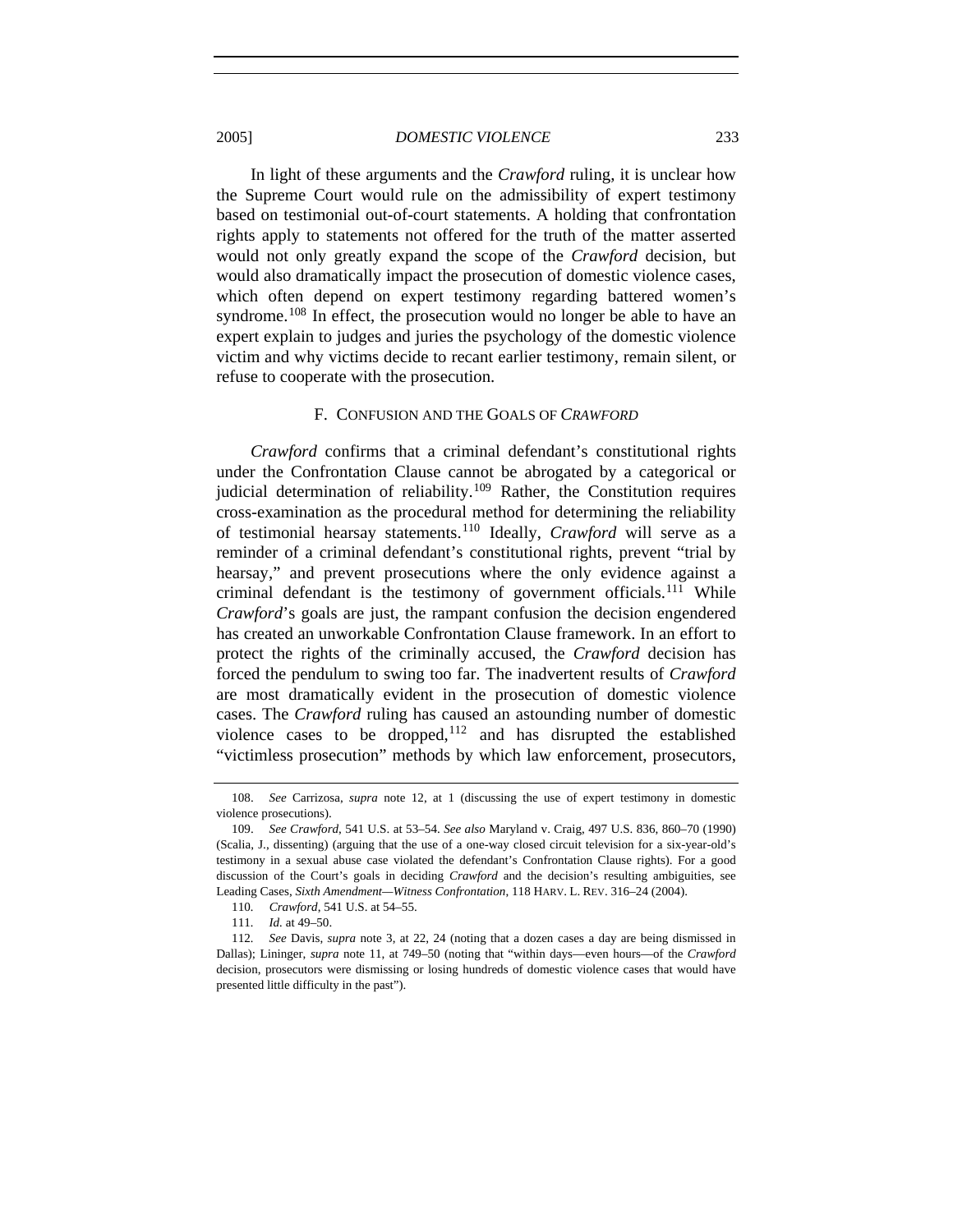and domestic violence advocates attempt to combat the domestic violence epidemic,  $^{113}$  $^{113}$  $^{113}$  without providing prosecutors with any alternative methods of prosecution.[114](#page-21-1) The *Crawford* opinion criticizes the *Roberts* test as being unpredictable and admitting the very testimonial out-of-court statements that the Confrontation Clause was intended to prevent.<sup>[115](#page-21-2)</sup> Yet, because of all the uncertainties the *Crawford* decision left unresolved, *Crawford* may be even more riddled with "unpardonable vices" than the *Roberts* analysis it replaced.<sup>[116](#page-21-3)</sup>

# IV. THE CONSEQUENCES OF *CRAWFORD* FOR THE PROSECUTION OF DOMESTIC VIOLENCE CASES

Domestic violence prosecution is different than the prosecution of other crimes. It has taken decades for jurisdictions to learn how to effectively prosecute perpetrators, and many are still unable to do so. In the last decade, however, there have been signs of success. Between 1994 and 2003, reports of domestic violence incidences declined by more than fifty percent.[117](#page-21-4) But *Crawford* jeopardizes continued success in the prosecution and prevention of domestic violence. The legal community is both confused and uncertain about the state of the law. The confusion causes an array of problems that makes successful prosecution of domestic violence even more difficult. First, some prosecutors, desperate to continue prosecuting domestic violence perpetrators, resort to extreme measures to get victims to come to court to testify.[118](#page-21-5) Second, the *Crawford* holding endangers victims' safety by shifting the decision of whether to prosecute from the government to victims, and requiring victims to choose between the frightening consequences of participating in the prosecution of the batterer and letting the batterer go free. Third, by banning even very trustworthy hearsay, *Crawford* leads to some cases getting dismissed for lack of admissible evidence, even when the dismissal seems unjust. Fourth, because the decision places such an emphasis on the need for the victim to testify, *Crawford* pressures prosecutors to put victims on the stand at the

<span id="page-21-1"></span><span id="page-21-0"></span><sup>113</sup>*. See* Steve Silverman, *Panel Looks at Effects of Abuse*, PANTAGRAPH (Bloomington, Ill.), Nov. 18, 1999, at A6 (quoting emergency room physician Kathryn Bohn as saying that domestic violence accounts for "more injuries than rapes, muggings, and auto accidents combined" and referring to domestic violence as a "public health epidemic").

<sup>114</sup>*. See* King-Ries, *supra* note 53, at 318–20.

 <sup>115.</sup> *Crawford*, 541 U.S. at 63.

<sup>116</sup>*. Id.*

 <sup>117.</sup> *See* Max, *supra* note 24.

<span id="page-21-5"></span><span id="page-21-4"></span><span id="page-21-3"></span><span id="page-21-2"></span> <sup>118.</sup> Booth, *supra* note 12 (detailing the interviewee's statements that since *Crawford*, she has heard of prosecutors in other jurisdictions threatening or arresting victims to get them to testify, although she strongly disagrees with such practices).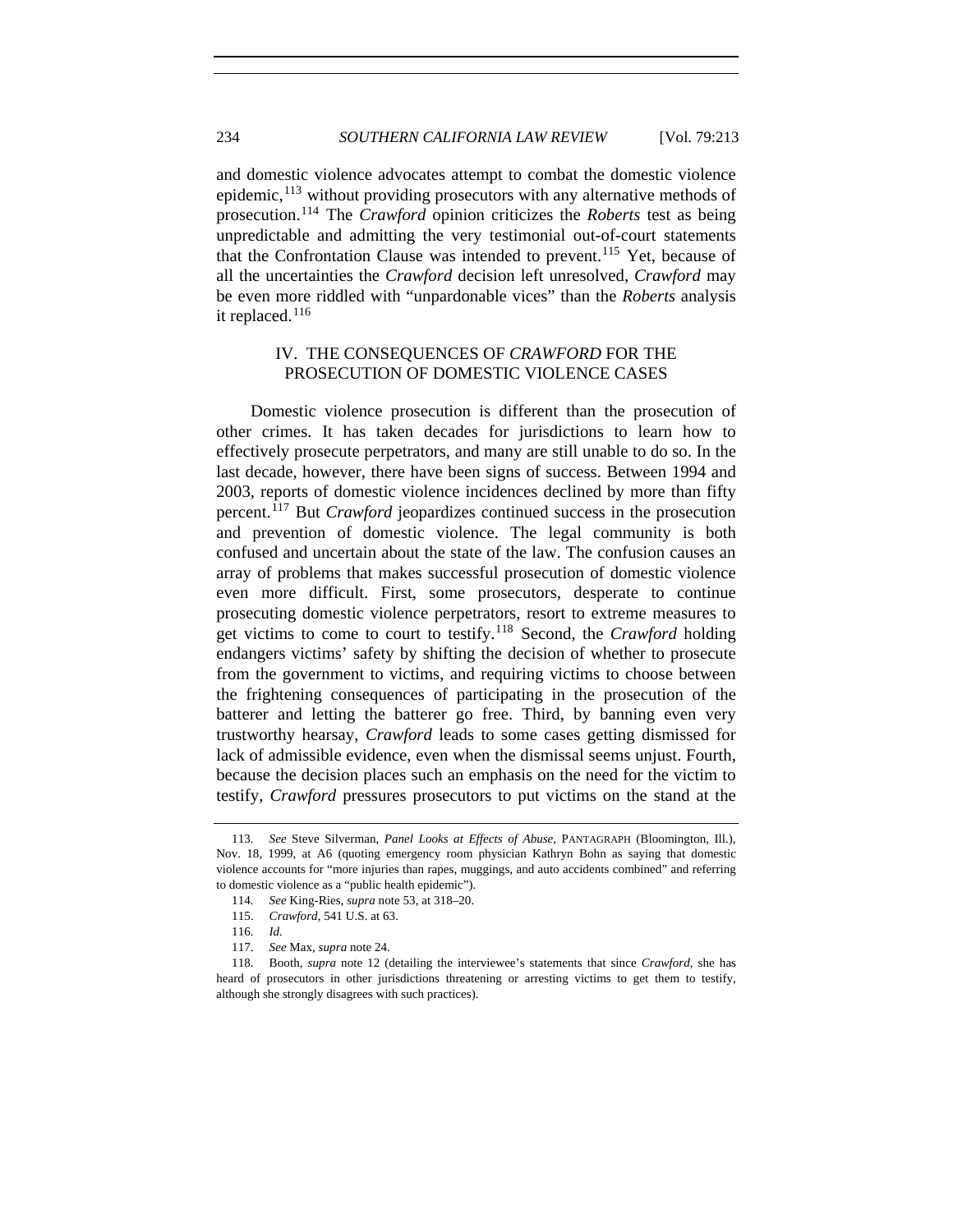first available opportunity, often before they are adequately prepared to do so, thereby "showing their cards" to defense counsel at an early stage. Finally, *Crawford* jeopardizes the use of expert testimony and provides a

#### A. WHY DOMESTIC VIOLENCE PROSECUTION IS DIFFERENT

disincentive to inform victims about their rights.

Every year millions of women in the United States are victims of domestic violence; in fact, domestic violence is the leading cause of injury to women.[119](#page-22-0) Compounding the seriousness of the problem, domestic violence is widely regarded as one of the most difficult types of crimes to investigate and prosecute.<sup>[120](#page-22-1)</sup> Because physical abuse typically occurs inside the home, rather than in public, the victim and the victim's children are often the only witnesses to the crime.<sup>[121](#page-22-2)</sup> Consequently, the prosecution's case typically relies heavily on the victim testifying.[122](#page-22-3) But getting victims to testify can be a monumental challenge. Most jurisdictions report that in the overwhelming majority of domestic violence cases, victims recant the testimony that was given to law enforcement immediately following the violent event, and many victims refuse to continue cooperating with the prosecution.<sup>[123](#page-22-4)</sup> Some jurisdictions report withdrawal rates as high as ninety-six percent.<sup>[124](#page-22-5)</sup> Unfortunately, the

<sup>119</sup>*.* King-Ries, *supra* note 53, at 303.

<span id="page-22-1"></span><span id="page-22-0"></span><sup>120</sup>*. See* Dillard v. Roe, 244 F.3d 758, 764 (9th Cir. 2001) (quoting a prosecutor's closing argument as explaining, "[D]omestic violence is a very difficult crime to prosecute . . . one of the reasons being that it's very common for victims to recant, to blame themselves, and to say that nothing happened, and to not want to prosecute."); Jack Leonard, *Orange County Deputies to Use Video During Family Disturbance Calls*, L.A. TIMES, May 31, 2000, at B4 (discussing how domestic violence is "widely regarded as one of the most difficult crimes to investigate and prosecute").

<span id="page-22-2"></span><sup>121</sup>*. See* Sherrie Bourg Carter & Bruce M. Lyons, *The Potential Impact of* Crawford v. Washington *on Child Abuse, Elderly Abuse and Domestic Violence Litigation*, CHAMPION, Sept.–Oct. 2004, at 21, 21, *available at* Westlaw, 28-OCT CHAMPION-21 ("[O]ftentimes the only witnesses in these cases are the alleged victims and the professionals who interview and/or treat them after the alleged crime.").

<span id="page-22-3"></span> <sup>122.</sup> *See* David J. Molton, *Protecting Domestic Violence Victims in Bail Determinations*, N.Y. L.J., Jul. 2, 2004, at 4 (stating that "[t]ypically, the domestic violence victim is also the principal witness for the state," and arguing for reforming bail factors to include prior acts of violence or threats of violence against family members or intimates).

<span id="page-22-4"></span><sup>123</sup>*. See* Mary E. Asmus, Tineke Ritmeester & Ellen L. Pence, *Prosecuting Domestic Abuse Cases in Duluth: Developing Effective Prosecution Strategies from Understanding the Dynamics of Abusive Relationships*, 15 HAMLINE L. REV. 115, 139 & n.108 (1991) (reporting that as few as four percent of domestic violence victims were actively willing to testify against their batterers in the City Attorney's Office in Duluth, Minnesota); Alex Roth, *Jailing the Victim: Courts Force Battered Women to Testify*, DAILY NEWS OF L.A., June 8, 1998, at N1 (quoting Deputy City Attorney Lara Bloomquist as saying that more than two-thirds of women who file domestic violence complaints recant or vanish by the time of the trial).

<span id="page-22-5"></span><sup>124</sup>*.* Asmus et al., *supra* note 123, at 139 & n.108.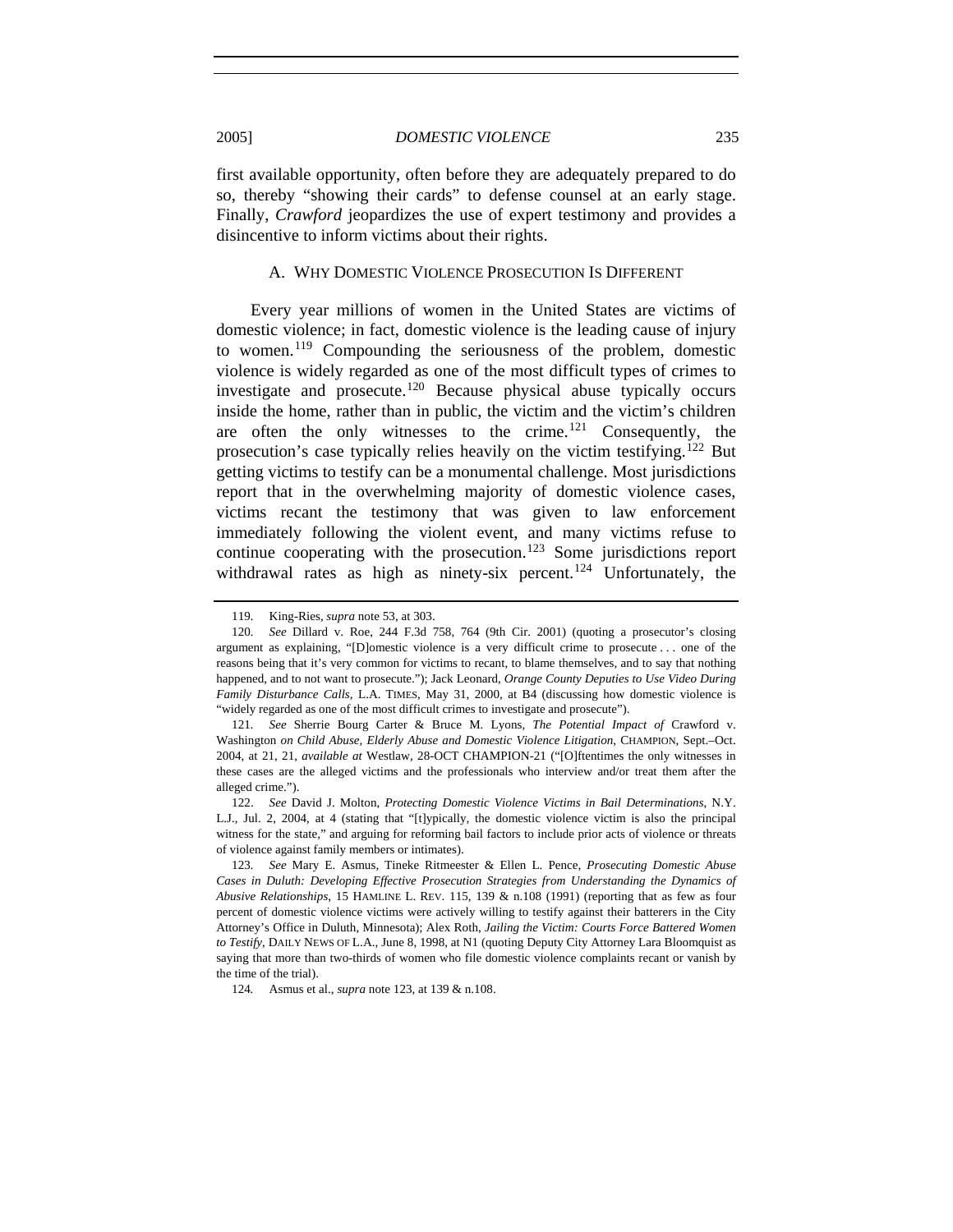victim's failure to cooperate or testify often leads to dismissal of the case.[125](#page-23-0)

Domestic violence experts recognize a number of reasons why victims so frequently recant testimony or refuse to cooperate. In domestic violence cases, unlike most crimes, the victim and the defendant are or were involved in an intimate relationship.[126](#page-23-1) The victim may still care for the batterer<sup>[127](#page-23-2)</sup> and feel obligated to try to protect the batterer from prosecution.<sup>[128](#page-23-3)</sup> The victim and the batterer may have children in common, as domestic violence often begins or intensifies when the victim becomes pregnant.[129](#page-23-4) Victims of domestic violence are often financially dependent on the batterer, and emotionally and physically isolated from their family and friends.[130](#page-23-5) It is also common for victims to feel dependent on their batterers to maintain their immigration status. $131$ 

Psychologists have found that domestic violence relationships typically follow a three phase cycle: tension-building, acute battering, and loving contrition.<sup>[132](#page-23-7)</sup> In the first phase, the violence slowly escalates while the victim attempts to be compliant and calming.<sup>[133](#page-23-8)</sup> During the second phase, there is a brief period of severe battering, normally lasting no longer than twenty-four hours, in which the violence continues until the victim gets away or the batterer is too exhausted to continue.<sup>[134](#page-23-9)</sup> In the last phase, the batterer begs the victim for forgiveness, promising to change and

<span id="page-23-0"></span><sup>125</sup>*. See* Neal A. Hudders, Note, *The Problem of Using Hearsay in Domestic Violence Cases: Is a New Exception the Answer?*, 49 DUKE L.J. 1041, 1047 (2000); Sara Langenberg, *Battered Spouses Can Expect to See Counselor at the Door*, SARASOTA HERALD-TRIB., Oct. 10, 1996, at 1B.

<span id="page-23-1"></span><sup>126</sup>*. See* Roberta Pennington, *Domestic Violence Tough to Report, Prosecute*, SHEBOYGAN PRESS, Oct., 31, 2004, at 1, *available at* 2004 WLNR 15055442 ("What makes [domestic violence] so enigmatic and difficult, after all, is the fact that the parties involved often share a bond—living together, being married, having a child together.").

<sup>127</sup>*. See* Langenberg, *supra* note 125, at 1B.

<span id="page-23-3"></span><span id="page-23-2"></span><sup>128</sup>*. See* Susan Estrich, *Abuse Policy Creates Its Own Problem*, DENVER POST, Sept. 10, 1999, at B11 (explaining that most wives, even battered wives, do not want their husbands to go to jail).

<span id="page-23-4"></span><sup>129</sup>*. See* Shari Roan, *A Dirty Secret: Society Would Like to Think that Expectant Moms are Cherished. But Pregnancy May Start—Or Increase—Domestic Violence*, L.A. TIMES, Dec. 5, 1995, at  $E1$ .

<sup>130</sup>*. See* King-Ries, *supra* note 53, at 304; Hudders, *supra* note 125, at 1048.

<span id="page-23-6"></span><span id="page-23-5"></span> <sup>131.</sup> *See* Leslye E. Orloff, Deeana Jang & Catherine F. Klein, *With No Place to Turn: Improving Legal Advocacy for Battered Immigrant Women*, 29 FAM. L.Q. 313, 314 (1995).

<span id="page-23-9"></span><span id="page-23-8"></span><span id="page-23-7"></span> <sup>132.</sup> LENORE E. WALKER, THE BATTERED WOMAN 55 (1979). *See also* DONALD G. DUTTON, THE DOMESTIC ASSAULT OF WOMEN: PSYCHOLOGICAL AND CRIMINAL JUSTICE PERSPECTIVES 125 (1995) (discussing Walker's three-phase cycle and its psychological underpinnings).

 <sup>133.</sup> WALKER, *supra* note 132, at 56–59.

<sup>134</sup>*. Id.* at 59–61.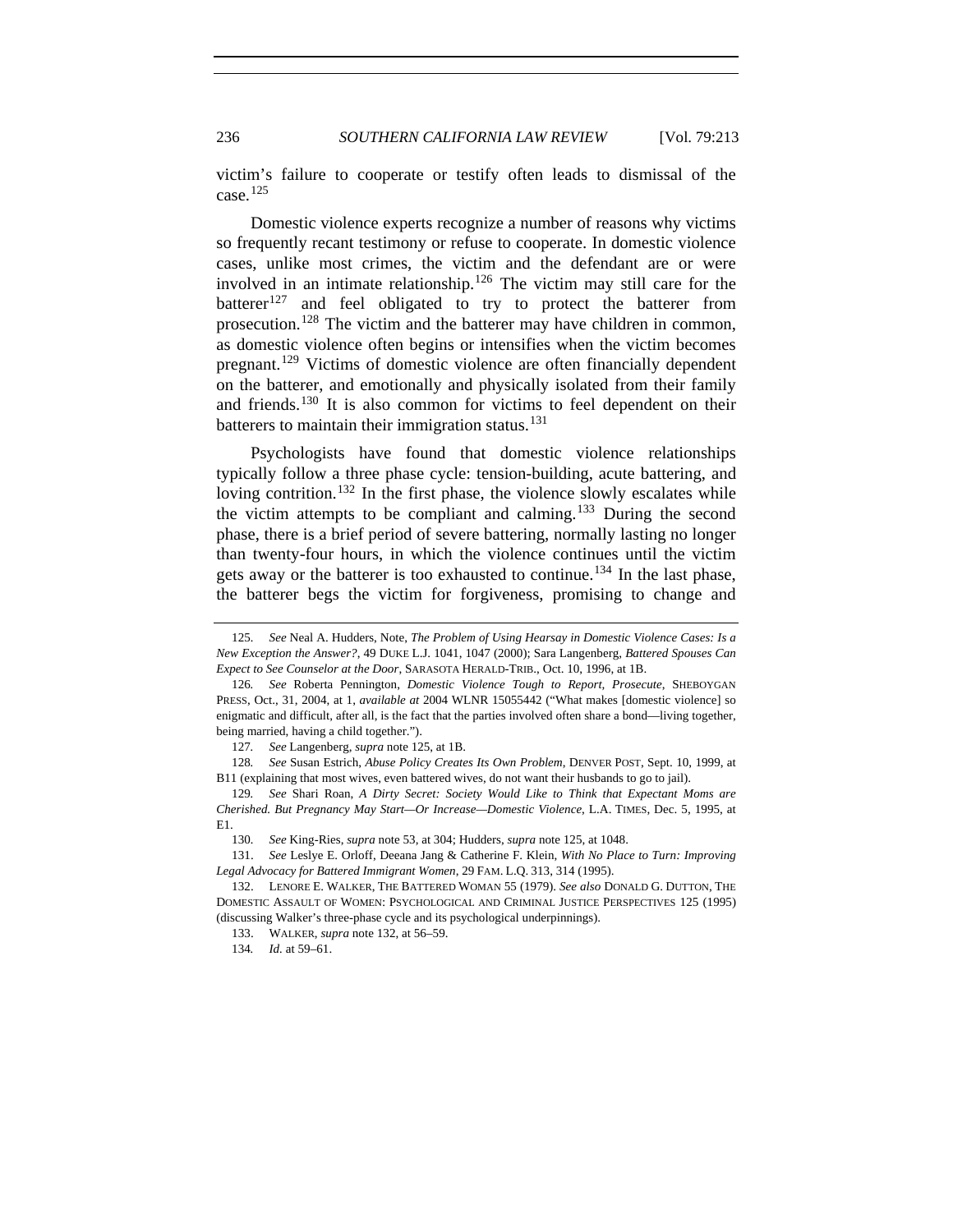discontinue the abuse.<sup>[135](#page-24-0)</sup> Then the cycle repeats, escalating in violence each time around.<sup>[136](#page-24-1)</sup>

The cycle of abuse makes it difficult for victims to leave the situation and seek help from authorities. A psychological condition called "traumatic bonding," in which victims form strong emotional ties to their batterers as a result of the cycle of abuse, adds to the difficulty victims have in breaking out of the cycle.[137](#page-24-2) The final phase of the cycle makes it particularly difficult for victims suffering from traumatic bonding to leave their batterers.[138](#page-24-3) In fact, it takes domestic violence victims an average of seven attempts at leaving before they successfully flea a battering relationship.[139](#page-24-4) Victims may also suffer from clinical depression, $140$  blaming themselves for the abuse, and learned helplessness, all of which seriously impair the victim's problem-solving skills.<sup>[141](#page-24-6)</sup> In addition, the victim may be fearful or distrusting of the criminal justice system,  $142$  and the batterer may be intimidating or threatening the victim to prevent the victim from cooperating with law enforcement.<sup>[143](#page-24-8)</sup> All of these factors contribute to the unique difficulty of domestic violence prosecution.

## B. THE CONSEQUENCES OF CONFUSION IN THE LEGAL COMMUNITY

The legal community is justifiably confused and uncertain as to the state of the law after *Crawford*.<sup>[144](#page-24-9)</sup> As Justice Rehnquist's concurrence predicted,[145](#page-24-10) in light of the remaining uncertainties and ambiguities in the *Crawford* decision, domestic violence prosecutors, defense attorneys, and advocates cannot predict how particular cases will be decided—even judges are unsure how they should be decided. Others in the legal community simply do not understand the Court's holding in *Crawford* or

<sup>135</sup>*. Id.* at 65–69.

<sup>136</sup>*. Id.* at 69.

<sup>137</sup>*. See* DUTTON, *supra* note 132, at 106–12.

 <sup>138.</sup> WALKER, *supra* note 132, at 69.

<span id="page-24-6"></span><span id="page-24-5"></span><span id="page-24-4"></span><span id="page-24-3"></span><span id="page-24-2"></span><span id="page-24-1"></span><span id="page-24-0"></span><sup>139</sup>*.* Steve Lipsher, *Wife Stayed Despite Violence Pattern Typical in Abuse Cases, Authorities Say*, DENVER POST, Oct. 22, 2000, at B1.

 <sup>140.</sup> WALKER, *supra* note 132, at 50.

<sup>141</sup>*. Id.* at 45–48.

<sup>142</sup>*. See* Hudders, *supra* note 125, at 1047.

<sup>143</sup>*. See id*.

<span id="page-24-10"></span><span id="page-24-9"></span><span id="page-24-8"></span><span id="page-24-7"></span><sup>144</sup>*. See supra* Part III. *See also* Post, *supra* note 20, at 1 (quoting one frustrated prosecutor asking, "'How on earth can you tell whether someone is anticipating whether [the out-of-court statement] is going to be used in court?'"); Levenson, *supra* note 53, at 7 (stating that hundreds of cases nationwide are interpreting *Crawford*'s effect on various hearsay rules, and that the ambiguous definition of "testimonial" "has resulted in some very interesting rulings in the California courts").

 <sup>145.</sup> Crawford v. Washington, 541 U.S. 36, 69–76 (2004) (Rehnquist, C.J., concurring).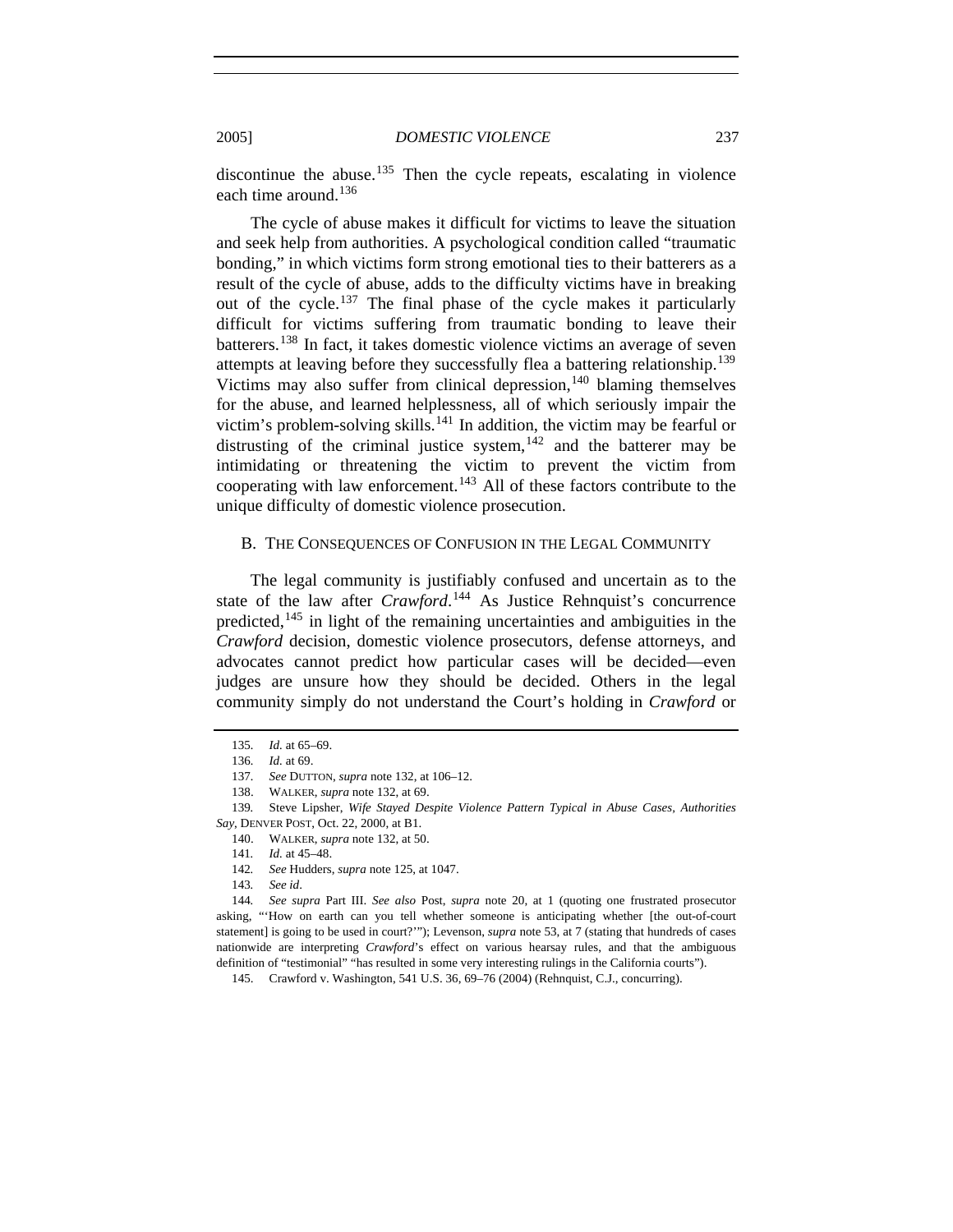how it is related to the evidence rules. Not only is the *Crawford* decision itself favorable to defendants,  $146$  but also, confusion and uncertainty exacerbate *Crawford*'s negative impact on domestic violence prosecution.

# 1. *Crawford*'s Effect on the Decision to Prosecute

Amidst the confusion over what *Crawford* requires, the prosecution of both misdemeanor and felony domestic violence cases in which the victim is unable or unwilling to testify (the overwhelming majority of domestic violence cases), has become much more difficult.<sup>[147](#page-25-1)</sup> Misdemeanor prosecutions are most significantly affected because there is often little physical evidence,<sup>[148](#page-25-2)</sup> and thus, the cases are more dependent on the victim's out-of-court statements.<sup>[149](#page-25-3)</sup> But felonies are also affected, even those in which the victim is unavailable because the victim is deceased. Additionally, felony convictions are more likely to be appealed and overturned by reviewing courts, $150$  so prosecutors, who have large case loads and tight budget constraints, must be conservative with the cases they choose to prosecute.

When prosecutors do not know what evidence will be admissible, and thus, how strong their cases are, they are less likely to vigorously prosecute those cases. Prosecutors' uncertainty as to whether they will be able to admit evidence of a victim's out-of-court statements pressures prosecutors to plea-bargain, down-charge, and sometimes, not file cases at all. Moreover, as the defense knows that prosecutors are uncertain about their cases, their bargaining power increases. As a result, batterers are more likely to get shorter jail sentences or receive sentences only requiring

<span id="page-25-0"></span> <sup>146.</sup> Matthew T. Mangino, *Protecting Victims of Abuse; Confrontation Right May Jeopardize Safety of Children, Domestic Violence Victims*, 27 PA. L. WEEKLY 8 (2004) (quoting the *New York Times* as referring to *Crawford* as "highly favorable to criminal defendants" and arguing that *Crawford* will make the prosecution of domestic violence, child abuse, and sexual assault much more difficult).

<sup>147</sup>*. See supra* notes 126, 146.

<span id="page-25-2"></span><span id="page-25-1"></span> <sup>148.</sup> Many batterers, sometimes called "sophisticated batterers," consciously abuse their victims so as to not leave visible marks. *See* Casey Gwinn, San Diego City Attorney, The Nuts and Bolts: Investigation and Prosecution of Family Violence (Oct. 18, 2002), http://familyjusticecenter.org/ dwnlds/TennesseeProsecution\_101702.pdf.

<span id="page-25-3"></span><sup>149</sup>*. See* Post, *supra* note 20, at 1 ("In felony cases, there is usually plenty of other evidence, such as medical reports, visible injuries and witnesses . . . . In misdemeanors, though, that kind of evidence is often lacking and there is a greater need for hearsay."); Roth, *supra* note 123, at N1 ("A woman's presence is often important in misdemeanor cases where police don't have any independent proof of injury.").

<span id="page-25-4"></span> <sup>150.</sup> JOHN SCALIA, U.S. DEPT. OF JUSTICE, BUREAU OF JUSTICE STATISTICS SPECIAL REPORT: FEDERAL CRIMINAL APPEALS, 1999 WITH TRENDS 1985–99, at 6 (2001), *available at* http://www.ojp.usdoj.gov/bjs/pub/pdf/fca99.pdf.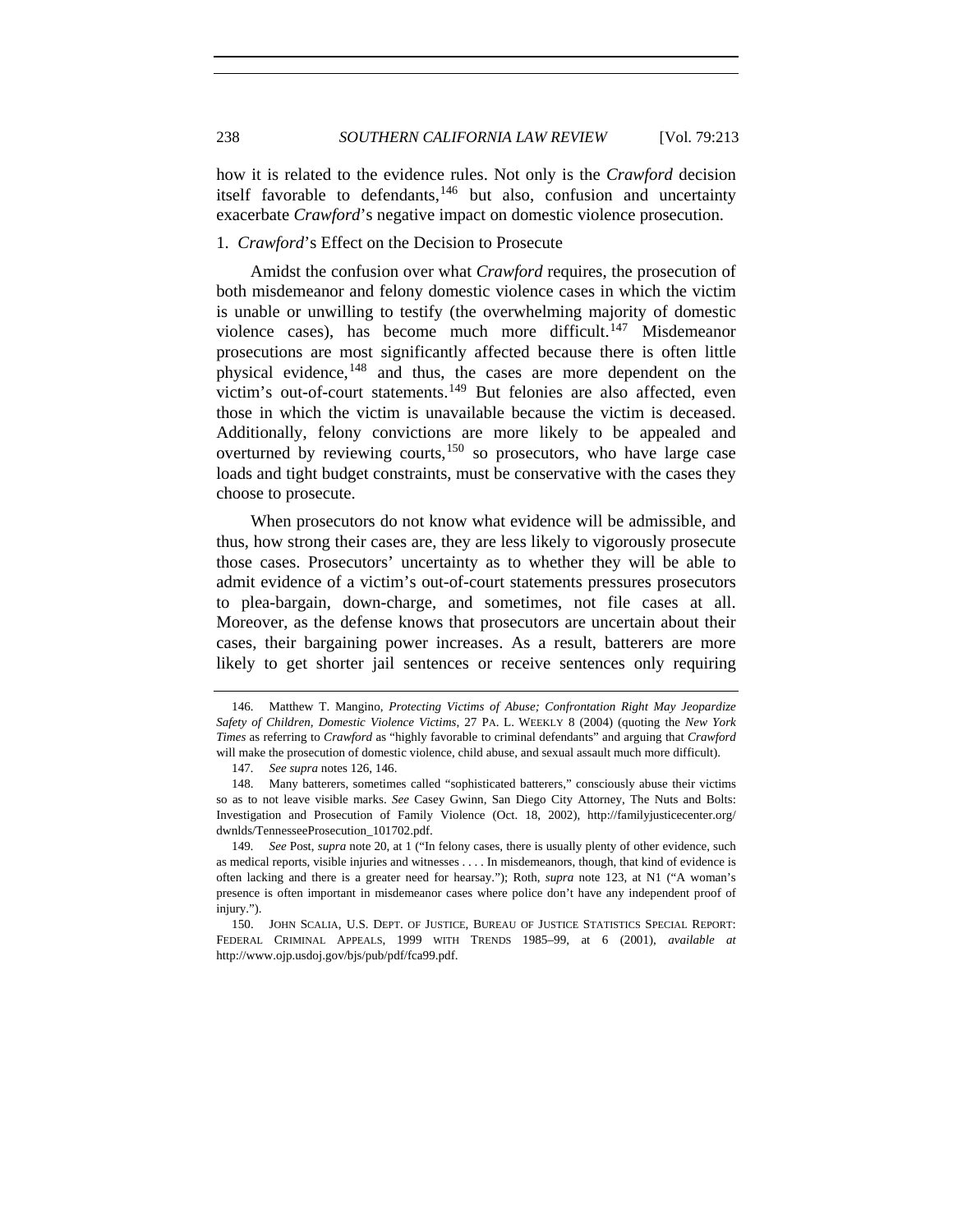completion of batterer's intervention programs, which have been shown to be less successful than jail sentences at preventing recidivism.<sup>[151](#page-26-0)</sup>

Some critics worry that the challenges *Crawford* created will be the last straw in an area of law that was already so difficult to prosecute, resulting in prosecutors making domestic violence prosecution even less of a priority.[152](#page-26-1) Compounding the problem, when prosecution success rates decrease, law enforcement officers lose their motivation to target domestic violence ardently, as it becomes more and more evident that their efforts do not translate into more batterers being prosecuted.<sup>[153](#page-26-2)</sup> This is particularly true because of the high rate of recidivism among batterers.<sup>[154](#page-26-3)</sup>

## 2. Ambiguity as to Formulating Legal Arguments

Confusion over what the correct legal standards are prevents prosecutors from crafting the arguments they need to win their cases. When the prosecution is unclear about what elements need to be proven to win, successful prosecutions of domestic violence cases will inevitably decline. Judicial confusion leads to lower success rates as well. Many judges are too focused on *Crawford*'s testimonial versus nontestimonial distinction to

<span id="page-26-0"></span><sup>151</sup>*. See* Kalyani Robbins, Note, *No-drop Prosecution of Domestic Violence: Just Good Policy, or Equal Protection Mandate?*, 52 STAN. L. REV. 205, 215–16 (1999) (referencing a National Institute of Justice study that found the advice/mediation approach left victims twice as likely to be reabused than did arrest of the batterer); American Bar Association Commission on Domestic Violence, http://www.abanet.org/domviol/stats.html (last visited Dec. 28, 2005) [hereinafter Commission on Domestic Violence] (citing the American Psychological Association's findings that short term batterers intervention programs helped prevent immediate physical abuse in some cases, but that these programs were ineffective at stopping abuse over time, and noting that some batterers actually became more sophisticated in their abuse and intimidation after attending the programs).

<span id="page-26-1"></span> <sup>152.</sup> *See* Pincus, *supra* note 13 ("My opinion is that *Crawford* is going to become more of an excuse for agencies that didn't pursue the cases vigorously anyway . . . because the cases are just too hard to prosecute.").

<span id="page-26-2"></span><sup>153</sup>*. See* Robbins, *supra* note 151, at 233 (arguing that if prosecutors drop cases when domestic violence victims recant or refuse to cooperate, police may justify failures to arrest batterers as a waste of time and resources); Pincus, *supra* note 13 (explaining that "it is a cycle, when prosecutors start backing off, then cops start backing off [and] [i]t rolls back everything"); Interview with Don Wynn, Police Officer, Instructor, Training Div., L.A. Police Dep't., in L.A., Cal. (Nov. 17, 2004) [hereinafter Wynn] (discussing how law enforcement officers get discouraged when they do not see their work in the field ("the fruits of their labor") resulting in convictions in court, and how they get frustrated by going to the same houses time and time again).

<span id="page-26-3"></span><sup>154</sup>*. See* Steve Jackson, *A Quick Ride on a Fast Track; For Offenders Arrested in Jefferson County, Speed Is of the Essence*, DENVER WESTWORD, June 11, 1998, *available at* http://www. westword.com/issues/1998-06-11/news/feature7.html (citing recidivism rates as high as fifty percent in Jefferson County, Colorado); Commission on Domestic Violence, *supra* note 151 (citing a Bureau of Justice Statistics report finding recidivism rates for reported domestic violence crimes as high as thirtytwo percent, and citing an American Medical Association Diagnostic and Treatment Guidelines on Domestic Violence report finding that forty-seven percent of men who abuse their wives do so at least three times per year).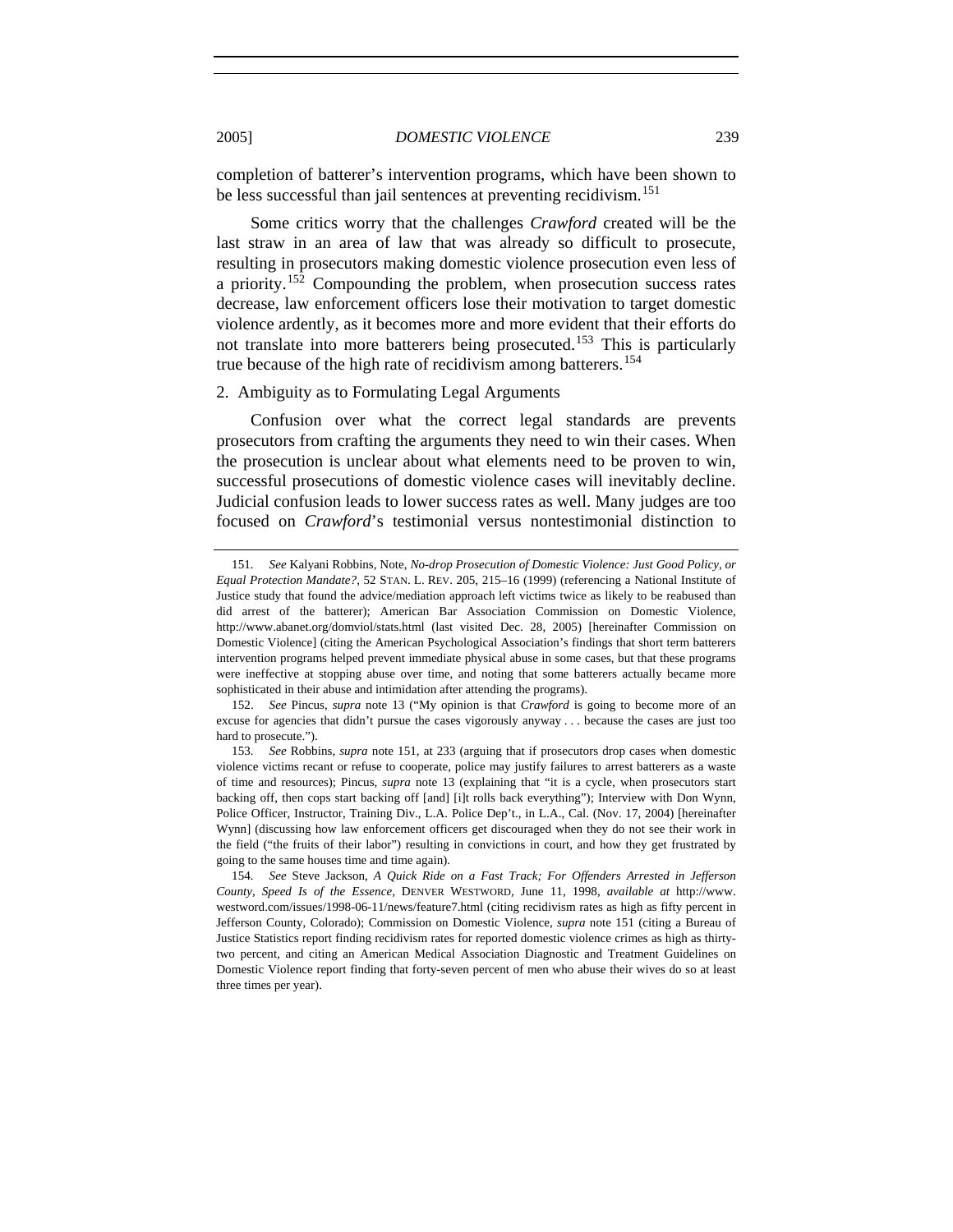recognize the legitimacy of arguments regarding forfeiture by wrongdoing as an exception to a defendant's confrontation rights.<sup>[155](#page-27-0)</sup> Even when judges are willing to consider the argument, the forfeiture by wrongdoing standard is not any clearer to judges than it is to prosecutors.<sup>[156](#page-27-1)</sup> Regardless, many judges, not wanting to get overturned, may be making very conservative decisions until the *Crawford* law is clearer.<sup>[157](#page-27-2)</sup>

## 3. Confusion as to the Interaction of *Crawford* and the Evidence Rules

Success rates are also lowered because some prosecutors and judges are confused as to what the Court held in *Crawford* and as to how the decision relates to the evidence rules. In certain instances, prosecutors drop cases when the victim recants because the prosecutors believe that the *Crawford* opinion will be an absolute bar to the admission of the victim's out-of-court testimonial statements at trial.[158](#page-27-3) Although *Crawford* left the meaning of "unavailable" ambiguous,<sup>[159](#page-27-4)</sup> if the victim is willing to take the stand at all, even to recant, the defense would have only a weak argument that the victim is "unavailable," despite being able to cite *Crawford*'s prodefendant language. Additionally, likely because forfeiture by wrongdoing is only briefly mentioned in the *Crawford* opinion,<sup>[160](#page-27-5)</sup> many prosecutors do not even know when to argue forfeiture as an exception to a defendant's confrontation rights, regardless of the standard. Finally, many prosecutors and judges fail to understand that *Crawford* only applies to statements that are hearsay, regardless of whether the statement is testimonial.<sup>[161](#page-27-6)</sup> Thus, statements that are verbal acts or objects, offered to show the effect on the listener or reader, offered to show circumstantial evidence of state of mind, or offered to impeach cannot be barred by *Crawford* because they are not offered for the truth of the matter asserted.<sup>[162](#page-27-7)</sup>

<span id="page-27-0"></span> <sup>155.</sup> *See* Booth, *supra* note 12 (explaining that judges are less comfortable with a forfeiture by wrongdoing argument than they are with an argument that a statement is nontestimonial, often requiring a showing that a statement is nontestimonial in addition to a showing of forfeiture by wrongdoing).

<span id="page-27-1"></span><sup>156</sup>*. See supra* Part III.D. For example, in felony homicide cases, in order to make a forfeiture by wrongdoing argument, does the prosecution have to prove that the defendant killed the victim with the intent to prevent the victim from testifying in court before the court will admit the victim's out-of-court testimonial statements? Can prosecutors inform the judge as to why the victim refuses to come to court, or is this inadmissible hearsay?

<span id="page-27-2"></span><sup>157</sup>*. See* Post, *supra* note 20, at 1 (quoting Deirdre Bialo-Padin, Chief of the District Attorney's Domestic Violence Bureau in Brooklyn, New York, as stating that after *Crawford*, "'[s]ome judges are being very conservative'" in domestic violence cases).

 <sup>158.</sup> Pincus, *supra* note 13.

<sup>159</sup>*. See supra* Part III.B.

<span id="page-27-7"></span><span id="page-27-6"></span><span id="page-27-5"></span><span id="page-27-4"></span><span id="page-27-3"></span> <sup>160.</sup> Crawford v. Washington, 541 U.S. 36, 62 (2004) (citing Reynolds v. United States, 98 U.S. 145, 158–59 (1879)).

<sup>161</sup>*. Id.* at 59 n.9. *See supra* note 8 and accompanying text.

 <sup>162.</sup> *See* FED. R. EVID. 801(c); *supra* note 8 and accompanying text.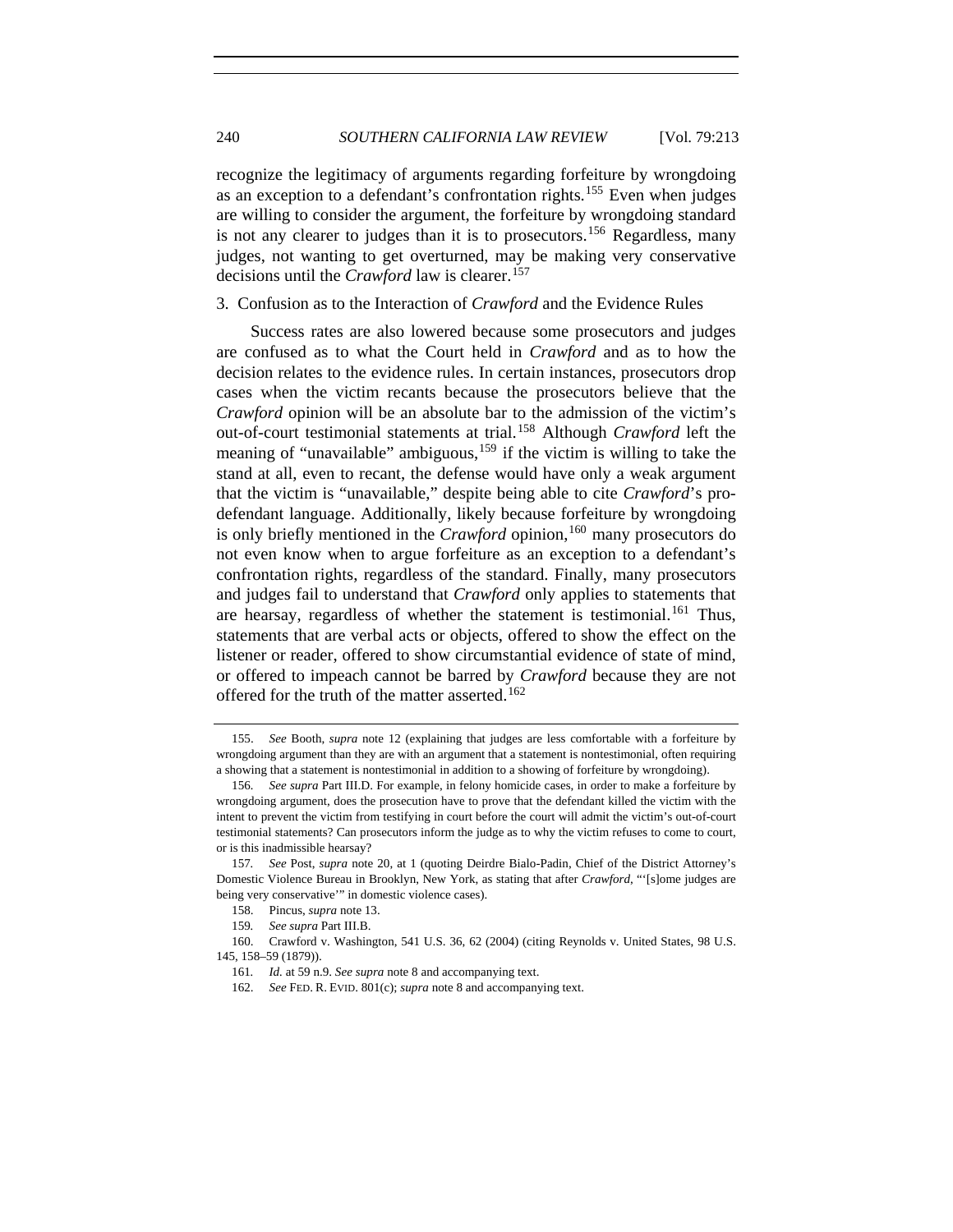#### C. GETTING VICTIMS TO TESTIFY AFTER *CRAWFORD*

By excluding all testimonial hearsay statements when the defendant does not have an opportunity to cross-examine the declarant,<sup>[163](#page-28-0)</sup> *Crawford* forces prosecutors with cases dependent on a victim's out-of-court statements either to get the victim to testify in court and be subject to crossexamination or to lose the case. Consequently, some prosecutors resort to extreme measures to get victims into court. For example, some prosecutors threaten to: take the victim's children away;<sup>[164](#page-28-1)</sup> prosecute the victim for child endangerment, neglect, or disturbing the peace;  $165$  drop the case entirely; or not prosecute future domestic violence incidences, if the victim refuses to testify. In the most extreme cases, prosecutors threaten to or do, in fact, jail the victim prior to testifying, to ensure the victim's presence in court on the day of the trial.<sup>166</sup> While informing the victim of the possible consequences of testifying or not testifying is appropriate, and perhaps ethically required, threatening the victim with disciplinary action if the victim does not cooperate is inappropriate and probably amounts to prosecutorial misconduct.

A number of negative consequences results from prosecutors taking extreme measures to get victims to testify. Victims, particularly those already familiar with the criminal justice system, will begin to distrust prosecutors and the system and will be less likely to report future crime. Fear of prosecutors taking extreme measures could cause domestic violence advocates and shelters to advise victims against coming forward.<sup>[167](#page-28-4)</sup> If prosecutors carry out their threats or jail the victim, their actions could seriously harm the victim in a future or ongoing dependency or family court proceeding. In addition, the measures likely would lead to increased prosecutorial misconduct charges and undermine the government's credibility with judges. Finally, by changing the risks the victim has to balance in deciding whether or not to testify, these measures could jeopardize a victim's safety in situations in which it would have been in the victim's and the victim's children's best interests not to testify.<sup>[168](#page-28-5)</sup>

<sup>163</sup>*. Crawford*, 541 U.S. 68–69.

<span id="page-28-3"></span><span id="page-28-2"></span><span id="page-28-1"></span><span id="page-28-0"></span> <sup>164.</sup> The prosecutor can threaten to take the victim's children away by calling child protective services to report the noncooperation to the victim's social worker or by contacting an attorney in an open dependency court proceeding. *See* Roth, *supra* note 123. In some circumstances, prosecutors can threaten to charge a victim with assault and battery if the victim defended against an attack.

<sup>165</sup>*. See id.*

<sup>166</sup>*. See* Roth, *supra* note 123.

<span id="page-28-4"></span> <sup>167.</sup> Pincus, *supra* note 13.

<span id="page-28-5"></span><sup>168</sup>*. See infra* Part IV.D.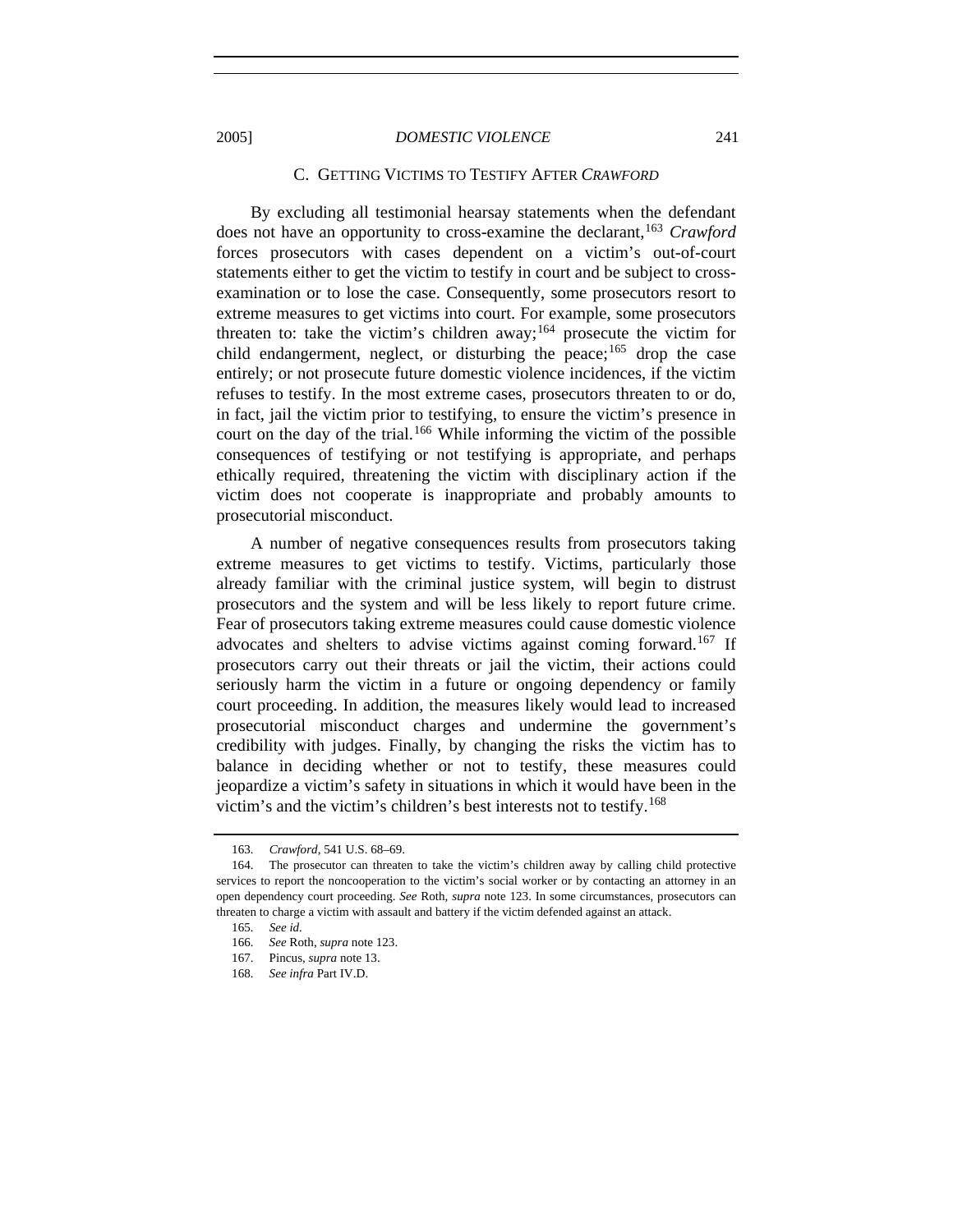## 242 *SOUTHERN CALIFORNIA LAW REVIEW* [Vol. 79:213

#### D. ENDANGERING THE VICTIM'S SAFETY

The renewed importance on victim testimony in domestic violence cases after *Crawford* will endanger the safety of many victim-witnesses, and perhaps their children. Most obviously, because many cases will be dismissed when the victim disappears or refuses to testify, more batterers will be free to return to the homes of their victims and continue the abuse. Additionally, although many victims of domestic violence find testifying in court against their batterers liberating and empowering,<sup>[169](#page-29-0)</sup> others are psychologically traumatized and revictimized by the experience.<sup>[170](#page-29-1)</sup>

In most cases of domestic violence, a victim faces repercussions from the batterer as a result of participating in the batterer's prosecution, particularly if the batterer goes free, receives a short sentence, or is only ordered to attend a short treatment program.<sup>[171](#page-29-2)</sup> In some cases, the victim may be placed in an unreasonable amount of danger by testifying, even if the case is successful, either because the batterer will severely punish the victim when the batterer is released from prison<sup>[172](#page-29-3)</sup> or because the batterer has connections outside of prison.<sup>[173](#page-29-4)</sup> And given that many domestic violence cases are less likely to be prosecuted or to be successful without the victim's testimony, after *Crawford*, many victims are left with no safe option. In most cases, however, it is still in the victim's best interest to testify because of the likelihood that the batterer will receive jail time and the chance that the separation will break the cycle of violence.

The most severe danger to victims that *Crawford* created is in returning the responsibility for whether or not a case is prosecuted to the

 <sup>169.</sup> Pincus, *supra* note 13.

<span id="page-29-1"></span><span id="page-29-0"></span> <sup>170.</sup> Thomas L. Kirsch II, *Problems in Domestic Violence: Should Victims Be Forced to Participate in the Prosecution of Their Abusers?*, 7 WM. & MARY J. WOMEN & L. 383, 415–17 (2001) (documenting prosecutors' accounts of domestic violence victims who have been revictimized by having to testify against their batterers).

<span id="page-29-2"></span><sup>171</sup>*. See* Sherri M. Owens, *Domestic Violence Cases Fuel Dispute*, ORLANDO SENTINEL, Nov. 26, 2004, at B1 (quoting a domestic violence advocate as explaining that victims fear retaliation from their batterers for cooperating with the prosecution and that victims fear that if the batterer gets a lesser charge, "[the batterer] will be released and they will be more seriously injured than they would have been otherwise").

<span id="page-29-3"></span> <sup>172.</sup> *See* Denice Wolf Markham, *When Abused Women Don't Prosecute*, CHI. TRIB., Dec. 28, 1998, at 16N (arguing that the victim's safety concerns should be taken into account when deciding whether a victim should testify).

<span id="page-29-4"></span> <sup>173.</sup> For example, the batterer may have connections to family or friends, or to members of a gang with which the batterer is associated. *See* Robbins, *supra* note 151, at 205 (noting cases in which the victim's life may be placed in jeopardy because of the prosecution, and arguing that in these cases it may not be wise to have the victim testify).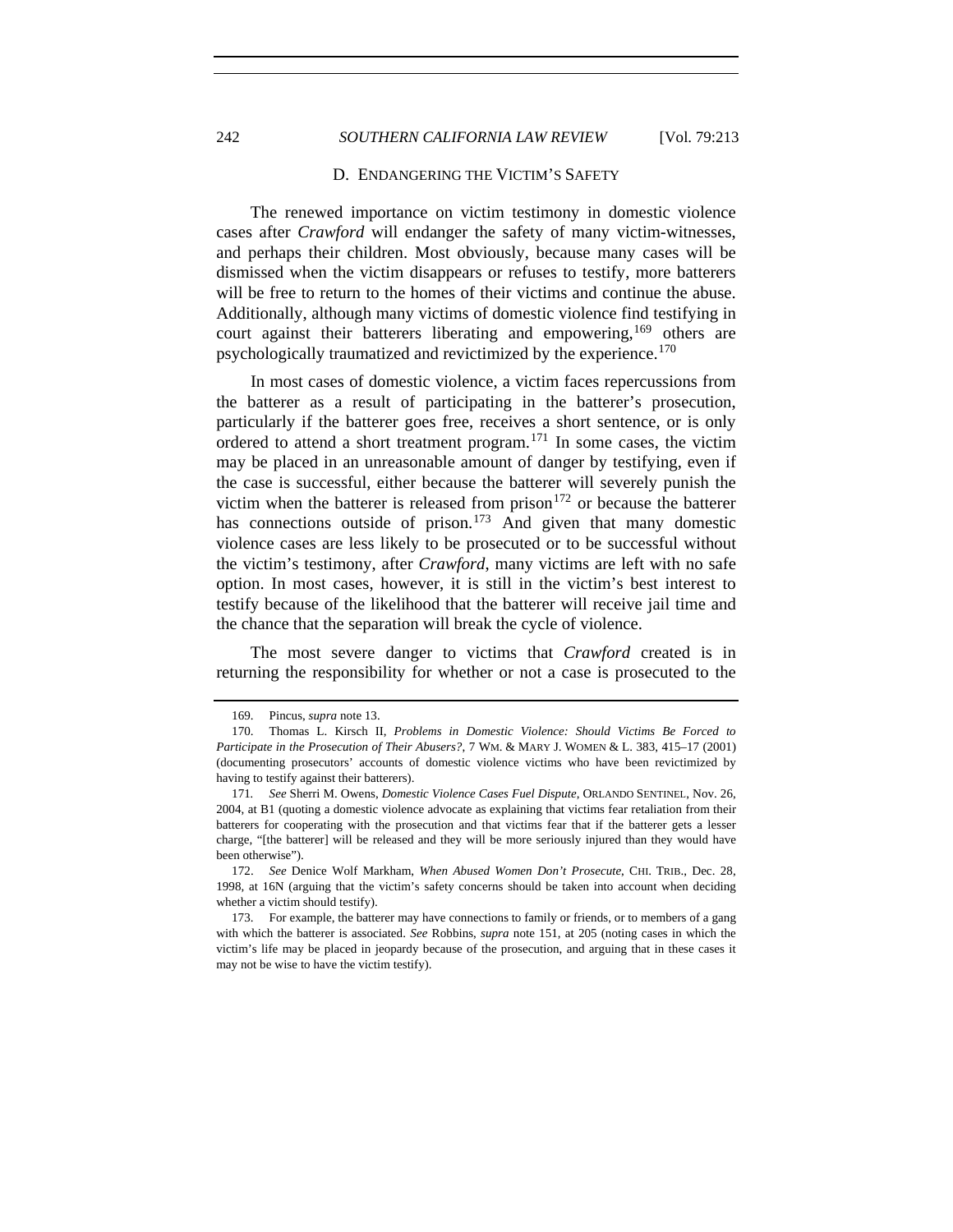victim.[174](#page-30-0) Prior to *Crawford*, many jurisdictions developed tools for combating domestic violence that made governments solely responsible for prosecution and removed responsibility from the victims, in order to allow victims to better protect themselves from retaliation.<sup>[175](#page-30-1)</sup> These tools included "no-drop" policies that prohibit victims from withdrawing a complaint once formal charges have been filed $176$  and "victimless prosecution" techniques that attempt to prosecute cases regardless of whether the victim will testify.<sup>[177](#page-30-3)</sup> With these techniques, the batterer cannot blame the victim for the government's decision to prosecute because the victim has no control over the prosecution. The victim could even show support for the defendant by taking the stand to recant. *Crawford* undermines these tools by making a victim's in-court testimony far more crucial for prosecution than it was previously. Knowing that the victim's testimony is necessary for successful prosecution, the batterer is more likely to blame and punish the victim for the prosecution going forward, even if the victim ultimately recants on the stand.

## E. EXCLUDING RELIABLE HEARSAY

Prior to *Crawford*, *Roberts* provided that when a declarant of an outof-court statement was unavailable, the statement could still be admissible if it bore adequate "indicia of reliability."[178](#page-30-4) Reliability could be determined in two ways: (1) by proving that the statement fell within a firmly rooted hearsay exception, or (2) by proving surrounding facts that demonstrated particularized guarantees of trustworthiness.<sup>[179](#page-30-5)</sup> The *Crawford* decision, however, holds that cross-examination is the

- <span id="page-30-2"></span>176*. See* Robbins, *supra* note 151, at 215–17; Hudders, *supra* note 125, at 1041.
- <span id="page-30-3"></span>177*. See* King-Ries, *supra* note 53, at 301.
- <span id="page-30-4"></span>178. Ohio v. Roberts, 448 U.S. 56, 65–66 (1980). *See supra* Part II.
- <span id="page-30-5"></span>179. *Roberts*, 448 U.S. at 66.

<span id="page-30-0"></span><sup>174</sup>*. See* Sandy Banks, *When Victims Refuse to Prosecute*, L.A. TIMES, Jan. 11, 2000, at E1 (quoting a Los Angeles Deputy City Attorney, Grace Kim Lee, before *Crawford*, as saying that domestic violence cases used to rest entirely on the victim deciding whether to file charges, provide evidence, and testify in court—thus, a reluctant witness meant no case—but that prosecutors now were going forward and prosecuting cases without the cooperation of the victim); Stephen Hunt, *Wife Spares Ex-deputy an Abuse Trial*, SALT LAKE TRIB., July 14, 1998, at B1 (explaining that a Utah law that allows judges to dismiss domestic violence charges at the victim's request endangers the lives of domestic violence victims and returns the responsibility of prosecuting defendants to the victim, thereby negating years of progress in domestic violence policy). *Crawford*, of course, dramatically hampers the victimless prosecution techniques and no-drop policy strategy, once again making cases dependent on victim cooperation.

<span id="page-30-1"></span><sup>175</sup>*. See* Robbins, *supra* note 151, at 217–18.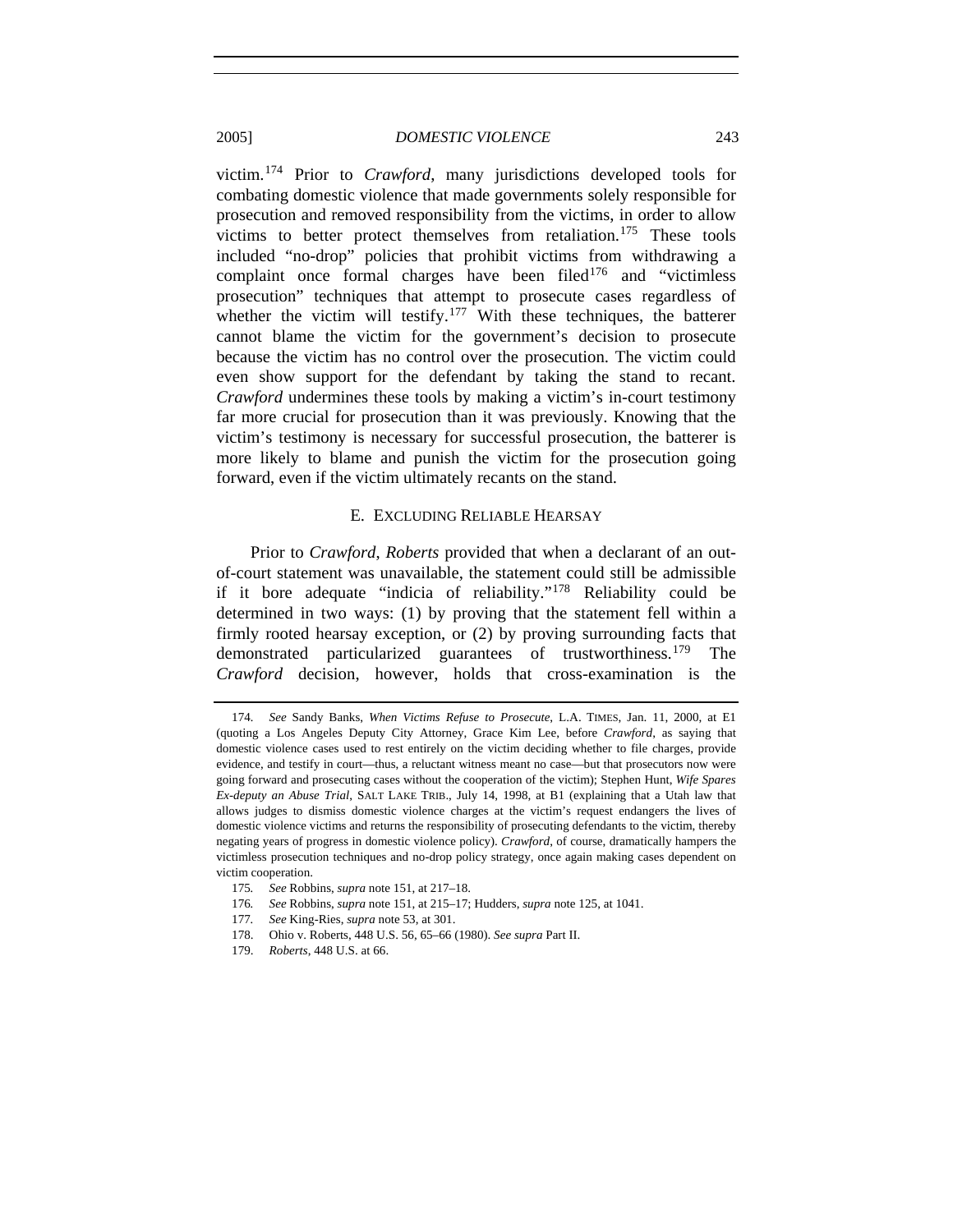constitutionally prescribed method for determining reliability.<sup>[180](#page-31-0)</sup> In effect, this means that testimonial hearsay statements that are not subject to crossexamination, no matter how trustworthy they appear, are not reliable and are barred by the Confrontation Clause.

Thus, testimonial statements relating present sense impressions<sup>[181](#page-31-1)</sup> or excited utterances,<sup>[182](#page-31-2)</sup> statements describing then-existing mental or emotional conditions,<sup>[183](#page-31-3)</sup> statements made for the purpose of medical diagnosis or treatment,  $184$  and statements qualifying as past recollections recorded<sup>[185](#page-31-5)</sup> no longer automatically pass constitutional muster.<sup>[186](#page-31-6)</sup> Moreover, the Court in *Crawford* recognizes that there will be situations in which the surrounding circumstances of a testimonial out-of-court statement indicate particular guarantees of trustworthiness, but where the Confrontation Clause will prohibit admissibility of the statement due to a lack of cross-examination.<sup>[187](#page-31-7)</sup>

Many results of this new rule simply seem unjust, as what was once considered very reliable hearsay is now excluded.<sup>[188](#page-31-8)</sup> The most egregious examples are those in which the defendant is on trial for murder and the out-of-court statements are the victim's. In the sensationalized O.J. Simpson trial of the 1990s, for example, Judge Lance Ito ruled that statements made by Nicole Brown Simpson in her diary and to friends and relatives describing a history of abuse by O.J. Simpson were inadmissible hearsay.<sup>[189](#page-31-9)</sup> Although Judge Ito stated that "the relevance and probative value of such evidence is both obvious and compelling, especially those statements made just days before the homicide," there was no hearsay

<span id="page-31-1"></span><span id="page-31-0"></span> <sup>180.</sup> Crawford v. Washington, 541 U.S. 36, 68–69 (2004). Some may argue that this was in dicta and that all *Crawford* holds is that the Confrontation Clause procedurally requires cross-examination, regardless of whether cross-examination was conducted for the purpose of determining reliability. That debate is outside the scope of this Note.

 <sup>181.</sup> FED. R. EVID. 803(1).

 <sup>182.</sup> *Id.* 803(2).

 <sup>183.</sup> *Id.* 803(3).

 <sup>184.</sup> *Id.* 803(4).

 <sup>185.</sup> *Id.* 803(5).

<span id="page-31-8"></span><span id="page-31-7"></span><span id="page-31-6"></span><span id="page-31-5"></span><span id="page-31-4"></span><span id="page-31-3"></span><span id="page-31-2"></span><sup>186</sup>*.* For a list of "firmly rooted" hearsay exceptions, see *supra* note 34. The only previously "firmly rooted" hearsay exceptions that *Crawford* permits without cross-examination are dying declarations, Crawford v. Washington, 541 U.S. 36, 56 n.6 (2004), and business and public records. *Id.* at 73, 76 (Rehnquist, C.J., concurring). *See supra* note 47.

<sup>187</sup>*. Crawford*, 541 U.S. at 61–62.

<sup>188</sup>*. Id.* at 61.

<span id="page-31-9"></span><sup>189</sup>*. See* Hudders, *supra* note 125, at 1051–52.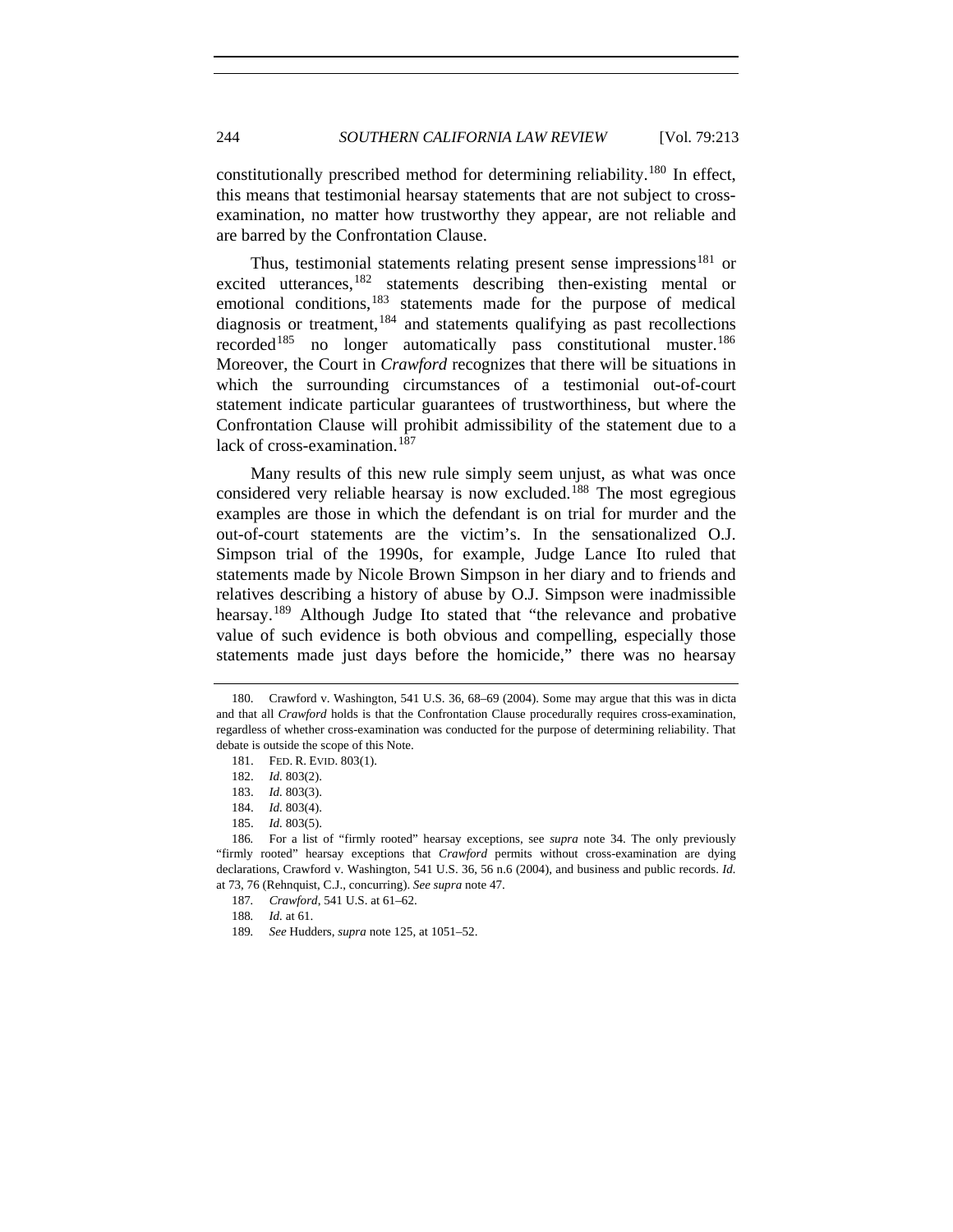exception in the evidence rules permitting him to admit the statements.<sup>[190](#page-32-0)</sup> In response, and shortly after the case was decided, the California legislature enacted a new hearsay exception that permits judges to admit hearsay statements that explain the threat or infliction of physical injury upon the declarant.<sup>[191](#page-32-1)</sup> Regardless of this new rule, however, if the statements are deemed testimonial under *Crawford* and the prosecution cannot prove forfeiture by wrongdoing, the statements would now be barred by the Confrontation Clause because the defendant does not have an opportunity to cross-examine the declarant.<sup>[192](#page-32-2)</sup>

Consider the hypothetical 911 call described in Part I, in which the only evidence that the husband was the cause of the wife's severe injuries is her 911 call, and the woman has since disappeared. Under the *Roberts* analysis, to determine the admissibility of the 911 call against the husband, the court would consider whether the wife's statement to the 911 operator fell under a firmly rooted hearsay exception or whether the surrounding facts demonstrate particularized guarantees of trustworthiness.<sup>[193](#page-32-3)</sup> The statement likely would be admissible using the *Roberts* test as an excited utterance<sup>[194](#page-32-4)</sup> or a present sense impression,<sup>[195](#page-32-5)</sup> or even because the surrounding circumstances demonstrate particularized guarantees of trustworthiness.

After *Crawford*, however, if the wife's statement in the 911 call was found to be testimonial,  $196$  the statement would be inadmissible unless the defendant had an opportunity to cross-examine her.<sup>[197](#page-32-7)</sup> As the prosecution has no way of locating the wife and cross-examination is not possible, the statement would be barred.<sup>[198](#page-32-8)</sup> Given that there is no evidence besides the 911 call that directly implicates the husband as the cause of the wife's injuries, under current law, the case would likely not even be filed, much less successfully prosecuted.

- 193. *See* Ohio v. Roberts, 448 U.S. 56, 66 (1980).
- 194. FED. R. EVID. 803(2).
- 195. *Id.* 803(1).
- <span id="page-32-7"></span><span id="page-32-6"></span>196*. See supra* Part III.A; *supra* note 52.
- 197. *Crawford*, 541 U.S. at 68–69.
- <span id="page-32-8"></span>198*. Id.*

<span id="page-32-0"></span><sup>190</sup>*.* Ruling on Defendant's *In Limine* Motion to Exclude Evidence of Domestic Discord at 5, People v. Simpson, No. BA097211 (Cal. Super. Ct. Jan. 18, 1995), 1995 WL 21768; Hudders, *supra* note 125, at 1052.

<span id="page-32-5"></span><span id="page-32-4"></span><span id="page-32-3"></span><span id="page-32-2"></span><span id="page-32-1"></span> <sup>191.</sup> CAL. EVID. CODE § 1370 (West Supp. 2005) (effective Sept. 4, 1996). *See* Hudders, *supra* note 125, at 1067–68.

 <sup>192.</sup> *Crawford*, 541 U.S. at 68.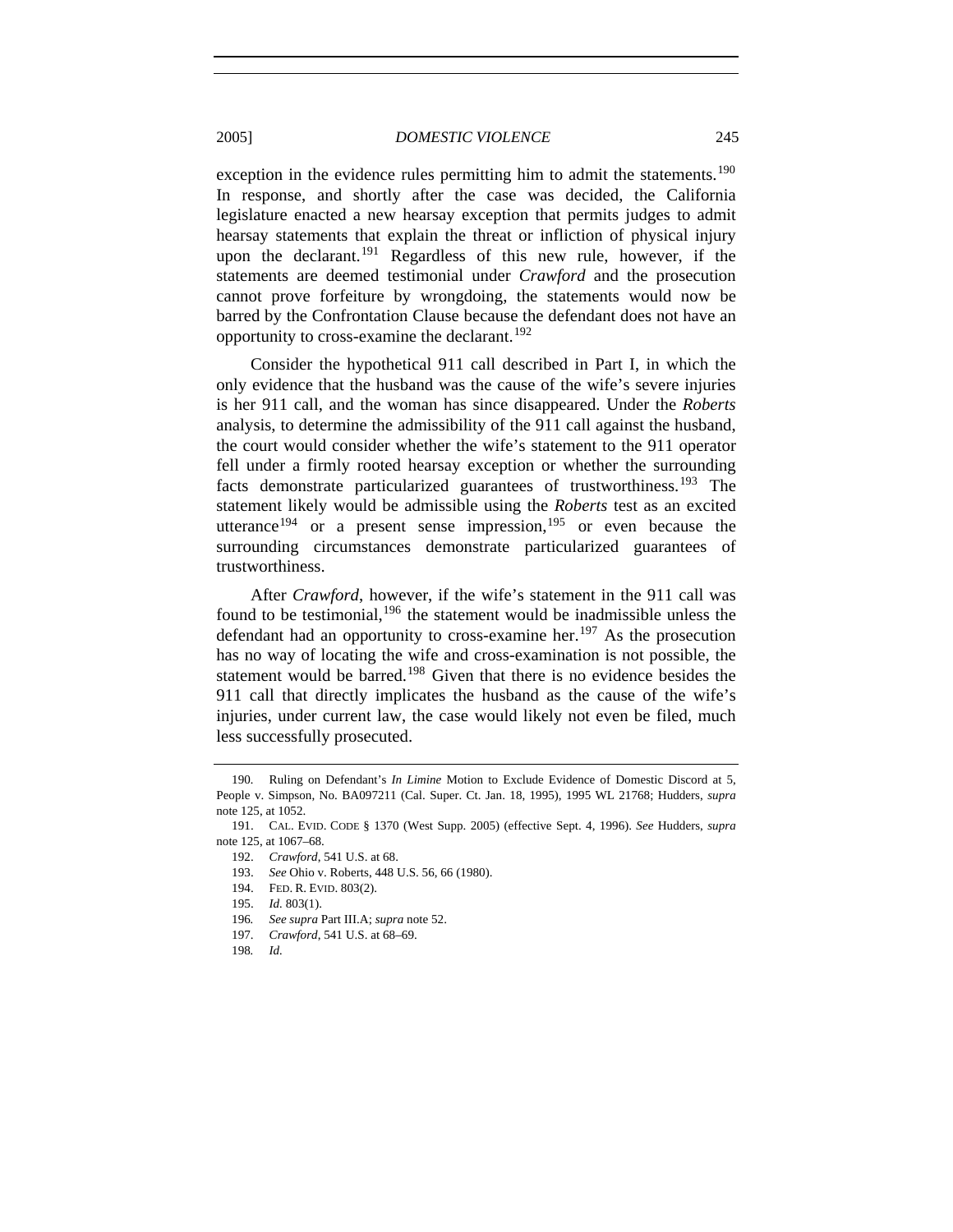246 *SOUTHERN CALIFORNIA LAW REVIEW* [Vol. 79:213

#### F. FORCING A CHANGE IN STRATEGY

By making cross-examination a procedural right of the defendant's, *Crawford* forces domestic violence prosecutors to have victims testify and be subject to cross-examination at the first available opportunity, usually at a preliminary hearing. The majority of domestic violence victims eventually discontinue cooperating with the prosecution by refusing to testify at trial or recanting their stories.<sup>[199](#page-33-0)</sup> Moreover, the longer it has been since the crime occurred, the less likely a domestic violence victim is to participate in the batterer's prosecution.<sup>[200](#page-33-1)</sup> When cases are dependent on testimonial out-of-court statements of the victim, domestic violence prosecutors, in effect, have no choice but to put a victim on the stand at the first available opportunity, for fear that the victim will later disappear or refuse to testify at trial. Forcing this change in strategy will undermine many prosecutors' cases by requiring that prosecutors examine witnesses before having enough information to adequately do so. It also requires prosecutors to show their cards to defense counsel by presenting their evidence early on, diminishing their leverage at the time of plea bargaining and at trial, and allowing defense attorneys time to prepare responses.<sup>[201](#page-33-2)</sup>

## G. JEOPARDIZING THE USE OF EXPERT TESTIMONY

The *Crawford* opinion may be understood to mean that experts can no longer rely on a victim's out-of-court testimonial statements in forming their opinions, or that experts can no longer relay the basis of their opinions to the jury.<sup>[202](#page-33-3)</sup> Such a change in expert testimony may have the most significant negative impact of all of *Crawford*'s effects on the prosecution of domestic violence cases.[203](#page-33-4) Successful domestic violence prosecutions

<sup>199</sup>*. See supra* notes 123–24 and accompanying text.

<span id="page-33-1"></span><span id="page-33-0"></span><sup>200</sup>*. See* Langenberg, *supra* note 125 (explaining that it is important for domestic violence counselors to contact victims right away because it will increase the likelihood that the victim will cooperate with the prosecution); Jeffrey R. Sipe, *Is Prosecution Best Defense Against Domestic Violence?*, INSIGHT ON THE NEWS, Dec. 2, 1996, at 40 ("The longer the case is pending, the more likely it is that the victim will drop charges.").

<span id="page-33-2"></span> <sup>201.</sup> Because all *Crawford* requires is an *opportunity* to cross-examine, to be fair, defense attorneys, too, may have to show their cards to prosecutors by actually cross-examining the witness at the first opportunity. The decision is not as forced, however, as defense attorneys could later argue that they did not have an adequate opportunity to cross-examine the witness or that the witness is not unavailable. *See supra* Part III.B; *supra* notes 89–90.

 <sup>202.</sup> *See* Oliver, *supra* note 101, at 1540, 1552.

<span id="page-33-4"></span><span id="page-33-3"></span><sup>203</sup>*. See supra* Part III.E. *See also* Post, *supra* note 20 (discussing both an unpublished Kings County, New York case, *People v. Diaz*, 777 N.Y.S.2d 856 (Sup. Ct. 2004), in which a judge refused, on *Crawford* grounds, to allow expert testimony that relied on testimonial out-of-court statements of the deceased victim, and an unpublished federal case, *Howard v. Walker*, No. 98-CV-6427Fe, 2004 U.S.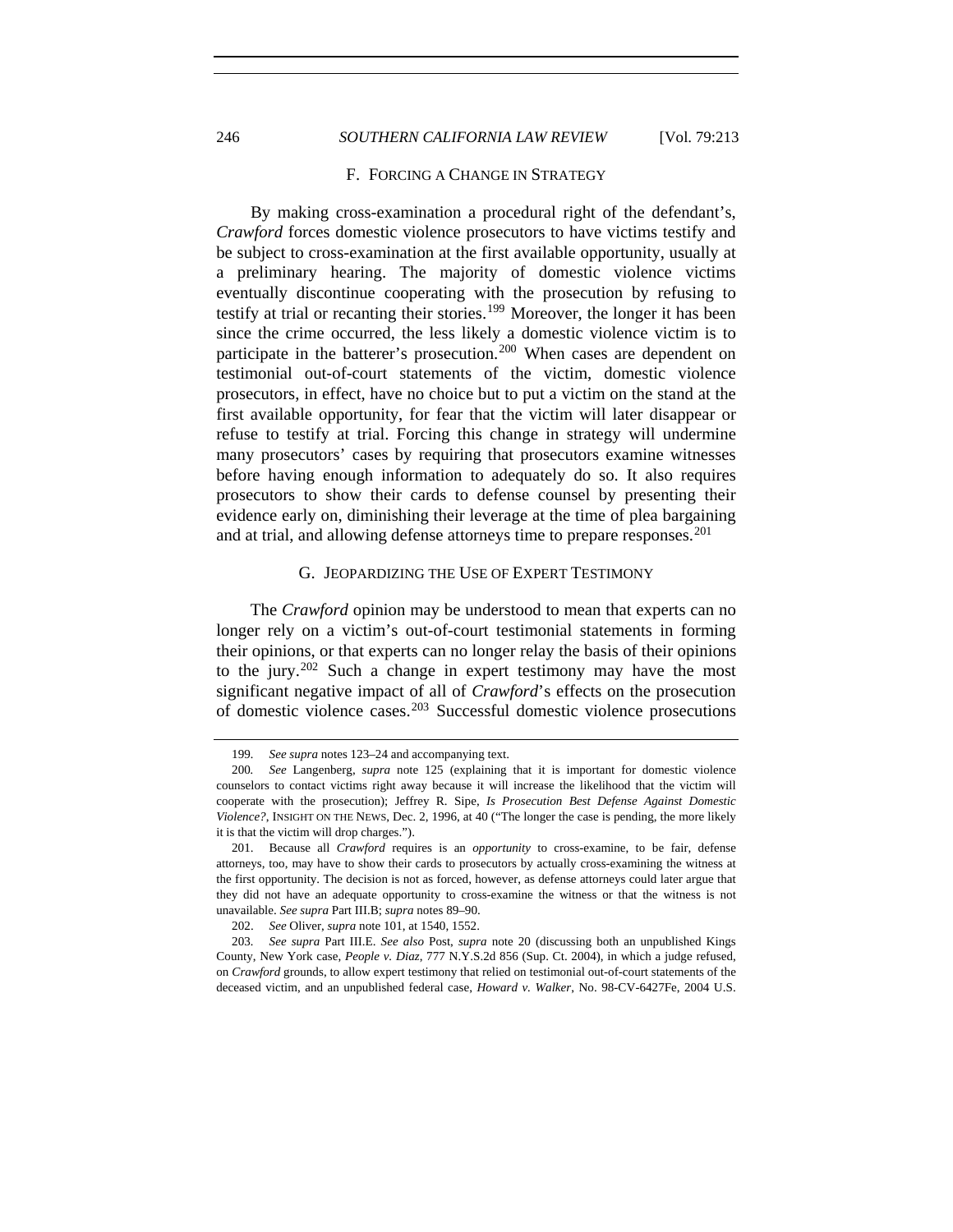often depend on the use of expert testimony, allowed by state  $law$ ,  $204$  to help judges and juries understand why victims of domestic violence stay with their batterers, refuse to testify, or recant.<sup>[205](#page-34-1)</sup> In particular, experts on battered women's syndrome<sup>[206](#page-34-2)</sup> have become an important tool for prosecutors in convicting batterers.[207](#page-34-3) Usually, experts interview victims to determine whether the victim's situation involves battered women's syndrome. Thus, the expert's testimony is inherently based, at least in part, on the victim's out-of-court statements. As with many other in-court determinations, it is within the judge's discretion to allow the victim's outof-court statements to be admitted into evidence for the nonhearsay purpose of aiding the jury in evaluating the expert's conclusions.<sup>[208](#page-34-4)</sup> Revealing the statements can also help the jury understand battered women's syndrome so that jurors can decide whether it has affected the victim in the particular case. If courts disallow experts from discussing the basis of their opinions, the effects could be detrimental to domestic violence prosecutions.

## H. KEEPING VICTIMS IN THE DARK ABOUT THEIR RIGHTS

Depending on what definition of "testimonial" is ultimately adopted,[209](#page-34-5) *Crawford* could discourage prosecutors and domestic violence advocates from giving victims information regarding their legal rights. If the definition of "testimonial" is based on the declarant's motives in communicating the statement, surely what declarants know about their legal rights will be considered in deciding whether statements are

Dist. LEXIS 14425 (W.D.N.Y. July 28, 2004), *rev'd* 406 F.3d 114 (2d Cir. 2005), in which a judge allowed the testimony of an expert who had relied on testimonial out-of-court statements, but who would have reached the same conclusion without the statements).

<sup>204</sup>*. See, e.g*., CAL. EVID. CODE § 1107 (West 1995 & Supp. 2005).

<span id="page-34-1"></span><span id="page-34-0"></span><sup>205</sup>*. See, e.g*., People v. Williams, 93 Cal. Rptr. 2d 356 (Ct. App. 2000); People v. Gomez, 85 Cal. Rptr. 2d 101 (Ct. App. 1999). *See also* Jonathan Bandler, *White Plains*, J. NEWS (Westchester County, N.Y.), Jan. 7, 2004, at 3B (discussing a New York case in which a judge gave a batterer a twenty-two years-to-life prison sentence, despite a statement by the victim recanting her testimony regarding abuse, after the judge heard the testimony of a domestic violence expert who said it was common for battered women to deny or recant abuse when facing their attackers in court).

<span id="page-34-2"></span> <sup>206.</sup> The California Supreme Court noted that battered women's syndrome has been defined as "a series of common characteristics that appear in women who are abused physically and psychologically over an extended period of time by the dominant male figure in their lives." People v. Humphrey, 921 P.2d 1, 7 (Cal. 2004).

<sup>207</sup>*. See supra* Part III.E.

<span id="page-34-5"></span><span id="page-34-4"></span><span id="page-34-3"></span> <sup>208.</sup> FED. R. EVID. 703 ("Facts or data that are otherwise inadmissible shall not be disclosed to the jury by the proponent of the opinion or inference unless the court determines that their probative value in assisting the jury to evaluate the expert's opinion substantially outweighs their prejudicial effect.").

<sup>209</sup>*. See supra* Part III.A.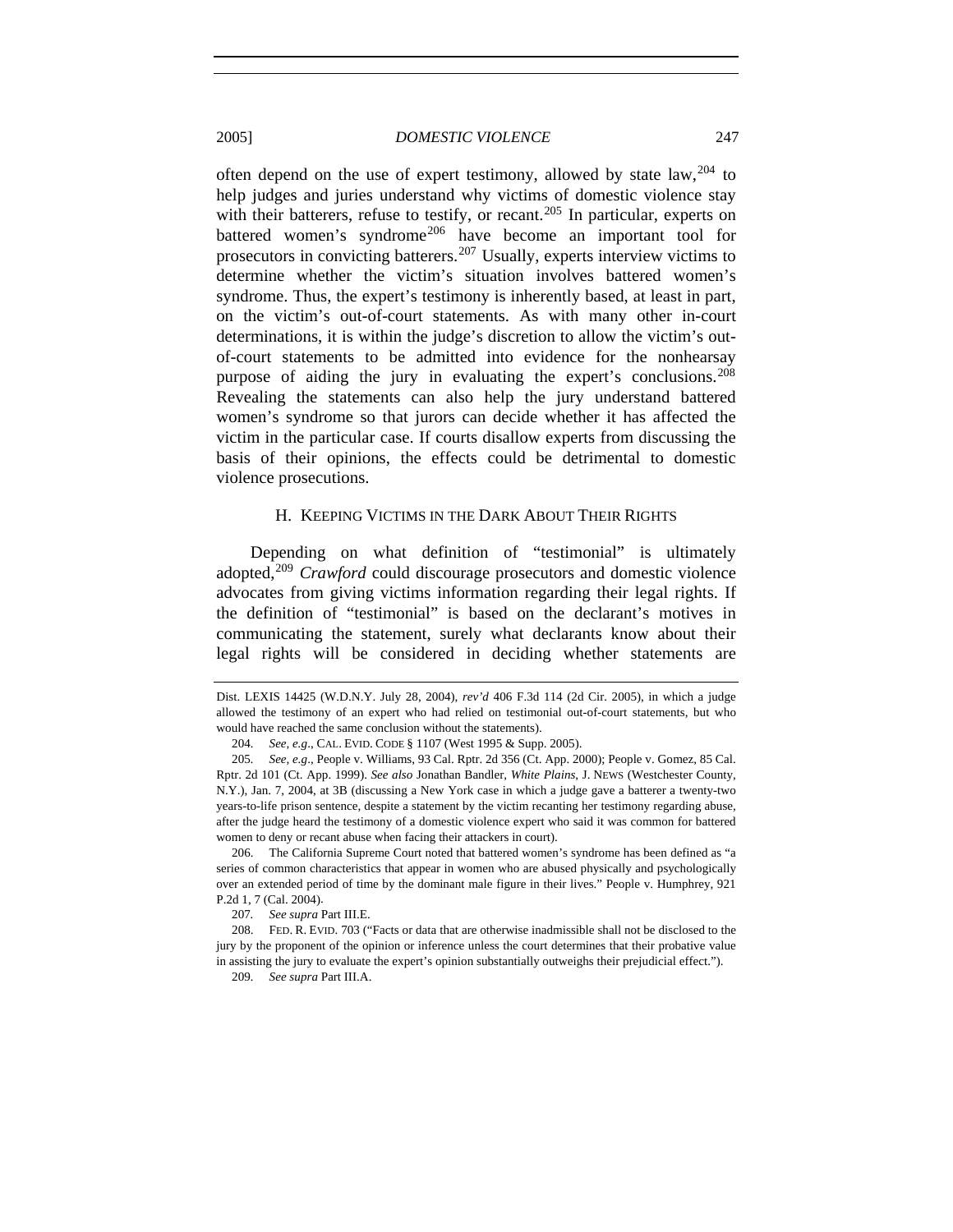testimonial. If they are aware that they are incriminating their batterers and making statements that could be used in court to convict their abusers, the statements are more likely to be found testimonial than if they are unaware of the consequences of their statements. In essence, the more declarants know, the more likely their out-of-court statements are to be found testimonial, and the more likely they are to be barred by the Confrontation Clause.[210](#page-35-0) Thus, if the declarant's intent is used to define what is testimonial, there is a particularly strong incentive not to inform domestic violence victims about their legal rights.

# V. MITIGATING *CRAWFORD*'S NEGATIVE IMPLICATIONS ON THE PROSECUTION OF DOMESTIC VIOLENCE

Even in the aftermath of *Crawford*, continuing the downward trend in nationwide domestic violence incidences<sup>[211](#page-35-1)</sup> and successfully prosecuting domestic violence is still possible, if certain crucial changes are made. A combination of clarification by the Supreme Court, and legal reforms and institutional changes made by law enforcement, prosecutors, and domestic violence advocates will go a long way toward mitigating *Crawford*'s detrimental effect on domestic violence prosecution. This can be done without undermining *Crawford*'s goals or denying criminal defendants their constitutional rights.

# A. CLARIFYING *CRAWFORD*

Successfully prosecuting domestic violence cases and decreasing the overall number of domestic violence incidences depends on how *Crawford*'s ambiguities are clarified and interpreted. In the wake of *Crawford*, the Supreme Court should clarify the following: the continuing validity of *Ohio v. Roberts*; the definitions of "testimonial," "unavailable," and "opportunity to cross-examine"; the standard for forfeiture by wrongdoing; and the status of expert testimony.

<span id="page-35-0"></span> <sup>210.</sup> *See* King-Ries, *supra* note 53, at 324–25 (arguing against Richard Friedman and Bridget McCormack's definition of "testimonial," which is based on a reasonable declarant's motivations in making the statement, calling the definition "cynical and simplistic," and stating that "[o]n their terms, no domestic violence victim could ever have a truly excited utterance because she holds prior knowledge of the ability to use the statement in investigation or prosecution"). *See* Friedman & McCormack, *supra* note 52, at 1240–42.

<span id="page-35-1"></span> <sup>211.</sup> *See* Max, *supra* note 24 (describing the downward trend in California).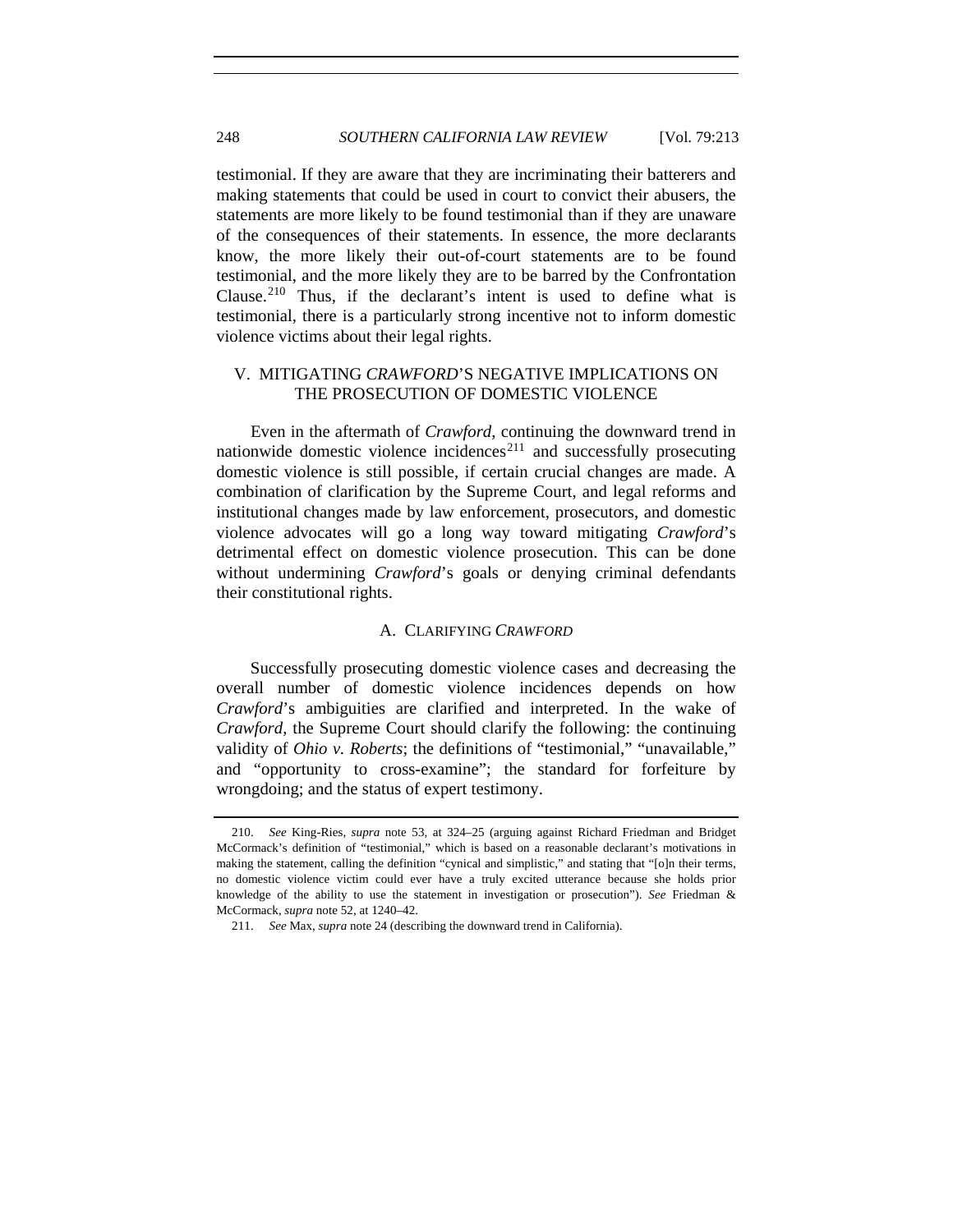#### 1. The Continuing Validity of *Roberts*

*Ohio v. Roberts* should still be good law for the purpose of determining the admissibility of nontestimonial statements and the general reliability of out-of-court statements.[212](#page-36-0) *Crawford* should not mean that criminal defendants no longer have a right to have only reliable evidence presented against them. To ensure that defendants' rights are respected, *Crawford* should complement the requirements of *Roberts*, not replace them.

Moreover, *Roberts* should remain the test for guaranteeing a criminal defendant's due process rights. Although this would mean that domestic violence prosecutors, and prosecutors in general, would face additional barriers to the admissibility of evidence, prosecutors would know what those barriers are and would be able to prepare for them. The constitutional requirements should be complemented by legislation that allows reliable hearsay to be admitted in domestic violence and child abuse cases, such as California's hearsay exception for statements that "purport[] to narrate, describe, or explain the infliction or threat of physical injury upon the declarant."[213](#page-36-1) These measures would safeguard a defendant's right to a fair trial, while better enabling the government to prosecute domestic violence perpetrators using reliable evidence.

# 2. The Definition of "Testimonial"

The Supreme Court should clearly define what statements qualify as testimonial and are thus subject to *Crawford*'s requirements. To satisfy *Crawford*'s two main goals,  $2^{14}$  there should be a two-step analysis to determine whether a statement is testimonial: a testimonial statement should be either (1) "ex parte in-court testimony or its functional equivalent," $215$  or (2) a statement that an individual declarant made with the purpose that the statement be available for use at a trial for the same crime about which the statement was made. The first stage of the analysis is a categorical, objective determination. Ex parte in-court testimony or its

 <sup>212.</sup> Ohio v. Roberts, 448 U.S. 56 (1980). *See supra* Part II.

 <sup>213.</sup> CAL. EVID. CODE § 1370 (West Supp. 2005).

<span id="page-36-2"></span><span id="page-36-1"></span><span id="page-36-0"></span><sup>214</sup>*. See supra* Parts II, III.A. The two goals of *Crawford* are (1) to prevent a method of criminal procedure that allowed ex parte examinations of witnesses to be used as evidence against the accused, and (2) to categorically require that if the declarant is unavailable, the defendant has an opportunity to cross-examine the declarant before the testimonial out-of-court statements can be offered against the defendant at trial. Crawford v. Washington, 541 U.S. 36, 49–53 (2004).

<span id="page-36-3"></span><sup>215</sup>*. Crawford*, 541 U.S. at 36, 51 (citing Brief for the Petitioner at 23, *Crawford*, 541 U.S. 36 (No. 02-9410)).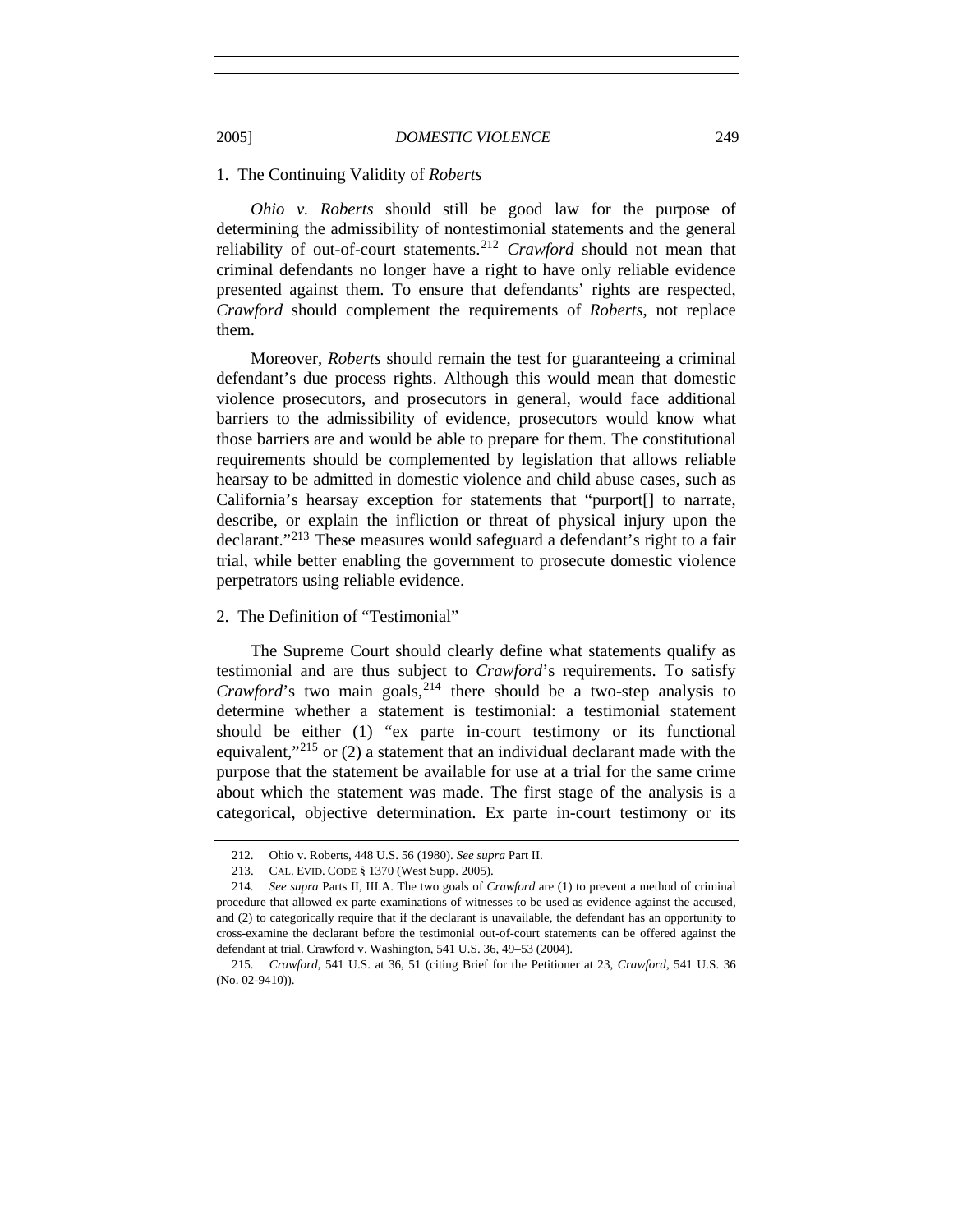functional equivalent should include affidavits, custodial examinations, depositions, prior in-court testimony that the defendant was unable to cross-examine, confessions, and the like.<sup>[216](#page-37-0)</sup> The second stage of analysis is a subjective, individual analysis that requires the court to examine the declarant's motive in making the statement. The two-stage analysis serves to protect a defendant against violations of Confrontation Clause rights by both the government, when preparing cases against the defendant, and the declarant, when making statements that are designed to serve as potential evidence against the defendant.

The second stage of the analysis is a much narrower definition of "testimonial" than many scholars have proposed.<sup>[217](#page-37-1)</sup> By taking the point of view of the individual, the declarant is not presumed to have the motivation that a "reasonable person" in the declarant's position might have had.<sup>[218](#page-37-2)</sup> Only the declarant's actual motives in making the statement are considered through this fact-based analysis. Limiting testimonial statements to those made with the purpose that the statements be available for use at trial prevents a testimonial classification when the declarant was motivated by something other than a desire to aid in prosecuting the defendant. For example, statements made for the purpose of getting help from police or receiving medical attention would generally be nontestimonial and would be admissible if found to be reliable according to the hearsay rules. Allowing such reliable statements would limit the unjust outcomes caused by *Crawford*. [219](#page-37-3)

The "for that crime" requirement also narrows the definition of "testimonial." Statements made regarding conduct for which the defendant is not charged are not considered testimonial in the instant case. This includes out-of-court statements regarding prior uncharged misconduct. These statements are admitted as circumstantial evidence, rather than direct evidence of the defendant having committed the crime and as such, the statements do not have as strong an evidentiary effect as direct evidence would have. Thus, defense attorneys can more easily argue their insignificance to the jury. This evidence serves a purpose other than to prove directly that the defendant committed the charged crime.

The statements of domestic violence victim-witnesses who call 911 or seek police protection should be considered nontestimonial under any

<span id="page-37-3"></span><span id="page-37-2"></span><span id="page-37-1"></span><span id="page-37-0"></span><sup>216</sup>*. Id*. at 51–52 (citing Brief for the Petitioner, *supra* note 215, at 23, and White v. Illinois, 502 U.S. 346, 356 (1992) (Thomas & Scalia, JJ., concurring)).

<sup>217</sup>*. See supra* Part III.A and note 53.

<sup>218</sup>*. See supra* Part III.A.

<sup>219</sup>*. See supra* Part IV.E.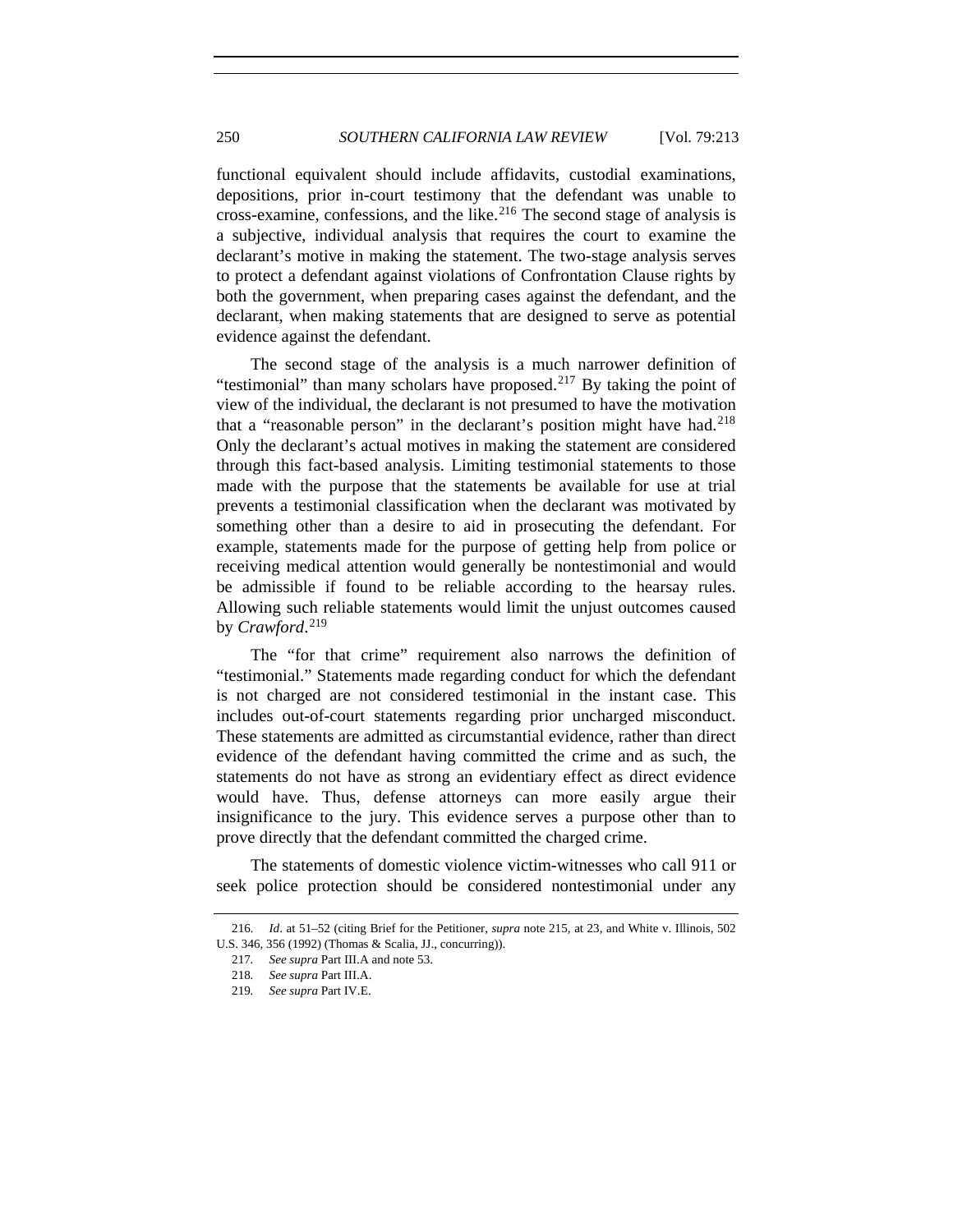definition of "testimonial."[220](#page-38-0) Domestic violence victims who call 911 or seek police protection are motivated by an urgent need for help and safety, not a desire to have their batterers arrested and prosecuted. The fact that the overwhelming majority of domestic violence victims refuse to cooperate with the prosecution shortly after their batterers are arrested evidences this assertion.[221](#page-38-1) Asserting that victims' 911 calls are motivated by a purpose other than protecting themselves and their children is a disingenuous legal fiction. Any proposed definition that results in an opposite outcome must be reexamined.

#### 3. The Definition of "Unavailable"

The Supreme Court should clarify what a determination of "unavailability" requires after *Crawford*.<sup>[222](#page-38-2)</sup> If the test for the unavailability of a healthy, absent witness requires that prosecutors have to prove a good faith effort to secure the witness's attendance, the Court should define what qualifies as a good faith effort.<sup>[223](#page-38-3)</sup> In creating such a definition, the Court must balance a defendant's Sixth Amendment rights with a victim's Fourth and Fifth Amendment rights. $224$  Thus, the requirements for securing witnesses' attendance should not force prosecutors to resort to any means possible to get their witnesses to come to court, such as threatening them or jailing them.<sup>[225](#page-38-5)</sup> The results of such a rule would be to further endanger domestic violence victims and discourage reporting domestic violence.

<span id="page-38-4"></span>U.S. CONST. amend. IV. The Fifth Amendment states,

<sup>220</sup>*. See supra* note 52.

<sup>221</sup>*. See supra* notes 120–22 and accompanying text.

<span id="page-38-3"></span><span id="page-38-2"></span><span id="page-38-1"></span><span id="page-38-0"></span><sup>222</sup>*. See supra* Part III.B. It is useful to note that the unavailability standard is only implicated in practice when the declarant's prior statements were cross-examined by the defendant. This is because *Crawford* holds that testimonial statements that were not subject to prior cross-examination (and are not subject to cross-examination at trial) are inadmissible, regardless of the declarant's unavailability.

 <sup>223.</sup> Barber v. Page, 390 U.S. 719, 724–25 (1968).

 <sup>224.</sup> The Fourth Amendment mandates,

The right of the people to be secure in their persons, houses, papers, and effects, against unreasonable searches and seizures, shall not be violated, and no Warrants shall issue, but upon probable cause, supported by Oath or affirmation, and particularly describing the place to be searched, and the persons or things to be seized.

No person shall be held to answer for a capital, or otherwise infamous crime, unless on a presentment or indictment of a Grand Jury, except in cases arising in the land or naval forces, or in the Militia, when in actual service in time of War or public danger; nor shall any person be subject for the same offence to be twice put in jeopardy of life or limb; nor shall be compelled in any criminal case to be a witness against himself, nor be deprived of life, liberty, or property, without due process of law; nor shall private property be taken for public use, without just compensation.

U.S. CONST. amend. V.

<span id="page-38-5"></span> <sup>225.</sup> The constitutional implications of requiring prosecutors to utilize any means at their disposal to secure witness attendance raises significant questions in light of available federal and state witnessdetention statutes. *See* 18 U.S.C. § 3144 (2000); CAL. PENAL CODE § 1332 (West 2004). *Compare In re*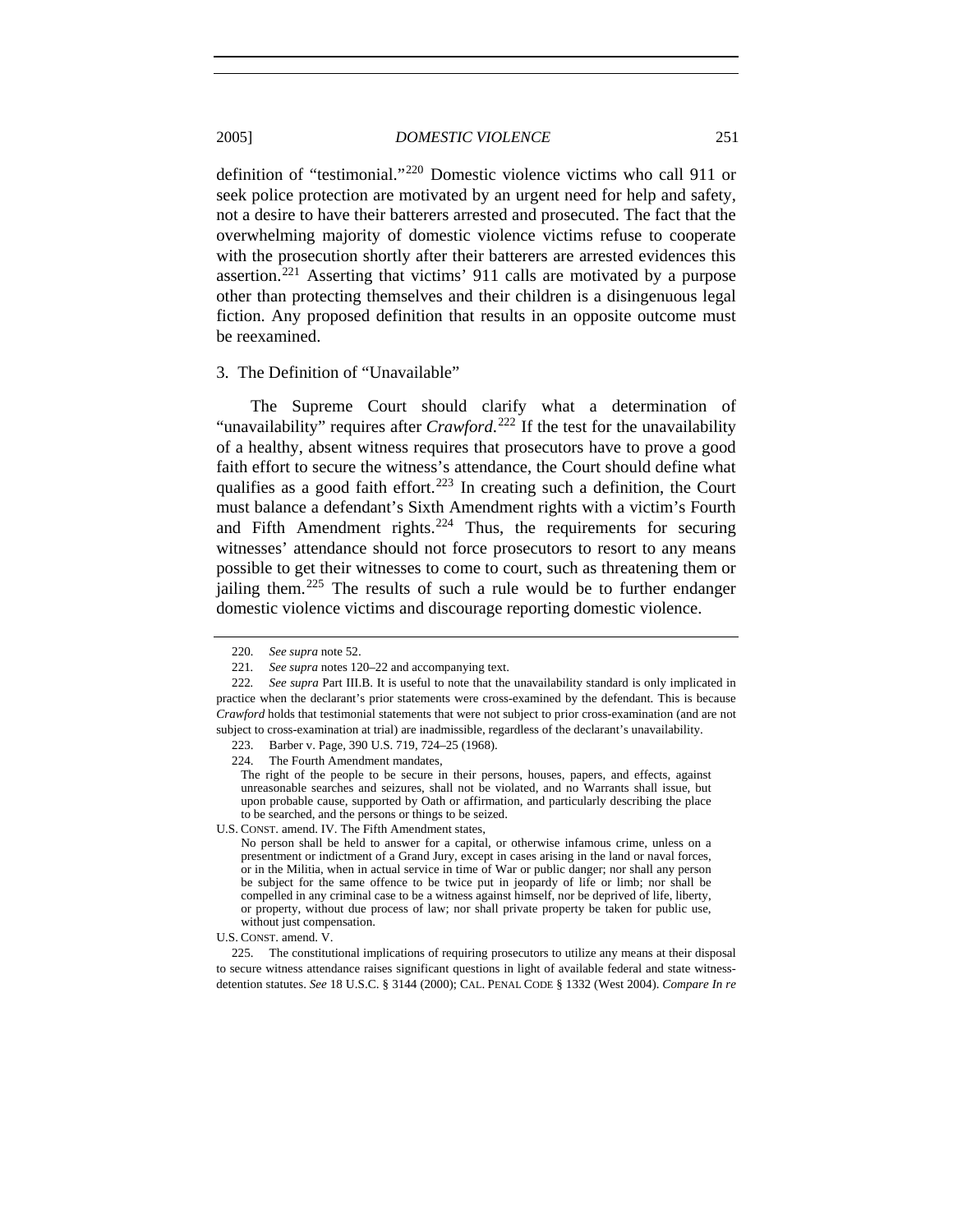Judges should be able to make a finding of unavailability for domestic violence victims much like they do for child witnesses and the mentally incompetent. This could be accomplished by revising the language of Federal Rule of Evidence  $804(a)(4)$  to include the witness's continuing health and safety in the court's consideration of the witness's unavailability.<sup>[226](#page-39-0)</sup> Separate from establishing a forfeiture by wrongdoing claim, it should be within judicial discretion to determine if, in a particular case, the potential for extreme mental or emotional distress to the victim caused by testifying warrants a finding of unavailability. As in cases of severe child abuse, this can be shown through the use of expert testimony. To ensure *Crawford*'s goals are met, if witnesses simply refuse to appear, despite a court order, and are unwilling to explain their absence to the judge, the court should not make a finding of unavailability.

# 4. The "Opportunity to Cross-examine" Requirement

The Supreme Court should clarify what "opportunity to crossexamine" means after *Crawford*.<sup>[227](#page-39-1)</sup> Primarily, the Court should resolve the confusion that the *Crawford* opinion's ambiguous "defend or explain" language<sup>[228](#page-39-2)</sup> created. The Court should clarify that as long as a witness takes the stand, the defendant has an opportunity to cross-examine the witness, regardless of whether the witness remains silent or recants earlier statements. The significance of a witness's testimony is for attorneys to argue and for the jury to determine. Moreover, if the defendant had any prior opportunity to cross-examine the witness regarding the out-of-court statement, this should satisfy the requirement. Again, to ensure *Crawford*'s goals are met, judges in domestic violence cases should be aware of the significant possibility that the victim-declarant will be unavailable for cross-examination at a later time and thus should allow defense attorneys the time and leeway to adequately cross-examine the witness when the witness is available.<sup>[229](#page-39-3)</sup> And, in accord with pre-*Crawford* case law, a

<span id="page-39-3"></span><span id="page-39-2"></span><span id="page-39-1"></span> 229. If jurisdictions switch to fast-track domestic violence prosecutions, this requirement becomes almost inapplicable to domestic violence cases, as the first opportunity to cross-examine would likely

Francisco M., 103 Cal. Rptr. 2d 794 (Ct. App. 2001) (allowing juvenile witnesses to be incarcerated for several months to guarantee their attendance as witnesses at trial), *with In re* Jesus B., 142 Cal. Rptr. 197 (Ct. App. 1977) (holding that the State's prolonged detention of a juvenile witness was unconstitutional).

<span id="page-39-0"></span><sup>226</sup>*. Cf*. Maryland v. Craig, 497 U.S. 836, 854–55 (1990) (holding that, upon a showing of likely psychological trauma to a child resulting from testifying in court in a child abuse trial, the child could testify via one-way closed-circuit television, despite the face-to-face requirement of the Confrontation Clause).

<sup>227</sup>*. See supra* Part III.C.

 <sup>228.</sup> Crawford v. Washington, 541 U.S. 36, 59 n.9 (2004).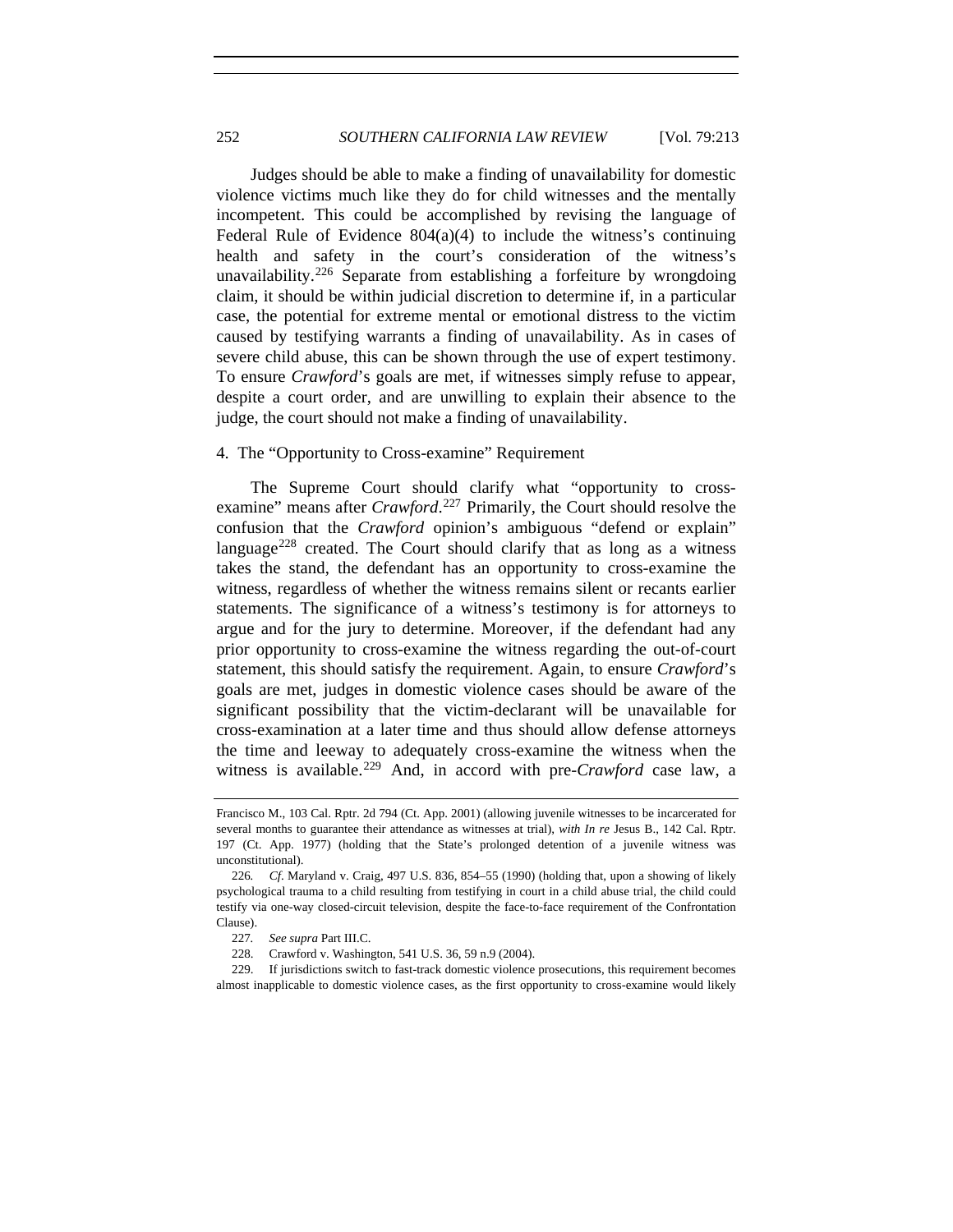defendant should only be found to have had a prior opportunity to crossexamine the declarant when the defendant was represented by counsel, the defendant's counsel had an adequate opportunity to cross-examine the witness on the prior occasion, and the defendant had substantially the same motive for cross-examining the witness on the prior occasion as the defendant has now.[230](#page-40-0)

#### 5. The Applicable Standard for Establishing Forfeiture by Wrongdoing

As the most significant post-*Crawford* ambiguity for the prosecution of domestic violence cases, the Supreme Court should clarify the forfeiture by wrongdoing exception to a defendant's Confrontation Clause rights.<sup>[231](#page-40-1)</sup> The standard for forfeiture by wrongdoing should not require a showing of the defendant's intent to prevent a witness from testifying.<sup>[232](#page-40-2)</sup> The equitable theory behind the forfeiture by wrongdoing exception is that people should not benefit from their own wrongdoings.[233](#page-40-3) Regardless of their intent in doing so, people who, through their own wrongful acts, prevent witnesses from testifying should not be permitted to benefit from that wrongdoing. When considering forfeiture claims, judges should be able to consider the same criminal acts for which the defendant is currently on trial, just as they do for evidentiary rulings. $^{234}$  $^{234}$  $^{234}$ 

# 6. Expert Reliance on Testimonial Out-of-court Statements

The Supreme Court should clarify that *Crawford* does not prevent experts from relying on testimonial out-of-court statements when forming their opinions, nor does it prevent experts from revealing the basis of their conclusions to the jury after a judicial finding that the statements are more probative than prejudicial.<sup>[235](#page-40-5)</sup> These statements are simply not offered for

<span id="page-40-0"></span>be the only one. For homicides and other felony crimes that often involve preliminary hearings, however, this should be the rule.

<sup>230</sup>*. See supra* notes 85–87; *supra* Part III.C.

<sup>231</sup>*. See supra* Part III.D.

<span id="page-40-2"></span><span id="page-40-1"></span> <sup>232.</sup> The forfeiture by wrongdoing requirement in the evidence rules also should not require a showing of intent. FED. R. EVID. 804(a)(5) ("A declarant is not unavailable as a witness if exemption, refusal, claim of lack of memory, inability, or absence due to the procurement or wrongdoing of the proponent of the statement *for the purpose of preventing the witness from attending or testifying.*" (emphasis added)).

 <sup>233.</sup> Reynolds v. United States, 98 U.S. 145, 158–59 (1878).

<span id="page-40-5"></span><span id="page-40-4"></span><span id="page-40-3"></span> <sup>234.</sup> FED. R. EVID. 801(d)(2)(E). Judges regularly make the preliminary factual determinations necessary for evidentiary rulings, even when those determinations coincide with the determinations necessary to find a defendant guilty of the crime for which the defendant is on trial. For example, judges may admit a coconspirator's statement based in part on the content of that same statement. *Id.*

 <sup>235.</sup> FED. R. EVID*.* 703. *See supra* Part III.E.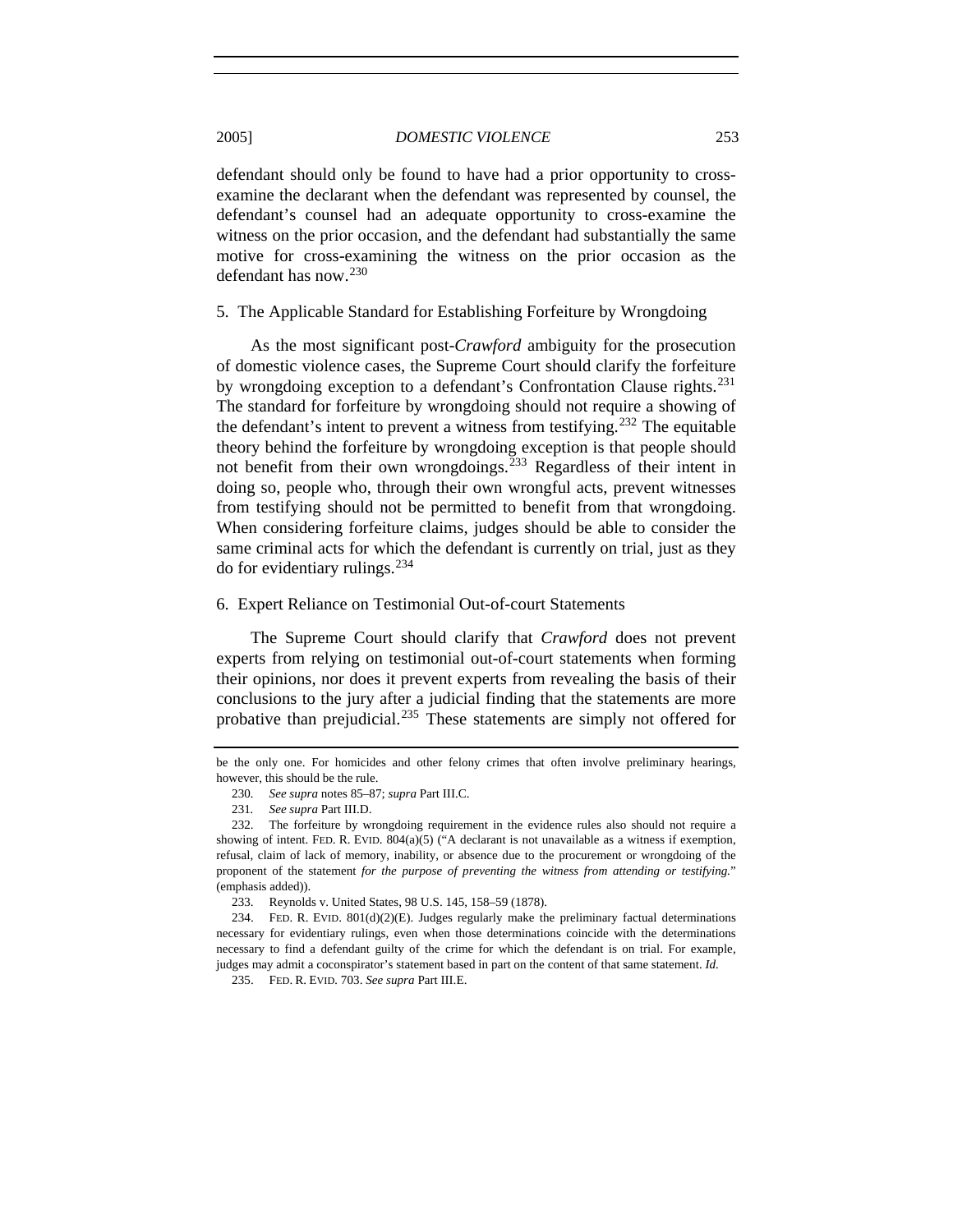the truth of the matter asserted and, as *Crawford* indicates, a defendant's Confrontation Clause rights bar only testimonial *hearsay* statements.[236](#page-41-0) Thus, revealing the basis of an expert's opinion is no more of a backdoor approach to getting inadmissible hearsay into evidence than any other rule that permits admitting of out-of-court statements not offered for the truth of the matter asserted. $237$ 

Expanding the *Crawford* holding to include statements not offered for the truth of the matter asserted dramatically undermines the use of expert testimony and jeopardizes the use of an enormous amount of other evidence. As discussed in Part IV.G, many of today's domestic violence cases depend on expert testimony. Juries also need experts to be allowed to reveal the basis of their opinions in order to weigh the validity of the expert's conclusions. The judge's evaluation of whether a statement is too prejudicial to be admitted should be sufficient to protect the defendant's interests.[238](#page-41-2) We should trust the jury trial process to fairly evaluate the evidence presented against a defendant because, like confrontation, it is the constitutionally prescribed method for doing so.

# B. REFORMS FOR LAW ENFORCEMENT

As an important aspect of continuing to successfully prosecute domestic violence after *Crawford*, law enforcement has to work closely with domestic violence advocates and prosecutors to build cases that will ultimately lead to the conviction of batterers. Proper training of law enforcement officers is critically important. Specifically, they should be trained about domestic violence so they can better understand the nature and severity of the problem, the psychology and motivations of both the batterer and the victim, and the evidence prosecutors need to successfully try domestic violence cases.

# 1. Steps that Should Be Taken when the Crime Occurs

Police officers responding at the scene of the crime should know how to speak with a victim to get the information they need to assess the situation without interrogating the victim. They should know how to properly document those conversations to increase the likelihood that

 <sup>236.</sup> Crawford v. Washington, 541 U.S. 36, 59 n.9 (2004). *See supra* note 8.

<span id="page-41-2"></span><span id="page-41-1"></span><span id="page-41-0"></span> <sup>237.</sup> *See* Carlson, *supra* note 103, at 592–93 (arguing that the party offering the expert testimony can use the testimony as a "back door exception to the hearsay rule" to get the jury to hear untrustworthy evidence). *See supra* Part III.E; *supra* notes 103–06 and accompanying text.

 <sup>238.</sup> *See* FED. R. EVID. 703.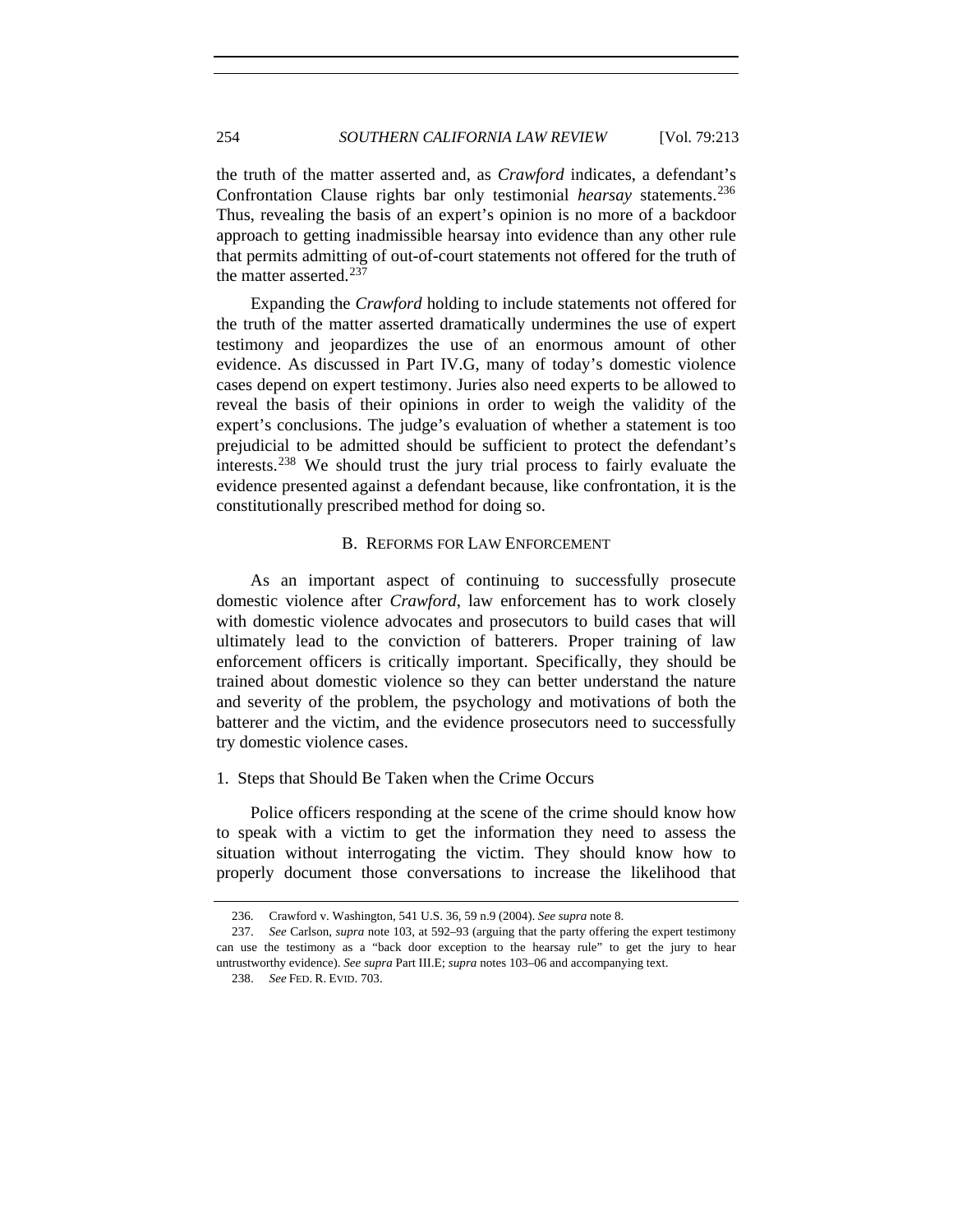prosecutors will be able to use victims' out-of-court statements. By keeping the conversation focused on addressing the victim's immediate safety concerns, the statements are less likely to be considered testimonial under either a definition that looks to the motivations of law enforcement in eliciting the statement or one that looks to the motivations of the victim in making the statement.<sup>[239](#page-42-0)</sup> Police officers at the scene should also understand hearsay and know the exceptions to the hearsay rule, so that they can describe in their reports the surrounding circumstances that indicate those exceptions. This will help increase the likelihood a statement will get into evidence once the requirements of *Crawford* have been met.<sup>[240](#page-42-1)</sup>

As domestic violence victims' out-of-court statements often come from their initial 911 calls for help, properly training 911 dispatchers in light of *Crawford* is also vital. Dispatchers, like officers on the scene, should limit their questioning to assessing the risk of the situation and getting the victim safe, in order to avoid the victim's statements being classified as testimonial. $^{241}$  $^{241}$  $^{241}$ 

For both police officers responding to the scene and 911 dispatchers, there should be a very clear divide between ensuring victims' safety and gathering evidence for future prosecution of the batterer. Perhaps there should even be separate lines of questioning,  $242$  police officers with

241*. See supra* Part III.A; *supra* note 52.

<span id="page-42-3"></span><span id="page-42-2"></span> 242. For example, there could be one line of questioning designed to assess and address the victim's safety considerations and another line of questioning designed to gather information and

<span id="page-42-0"></span><sup>239</sup>*. See* People v. Newland, 775 N.Y.S.2d 308, 309 (App. Div. 2004) (finding that a brief, informal comment to an officer conducting an investigation that was not made in response to structured police questioning should not be considered testimonial); State v. Forrest, 596 S.E.2d 22, 27 (N.C. Ct. App. 2004) (holding that remarks initiated by a witness to police immediately after a rescue were nontestimonial), *aff'd*, 611 S.E.2d 833 (N.C. 2005); *supra* Part III.A. Furthermore, as one scholar remarked,

<sup>[</sup>A]s to statements made to police at the scene of an incident, courts in New York and throughout the country have held that responses to police officers during a preliminary field investigation are not barred as 'testimonial' statements under *Crawford* if the statements and the circumstances in which the statements were made lack the requisite formality to constitute a police interrogation.

Decision of Interest, *Witness' Statements to Police in Patrol Van Are Not Testimonial Under "*Crawford*"*, N.Y. L.J., Dec. 10, 2004, at 19. *But cf*. Moody v. State, 594 S.E.2d 350, 354 (Ga. 2004) (concluding that statements of a deceased victim made to a police officer during an investigation of a separate incident involving defendant two years prior were testimonial, and finding that admission of these statements was error).

<span id="page-42-1"></span> <sup>240.</sup> For example, officers can document the tone of voice of the declarant, the surrounding circumstances, and the time the statement was made, to help prosecutors make an excited utterance argument under Federal Rule of Evidence 803(2). Wynn, *supra* note 153 (explaining how the Los Angeles Police Department trains its officers to make notations indicating excited utterances, then existing physical or mental states, and information relating to other hearsay exceptions in their police reports when victims make statements ). *See also* Gwinn, *supra* note 148, at 28–30.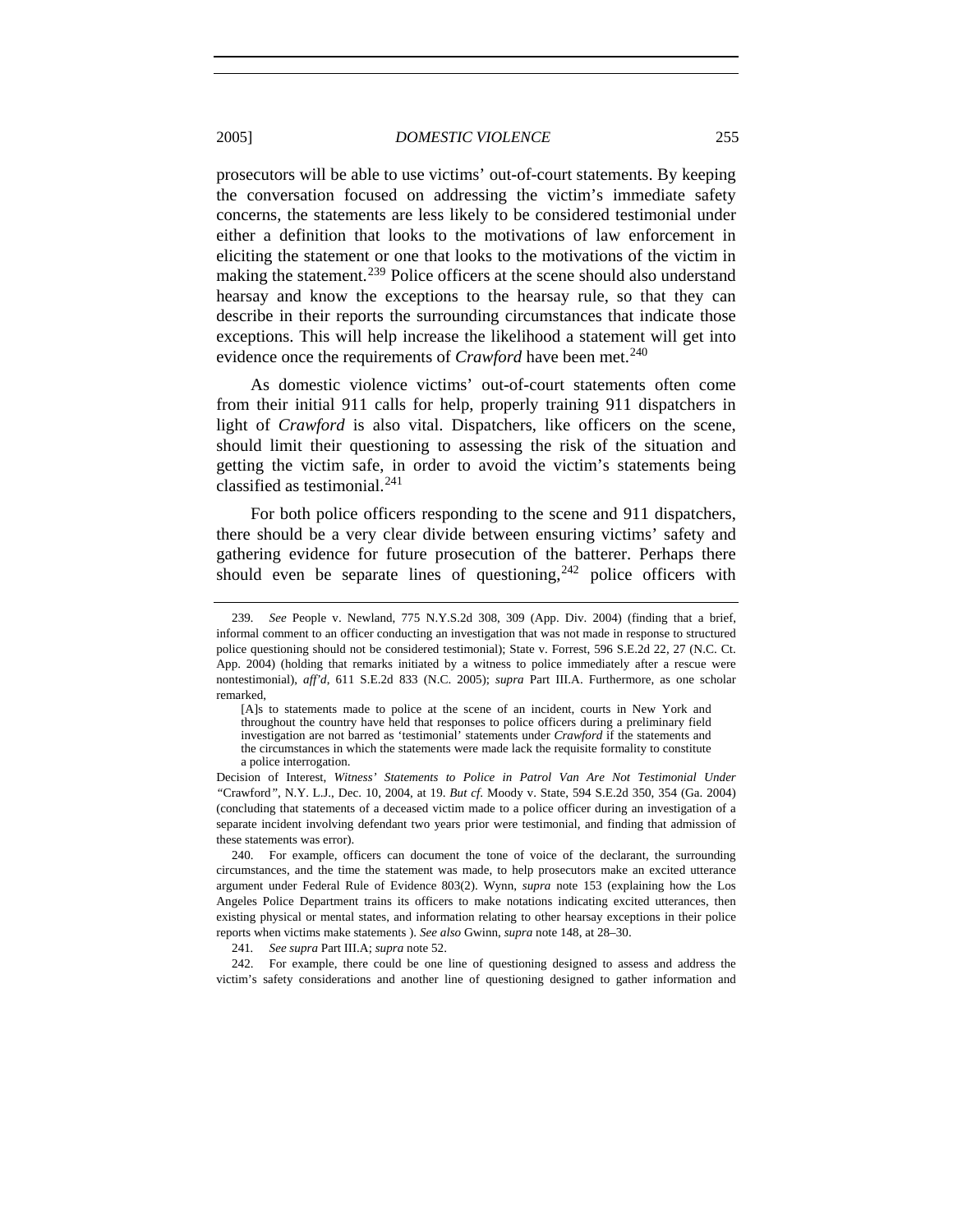separate responsibilities,  $243$  or separate phases of police response.  $244$  And, to increase the effectiveness of evidence-gathering at the scene of the crime, jurisdictions should continue to train law enforcement in victimless prosecution techniques, gathering evidence to prosecute cases regardless of whether the victim will testify at trial. For example, some jurisdictions have had success giving video cameras to law enforcement to take on domestic violence calls so they can show judges and juries the severity of the injuries and the look and feel of the scene of the crime, regardless of whether the victim testifies.<sup>[245](#page-43-2)</sup>

Finally, domestic violence advocates should accompany law enforcement to the scene of the crime itself or make contact with victims as soon as possible thereafter.<sup>[246](#page-43-3)</sup> This will ensure that support of the victim starts immediately and will increase the likelihood that the victim will cooperate with the prosecution and testify at trial. Domestic violence advocates can assist law enforcement in addressing the victim's immediate safety, and can also help address the victim's concerns regarding housing, food, money, children, the criminal justice system, and immigration status, among other obstacles that may otherwise prevent the victim from attempting to break the cycle of violence and cooperate with prosecution.

#### 2. Institutional Changes to Postincident Response

There are a number of institutional changes that law enforcement should make in order to better address domestic violence in light of

evidence for prosecution. Depending on the definition of "testimonial" adopted by the court, responses to the first line of questioning likely would be nontestimonial, while responses to the second line of questioning likely would be testimonial. *See supra* Part III.A.

<span id="page-43-0"></span> <sup>243.</sup> For example, one officer could work to secure the safety of the situation, while another officer gathers evidence. Depending on the definition adopted by the court, statements made to the first officer likely would be nontestimonial and statements made to the second likely would be testimonial. *See supra* Part III.A.

<span id="page-43-1"></span> <sup>244.</sup> For example, phase one of the law enforcement response would be assessing the situation and securing the victim's safety, and phase two would be gathering evidence for prosecution. Depending on the definition of "testimonial" adopted by the court, statements made during phase one likely would be nontestimonial, and statements made during phase two likely would be testimonial. *See supra* Part III.A.

<span id="page-43-2"></span><sup>245</sup>*. See, e.g*., Leonard, *supra* note 120 (quoting the Sheriff of Orange County, California, as saying that the cameras "will provide clearer pictures of injuries and capture other evidence, such as a victim's pleas for help" and that the footage "should prove especially useful in cases where victims caught in a tangle of dependency, guilt, and love often retract earlier statements to police and refuse to testify against their attackers").

<span id="page-43-3"></span><sup>246</sup>*. See, e.g*., Langenberg, *supra* note 125 (reporting on the success of a program in Manatee County, Florida, in which domestic violence counselors follow up on domestic violence reports by going the following day to the locations where domestic violence was reported, to help victims leave their batterers and cooperate with prosecuting them).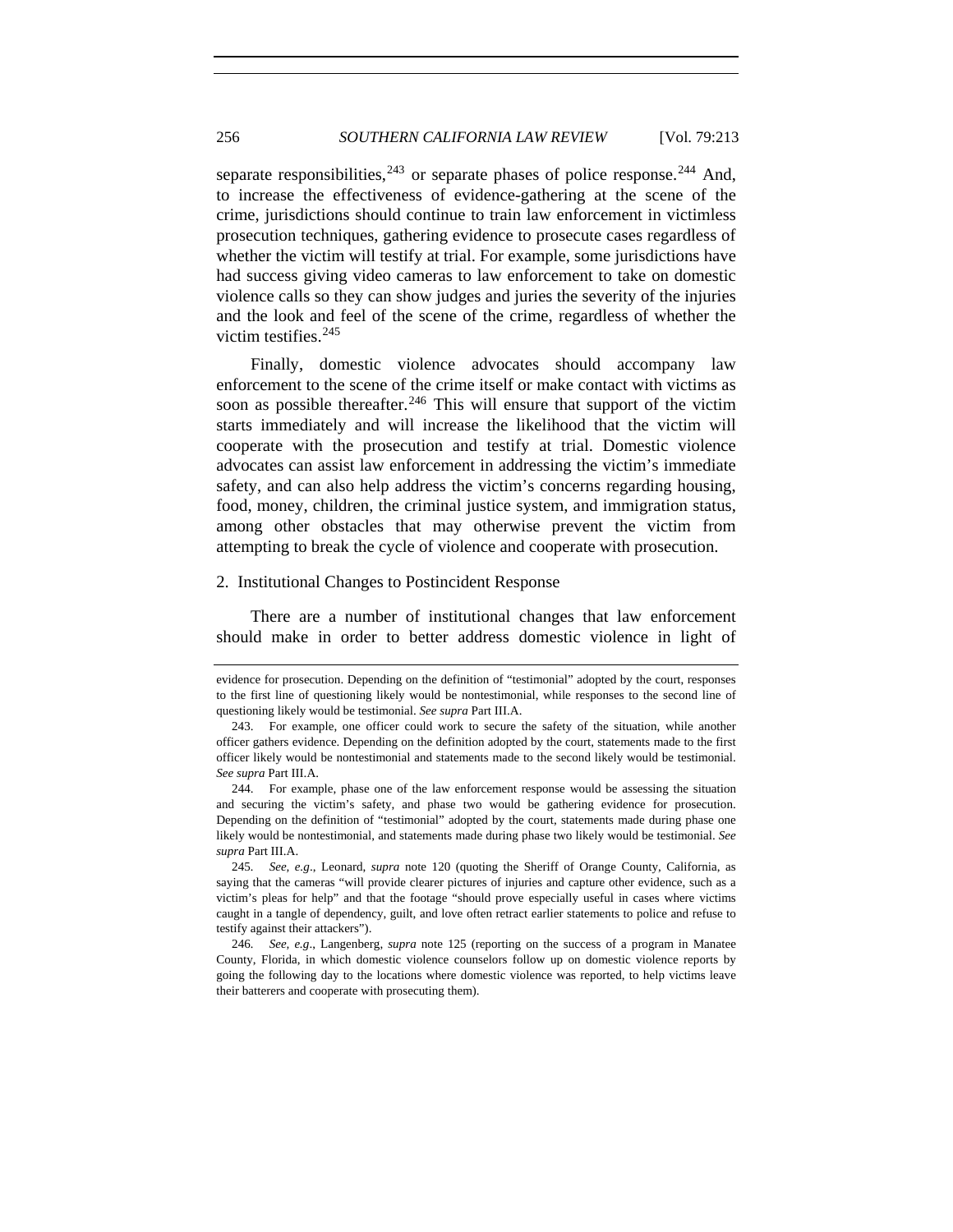*Crawford*. Detectives investigating domestic violence cases should follow up with victims quickly. Because victims are most likely to cooperate when the violent incident is most recent, detectives will often have only a small window of opportunity to get the information they need from the victim. Not only will early contact help to provide prosecutors with more evidence, but also, it will increase the likelihood that the victim will testify.

Law enforcement should also recognize that oftentimes their jobs will not end when the batterer is in custody. They should continue evidencegathering efforts beyond the arrest of the batterer to help the prosecution prove forfeiture by wrongdoing claims and explain why victims are unavailable. Such efforts would include recording threatening phone calls from the batterer or the batterer's friends or family, documenting when batterers stalk and harass their victims or their victims' families, and verifying violations of restraining orders.<sup>[247](#page-44-0)</sup>

Finally, there should be separate interviews of victims conducted by social workers, psychiatrists, and medical doctors that are done for assessment and treatment purposes rather than for evidence-gathering purposes.[248](#page-44-1) The interviews should also be conducted at the recommendation of domestic violence advocates, not law enforcement, and should not be conducted in law enforcement offices. This will decrease the likelihood that the out-of-court statements made during those interviews will be considered testimonial at trial.<sup>[249](#page-44-2)</sup>

# C. SUGGESTIONS FOR DOMESTIC VIOLENCE PROSECUTORS

Domestic violence prosecutors could implement several changes that would dramatically improve the chances of continued success with domestic violence prosecution after *Crawford*. Three important focus areas

<span id="page-44-0"></span><sup>247</sup>*. See, e.g*., Owens, *supra* note 171 (citing one case in Lake County, Florida, in which a prosecutor is planning to use tape recordings of threatening phone calls made to the victim by the batterer while the batterer was still being held in custody as evidence that the victim is refusing to testify because of the defendant's wrongful act).

<span id="page-44-1"></span><sup>248</sup>*. See* Victor I. Vieth, *Keeping the Balance True: Admitting Child Hearsay in the Wake of*  Crawford v. Washington, UPDATE (Am. Prosecutors Res. Inst., Alexandria, Va.), 2004, http://www.ndaa-apri.org/publications/newsletters/update\_volume\_16\_number\_12\_2004.html (arguing that "forensic interviews," if done as part of a multidisciplinary response to the possibility of abuse, "*are not primarily for the purpose of criminal litigation*," but rather for the purpose of treatment; therefore, such interviews should not be seen as producing testimonial statements under *Crawford*). *See also* Post, *supra* note 20, at 1 (quoting one deputy county prosecutor as saying that *Crawford* gravely jeopardizes multidisciplinary interviews, and recommending that prosecutors and law enforcement discontinue their participation in such interviews, leaving the interviews to social workers, child psychiatrists, and medical doctors).

<span id="page-44-2"></span><sup>249</sup>*. See supra* Part III.A.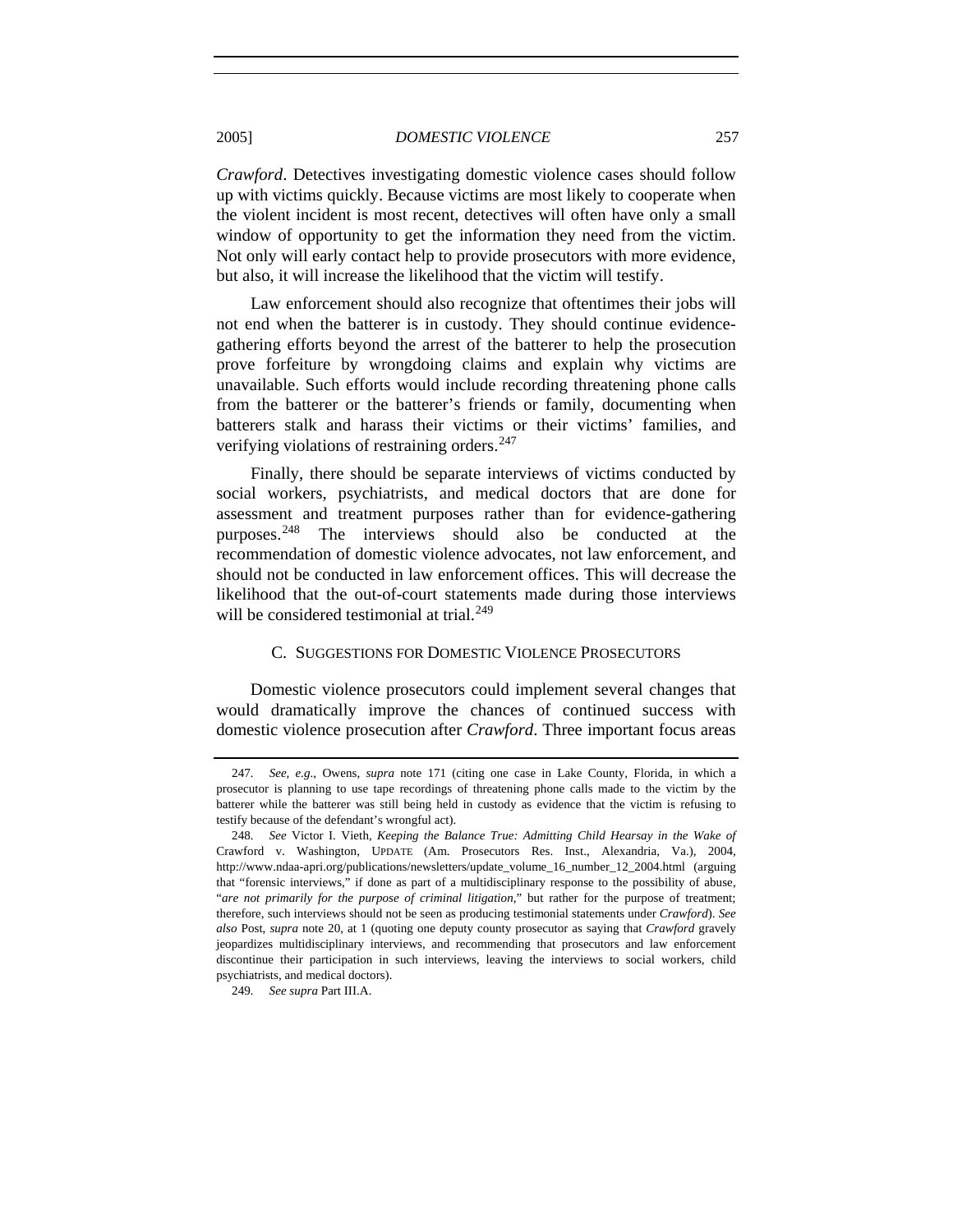are to better train prosecutors to understand the unique nature of domestic violence prosecution, to make changes to the method of prosecuting domestic violence cases, and to ensure that victims are safe and comfortable with testifying.

1. Training Prosecutors to Understand the Unique Nature of Domestic Violence Prosecution

Domestic violence prosecutors should be zealously prosecuting domestic violence cases. Prosecutors, like law enforcement officers, should have training in domestic violence patterns, so that they can understand the nature and severity of the problem and the psychology and motivations of both the batterer and the victim. They should know why victims recant, feel like they are unable to testify, or refuse to come to court. This will help prosecutors explain victims' actions to judges and juries.<sup>[250](#page-45-0)</sup> It may also help to establish the victims' unavailability or forfeiture by wrongdoing claims. Because domestic violence victims are often not available to testify, domestic violence prosecutors, in particular, should be thoroughly trained in the status of Confrontation Clause law after *Crawford* and the legal arguments that are available to get around it.<sup>[251](#page-45-1)</sup> They also should be familiar with the hearsay rules of evidence so they can better argue for the admission of nontestimonial out-of-court statements.

# 2. Changes in the Method of Prosecuting Domestic Violence Cases

Prosecutors should modify the methods they use to prosecute domestic violence. They should more actively prosecute violations of restraining orders and protective orders.<sup>[252](#page-45-2)</sup> This would send a message to batterers that their actions will not be tolerated, show victims that law enforcement is

<span id="page-45-0"></span> <sup>250.</sup> In addition, better understanding domestic violence victims will help combat prosecutors' feelings of frustration and discouragement, which have become a big problem in domestic violence prosecution. Prosecutors' difficulty in convicting batterers, which is due in large part to victims' reluctance to cooperate, leads to high turnover and undertrained staff. *See* Booth, *supra* note 12; Wynn, *supra* note 153.

<span id="page-45-1"></span> <sup>251.</sup> For example, prosecutors should be aware of the possibility of arguing that a victim's statement is nontestimonial or that the forfeiture by wrongdoing doctrine applies. *See supra* Parts III.A, III.D.

<span id="page-45-2"></span><sup>252</sup>*. See* Hector Castro, *"Black Hole" Exists in Justice System, Law on Protection Orders Is Not Being Enforced, Say King County Prosecutors*, SEATTLE POST-INTELLIGENCER, Mar. 16, 2004, at B4 (reporting that prosecutions for violating protection orders are rare events nationwide); Richard Espinoza & Linda Man, *Court Orders Not Enough to Protect Some From Domestic Abusers*, KANSAS CITY STAR, Apr. 28, 2004, at D6 (discussing how protection orders are notoriously unhelpful in preventing abusers who are bent on attacking victims, and proposing legislation that would require bonds to be revoked and defendants to be sent back to prison for violating protective orders).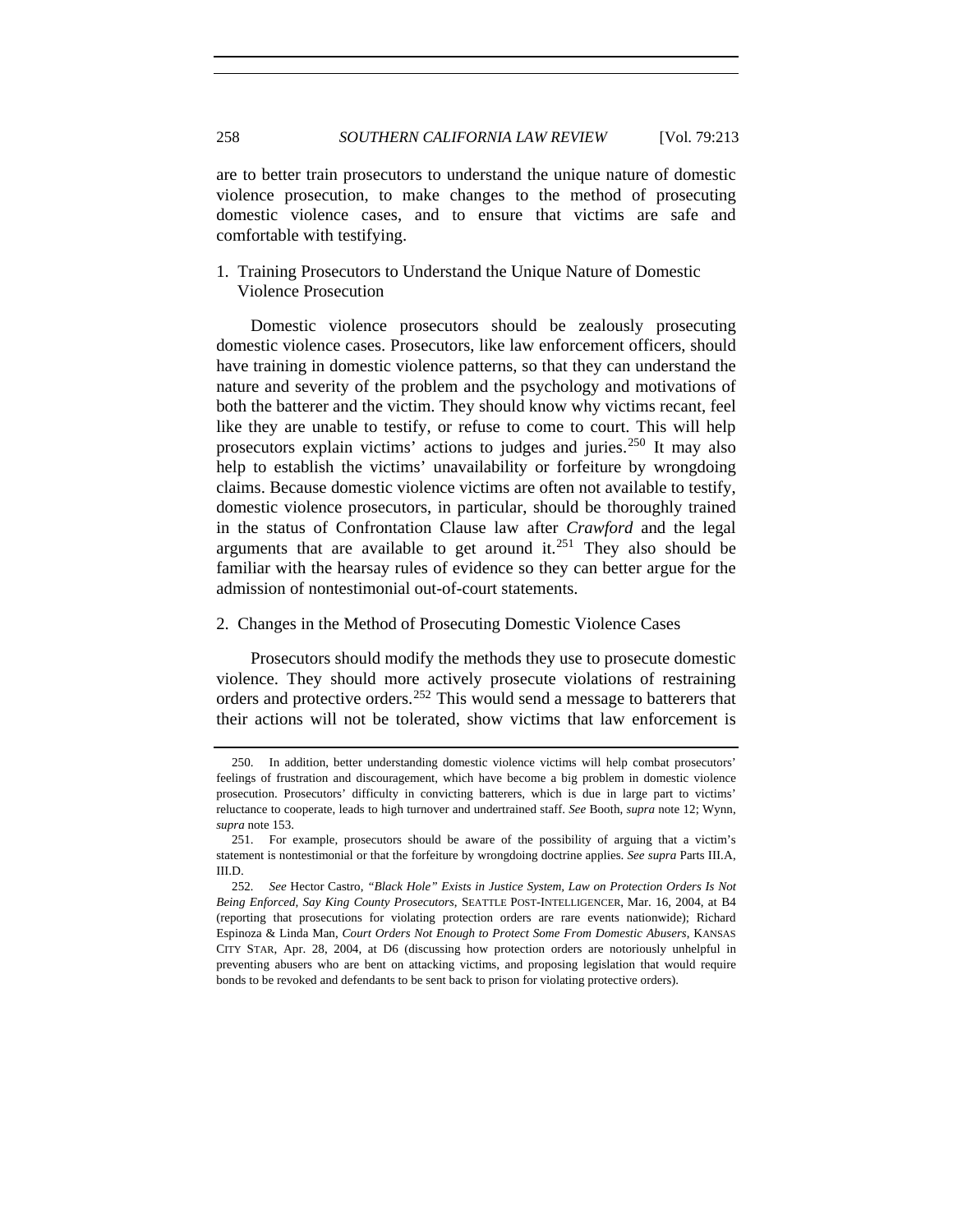supportive of their efforts to leave, and likely could be used to establish a forfeiture by wrongdoing claim in a future case. Prosecutors should make it clear to batterers that the government, not the victim, is to blame for their being prosecuted. Sending this message could help relieve the victim from retaliation by the batterer. For cases that have already been prosecuted in which batterers have received sentences including intervention programs, prosecutors should schedule status conferences to ensure completion and encourage compliance. Moreover, prosecutors should stop prosecuting domestic violence crimes as lesser offenses, such as disorderly conduct, that carry only small penalties or fines. Such prosecutions only serve to make batterers retaliate against victims for reporting the crime, without the benefit of protecting the victim from the batterer through jail time or treatment programs. $253$  This puts the victim in danger and makes it less likely the victim will contact law enforcement in the future.

Other steps prosecutors can take to increase their likelihood of successfully prosecuting domestic violence cases after *Crawford* include implementing fast-track domestic violence prosecution programs, in which domestic violence cases are given priority and prosecuted as quickly as possible.[254](#page-46-1) By limiting the amount of time the batterer has to contact the victim after the crime has been committed and before the trial takes place, these programs help keep the victim safe and make it more likely that the victim will testify.[255](#page-46-2) Fast-track programs capitalize on the fact that batterers are most remorseful and most likely to recognize that they have a

<span id="page-46-0"></span><sup>253</sup>*. See* Robbins, *supra* note 151, at 211 (arguing that many domestic violence prosecutors "undercharge cases of domestic abuse by filing as misdemeanors crimes which actually constitute felonies"); Pennington, *supra* note 126 (reporting that in Sheboygan County, Wisconsin, many domestic violence cases are prosecuted as disorderly conduct, carrying a lesser penalty, because these charges are easier to prove, and that one woman's batterer received only a \$200 ticket when she reported the crime).

<span id="page-46-1"></span><sup>254</sup>*. See, e.g.*, Susan Drumheller, *Bonner County Women Can Fight Back . . . Legally*, SPOKANE SPOKESMAN REV. (Bonner County, Idaho), Dec. 26, 2000, at A1 (reporting an increase in prosecutorial success rates that resulted from making domestic violence cases a priority, moving on the cases immediately, and getting perpetrators to plead guilty); Jackson, *supra* note 154 (noting that in Jefferson County, Colorado, many cases are resolved within twenty-four hours, and most within a few weeks; and citing that one goal of the Fast Track program is to keep the victim safe and get the victim to testify, but another is getting batterers to plead guilty in the brief period after the violent attack when they are most remorseful).

<span id="page-46-2"></span><sup>255</sup>*. See* Jackson, *supra* note 154.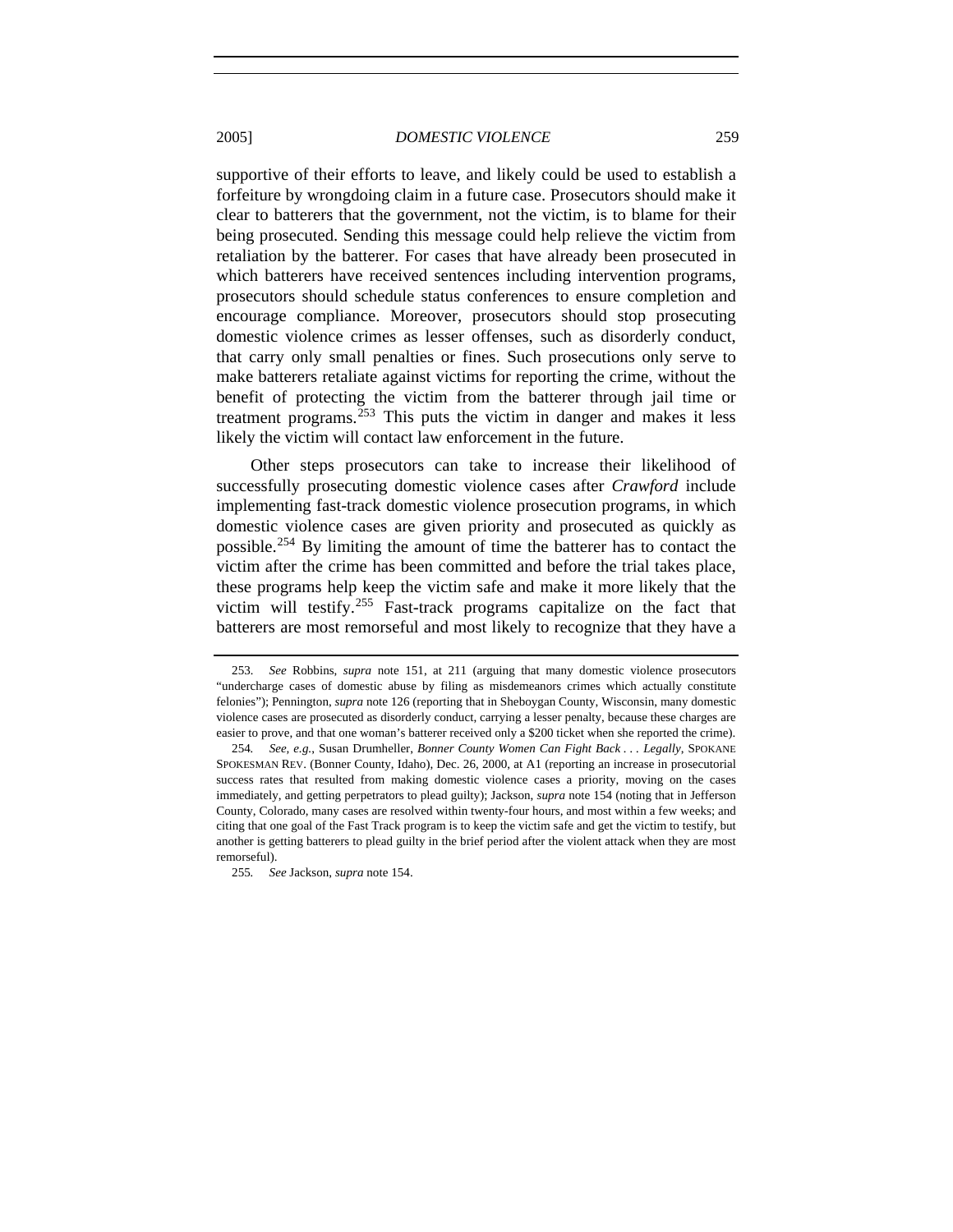problem immediately after a violent episode, $256$  during which time batterers more readily plea bargain and agree to tougher sentences.<sup>[257](#page-47-1)</sup>

# 3. Ensuring the Victim Is Safe and Comfortable with Testifying

Victims of domestic violence should be introduced to domestic violence advocates and support groups at the first available opportunity. Domestic violence advocates can address the reasons a particular victim is reluctant or refusing to cooperate with prosecution. The more support a victim receives, the more likely it is the victim will testify. The victim also should be notified when the batterer is bonded out of jail or released from prison.[258](#page-47-2) Prosecutors and domestic violence advocates should work with the victim to help ensure the victim's safety at all times throughout the prosecution, including following the batterer's release. This will help victims trust prosecutors and the criminal justice system and may make them more likely to testify.

Prosecutors should better prepare victims to testify by helping them understand the legal procedure and attempting to make a court appearance less intimidating. Like much of the general public, many domestic violence victims' only knowledge of the criminal justice system comes from highly dramatized and disheartening television shows. Television portrayals can make a court appearance seem terrifying, even if the victim's batterer is not going to be there. Prosecutors can alleviate many intimidating aspects of testifying that have little or nothing to do with the batterer, in order to make it more likely that the victim will appear.

The prosecution should work closely with the domestic violence advocate to decide what the best strategies are for getting the victim to testify or whether, for safety reasons, the victim should testify at all. A victim may need transportation to court, clothes to wear in court, a chaperone to protect the victim from the batterer's family or friends while in the building, or any number of other supportive services. Informing the

<span id="page-47-0"></span><sup>256</sup>*. See id.* (explaining that "the majority of domestic-violence offenders go through a period of remorse following an attack that advocates call 'hearts and flowers' [during which batterers] are most receptive to acknowledging that they have a problem and that they might benefit from court-ordered counseling," and noting that the Jefferson County, Colorado, Fast Track program has taken advantage of this period of batterer remorse to secure twice as many guilty pleas as other jurisdictions in the state). 257*. Id.*

<span id="page-47-2"></span><span id="page-47-1"></span> <sup>258.</sup> For example, in Los Angeles County, California, the Sheriff's Department provides the Victim Information and Notification Everyday service as a free and anonymous way for victims to monitor the incarceration status of their batterers and to be notified by telephone when their batters are released from prison. *See* VINE Fact Sheet, http://www.appriss.com/sitedocs/CA%20Los%2Angeles %20fact%20sheet.pdf (last visited Dec. 27, 2005).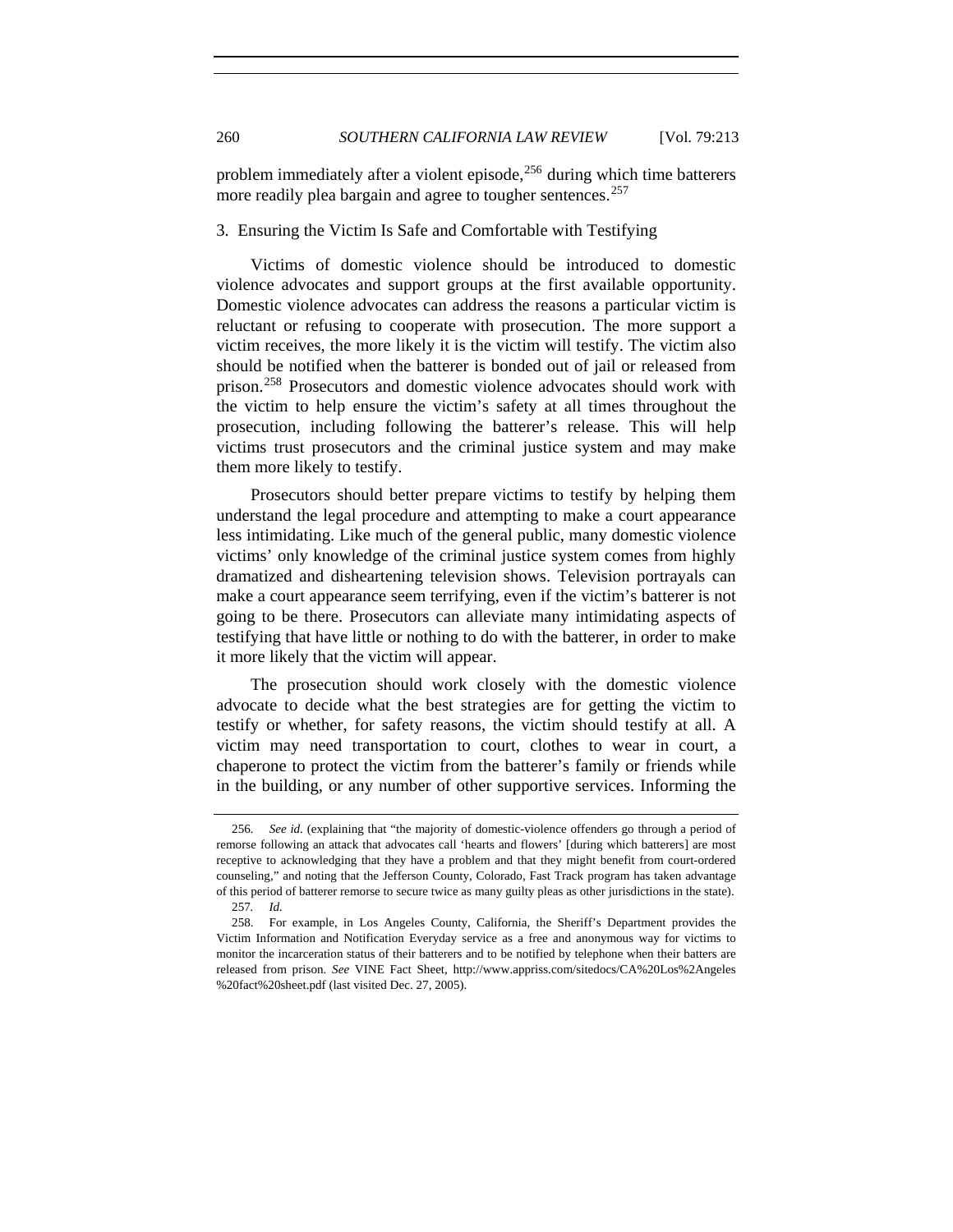victim of all of the consequences of deciding whether to cooperate can help victims see the larger picture and think about their long-term interests. In some circumstances, it may benefit the victim for the prosecutor to use a body attachment to a subpoena to compel a victim's testimony. Body attachments make victims safer by enabling victims to tell their batterers that they had no choice but to cooperate or face arrest.<sup>[259](#page-48-0)</sup> Prosecutors should also continue to employ "victimless prosecution" techniques and no-drop policies to help remove the responsibility, and the blame, for prosecuting the batterer from the victim.

#### D. SUGGESTIONS FOR DOMESTIC VIOLENCE ADVOCATES

If the role of domestic violence advocates in addressing domestic violence is expanded, they can make a significant contribution both to the successful prosecution of domestic violence cases after *Crawford*, and to decreasing the prevalence of domestic violence. Advocates should play a key role in getting victims to testify by working with victims to address their reasons for not testifying. They should earn the victim's trust, help the victim prepare for court, attend court with the victim,  $260$  work consistently to ensure the victim's safety, and understand the criminal justice system and the prosecutorial process, in order to explain it to the victim.<sup>[261](#page-48-2)</sup> Advocates should help victims document contact they have with the batterer or the batterer's friends and family. They should also encourage victims to communicate their concerns and fears about testifying to judges, in order to help establish unavailability and forfeiture by wrongdoing.<sup>[262](#page-48-3)</sup>

Advocates themselves may need to testify as to why a victim they are working with refuses to testify or cooperate when there is evidence of the batterer attempting to prevent the victim from testifying. Because *Crawford* bars only the testimony of declarants who are unavailable for crossexamination, advocates should support any manner in which victims choose to tell their stories, even if they choose to recant.<sup>[263](#page-48-4)</sup> Advocates should inform victims of the consequences of both testifying and not testifying, and should help victims decide on a course of action appropriate

 <sup>259.</sup> Booth, *supra* note 12.

<span id="page-48-1"></span><span id="page-48-0"></span> <sup>260.</sup> Advocates may be able to sit with victims for moral support while they testify in court and should be available to do so. For example, California law permits advocates to sit with the victim, or sit between the victim and the defendant, while the victim is testifying in court.

 <sup>261.</sup> *See* Pincus, *supra* note 13.

 <sup>262.</sup> *Id.*

<span id="page-48-4"></span><span id="page-48-3"></span><span id="page-48-2"></span><sup>263</sup>*. Id.* For a discussion of the confusion surrounding the opportunity to cross-examine the declarant, see *supra* Part III.C.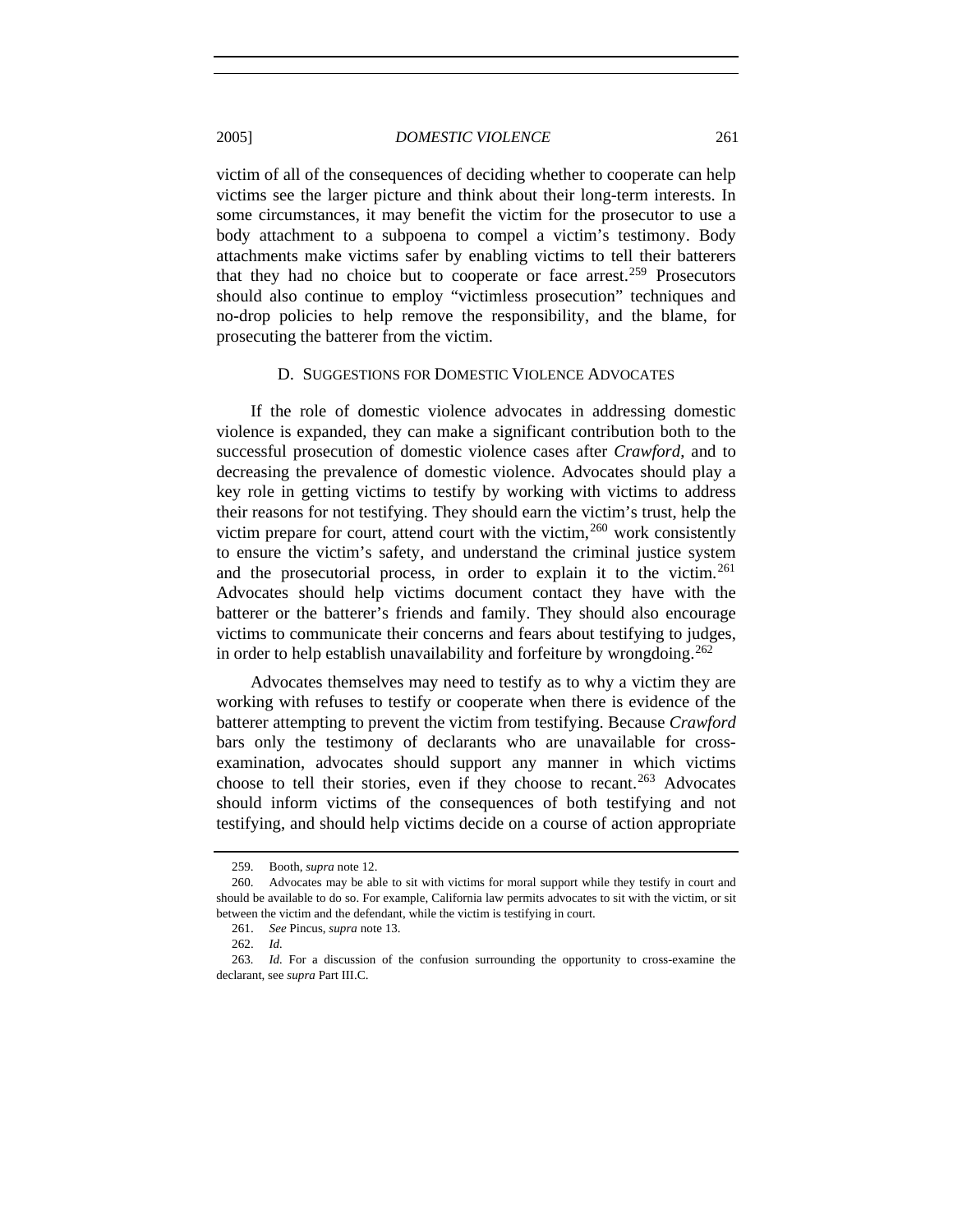for their situation.<sup>[264](#page-49-0)</sup> Lastly, domestic violence advocates should offer options for victims besides prosecution<sup>[265](#page-49-1)</sup>—such as education, support groups, immigration services, shelters, and poverty assistance  $266$ —so that victims have fewer reasons to stay with their batterers.

# E. OTHER LEGAL REFORMS

Numerous legal reforms should be implemented that would increase the success rates of domestic violence prosecutions and aid in ensuring a continued decrease in nationwide domestic violence incidences, despite *Crawford*. [267](#page-49-3) First, separate courts should be set up to hear domestic violence cases, with judges who are familiar with the unique characteristics of the crime.[268](#page-49-4) Such a system would lead to judges being more familiar with victims' characteristic behaviors and better understanding the unique difficulties of prosecuting domestic violence cases. It would also serve to foster more consistent treatment of offenders both within a case and between cases. Perhaps most importantly, it would help ensure that the judges hearing domestic violence cases are comfortable with the applicable legal standards and use consistent definitions of concepts like "testimonial" and "unavailable" in their decisions. More consistency would increase predictability and better enable prosecutors to bring successful cases. Furthermore, when sentencing domestic violence perpetrators, judges should keep in mind that empirical data indicates that short-term counseling programs are ineffective and may even further endanger the victim.[269](#page-49-5) Accordingly, long-term and very intensive counseling programs

 <sup>264.</sup> Pincus, *supra* note 13.

<span id="page-49-1"></span><span id="page-49-0"></span><sup>265</sup>*. See* Estrich, *supra* note 128 (criticizing the limited remedies the criminal justice system provides to victims, which often leave victims with a choice between prosecution or nothing); Joyce Shelby, *Abuse Figures Mislead Panel*, DAILY NEWS (N.Y.), Apr. 29, 2004, at 3 (quoting New York University School of Social Work Professor Linda Mills as stating that in order to effectively decrease domestic violence incidences, victims need to have more options besides prosecution, and that such options should involve family, clergy, law enforcement, and social services agencies).

<span id="page-49-2"></span><sup>266</sup>*. See* JODY RAPHAEL & RICHARD M. TOLMAN, TRAPPED BY POVERTY, TRAPPED BY ABUSE: NEW EVIDENCE DOCUMENTING THE RELATIONSHIP BETWEEN DOMESTIC VIOLENCE AND WELFARE 22 (1997), *available at* http://www.ssw.umich.edu/trapped/pubs\_trapped.pdf (citing numerous methods by which batterers prevent their victims from being self-sustaining).

<span id="page-49-3"></span> <sup>267.</sup> For a good discussion of other possible legal reforms that may assist in the prosecution of domestic violence cases after *Crawford*, see Linigner, *supra* note 11, at 783–819.

<span id="page-49-5"></span><span id="page-49-4"></span><sup>268</sup>*. See, e.g*., Robyn Bradley Litchfield, *Special Report: An Abuse of Trust*, MONTGOMERY ADVERTISER, Apr. 23, 2003, at A1 (crediting the consolidation of domestic violence cases into one court, in Montgomery County, Alabama, with attaining more consistent sentencing of batterers, tougher treatment of repeat offenders, and better services for victims).

<sup>269</sup>*. See supra* note 154.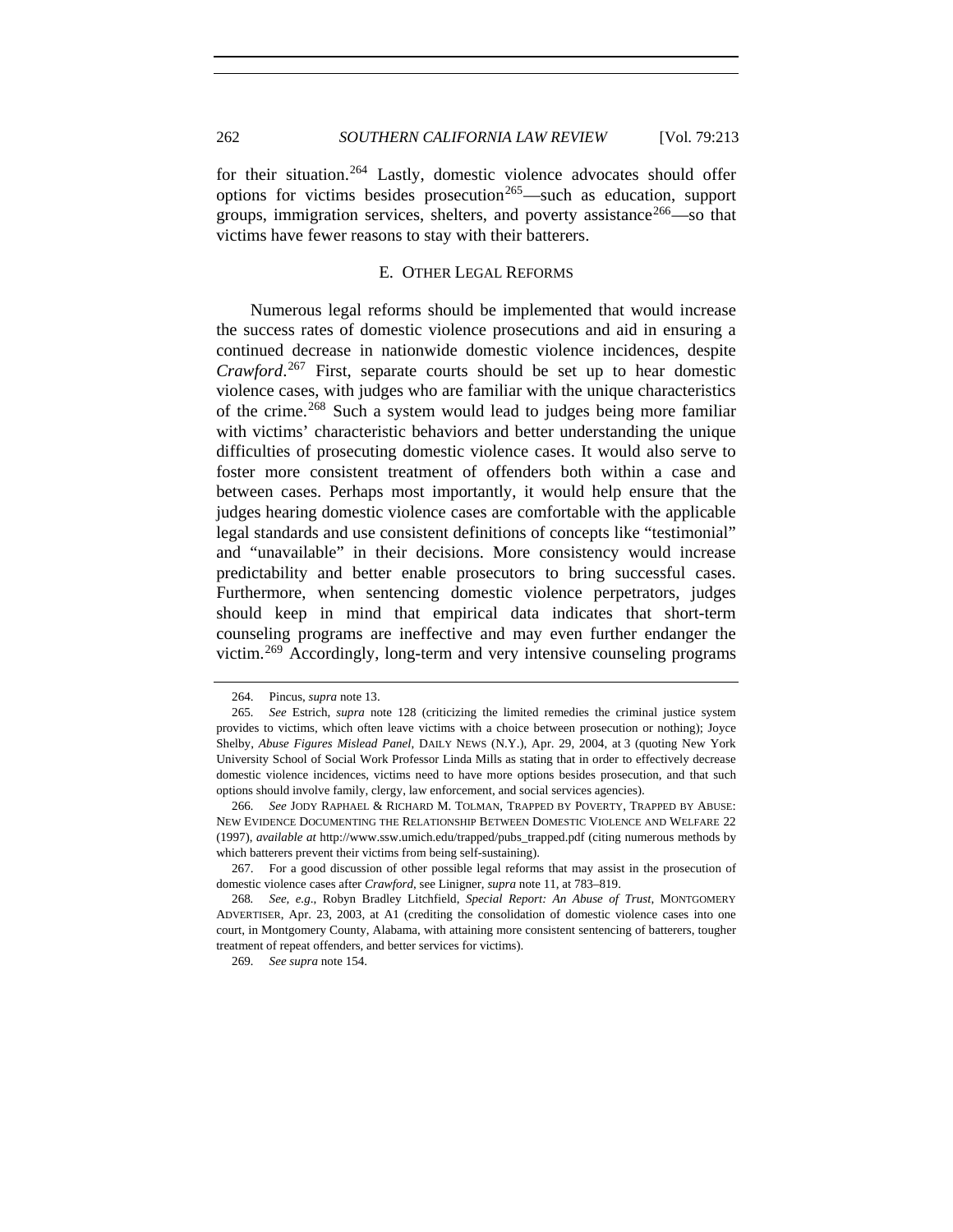should be used for first time offenders, when jail sentences are inappropriate.

Additionally, legislatures should change the law so that bail considerations include prior acts of violence or threats of violence against family members or intimates.<sup>[270](#page-50-0)</sup> A bail determination that recognizes the high recidivism rates among batterers and the heightened risk of danger to domestic violence victims who attempt to leave their batterers will lead to increased bail denials, which, in turn, will give victims an opportunity to get to safety before the batterer is released. This also provides prosecutors and domestic violence advocates an opportunity to support the victim in leaving the batterer before the third phase of the cycle of abuse, gather evidence for forfeiture by wrongdoing claims when the batterer tries to prevent the victim's cooperation, and secure the victim's testimony.

Legislatures should also enact laws that account for victims' need to defend themselves from their batterers. For instance, laws should not require a victim to be arrested for taking defensive measures at the scene of the crime if the victim was not the dominant aggressor.[271](#page-50-1) Conversely, laws should require a batterer to be arrested anytime a law enforcement officer sees evidence of domestic violence when responding to the scene of a crime.[272](#page-50-2) Finally, and most importantly, in light of *Crawford*, legislatures should enact hearsay exceptions for domestic violence cases, including reliability requirements that specifically apply to nontestimonial statements.<sup>[273](#page-50-3)</sup> This will help make the evidence admissible once the

<span id="page-50-0"></span><sup>270</sup>*. See* Molton, *supra* note 122, at 4 (discussing a proposed New York State Assembly bill that changes New York's Criminal Procedure Law to recognize a higher level of danger to the victimwitness in domestic violence situations, and which proposes that, in cases where the defendant is charged with domestic violence, bail factors would include threats of violence or prior acts of violence against family member or intimates, including prior convictions or restraining order violations).

<span id="page-50-1"></span><sup>271</sup>*. See* Steve Jackson, *A Shock to the System*, DENVER WESTWORD, June 11, 1998, *available at* http:/www.westword.com/issues/1998-06-11/news/feature4.html (quoting domestic violence prosecutors and advocates as saying that when victims who are defending themselves against their batterers get arrested themselves, they often plead guilty to take the rap for their batterers, they become less likely to report the crime in the future, and their batterers threaten to call the police on the victims during future attacks).

<span id="page-50-2"></span><sup>272</sup>*. See, e.g*., *Breaking the Grip of Fear*, BUFFALO NEWS, Aug. 1, 2004, at A1 (citing one reason for increased arrests and prosecution of domestic violence in Buffalo, New York: a law that requires police officers responding to the scene of the crime to make an arrest if they see evidence of domestic violence).

<span id="page-50-3"></span> <sup>273.</sup> The California Evidence Code's hearsay exception is an example of this type of law, passed prior to *Crawford* in the wake of the O.J. Simpson trial. CAL. EVID. CODE § 1370(a) (West Supp. 2005) (effective Sept. 4, 1996). Section 1370(a) states,

Evidence of a statement by a declarant is not made inadmissible by the hearsay rule if all of the following conditions are met: (1) The statement purports to narrate, describe, or explain the infliction or threat of physical injury upon the declarant. (2) The declarant is unavailable